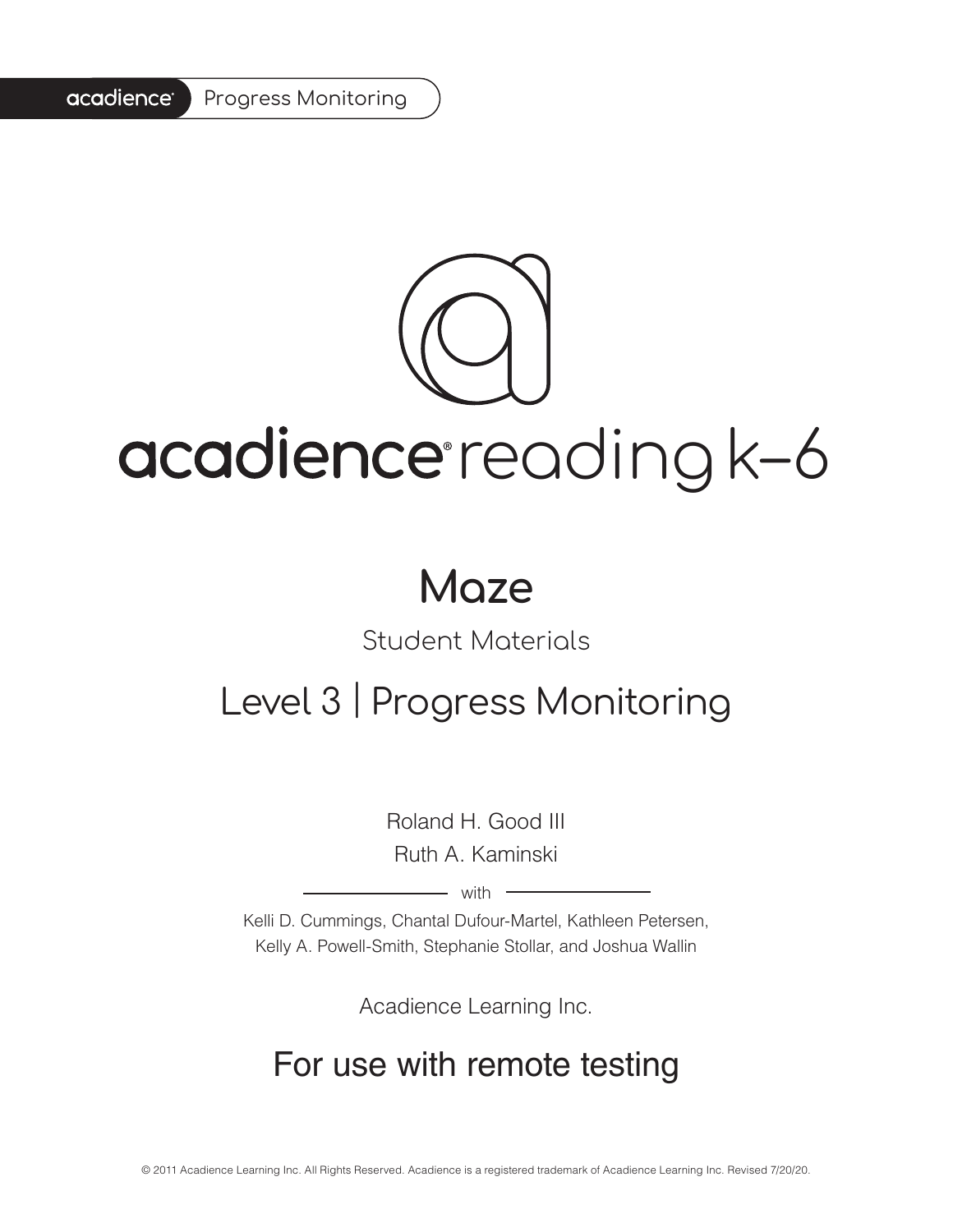| Progress Monitoring |
|---------------------|
|                     |

# **1**

Ē.

Name: \_\_\_\_\_\_\_\_\_\_\_\_\_\_\_\_\_\_\_\_\_\_\_\_\_\_\_\_\_\_\_\_\_\_\_\_\_\_\_\_\_\_\_\_\_\_\_\_\_\_\_\_\_\_\_\_\_\_\_\_\_\_\_\_\_\_\_\_\_\_\_\_\_\_\_\_\_\_\_\_\_\_\_\_\_\_\_\_\_\_\_\_\_\_\_\_\_\_\_\_\_\_\_

### Practice 1

|                                                                   | home |  |
|-------------------------------------------------------------------|------|--|
| After playing in the dirt, Sam went   summer   to wash her hands. |      |  |
|                                                                   | was  |  |
|                                                                   |      |  |

<u> 1989 - Johann Barn, mars ann an t-Amhain Aonaich an t-Aonaich an t-Aonaich ann an t-Aonaich ann an t-Aonaich</u>

#### Practice 2

| On her way home, she $ $ sleep | chair<br>saw | an ice cream truck. |
|--------------------------------|--------------|---------------------|
|--------------------------------|--------------|---------------------|



|    | C: C<br><b>Contractor</b> |
|----|---------------------------|
| Ŀ. |                           |

| - -<br><u>гч</u><br>$\sim$ |  |
|----------------------------|--|
|----------------------------|--|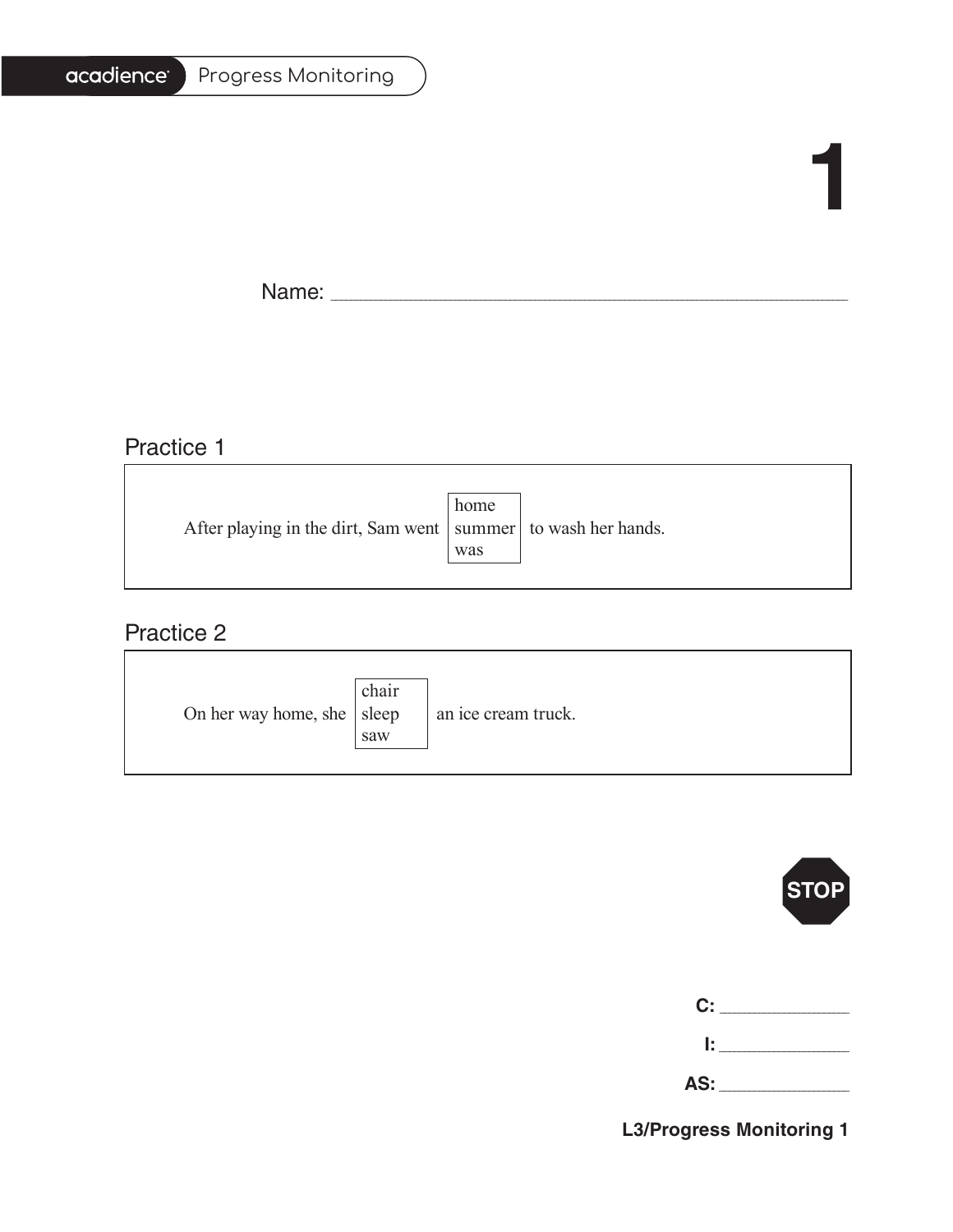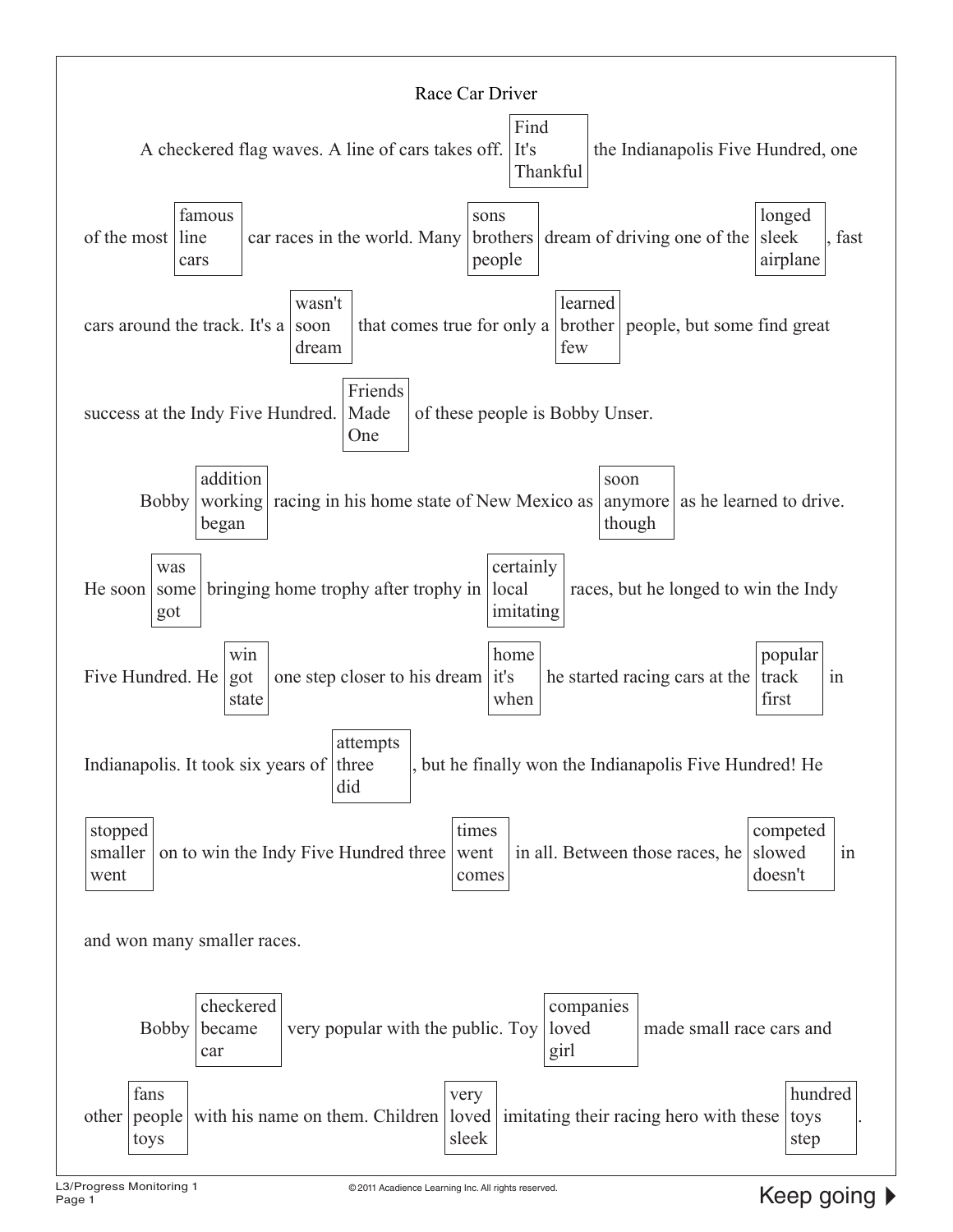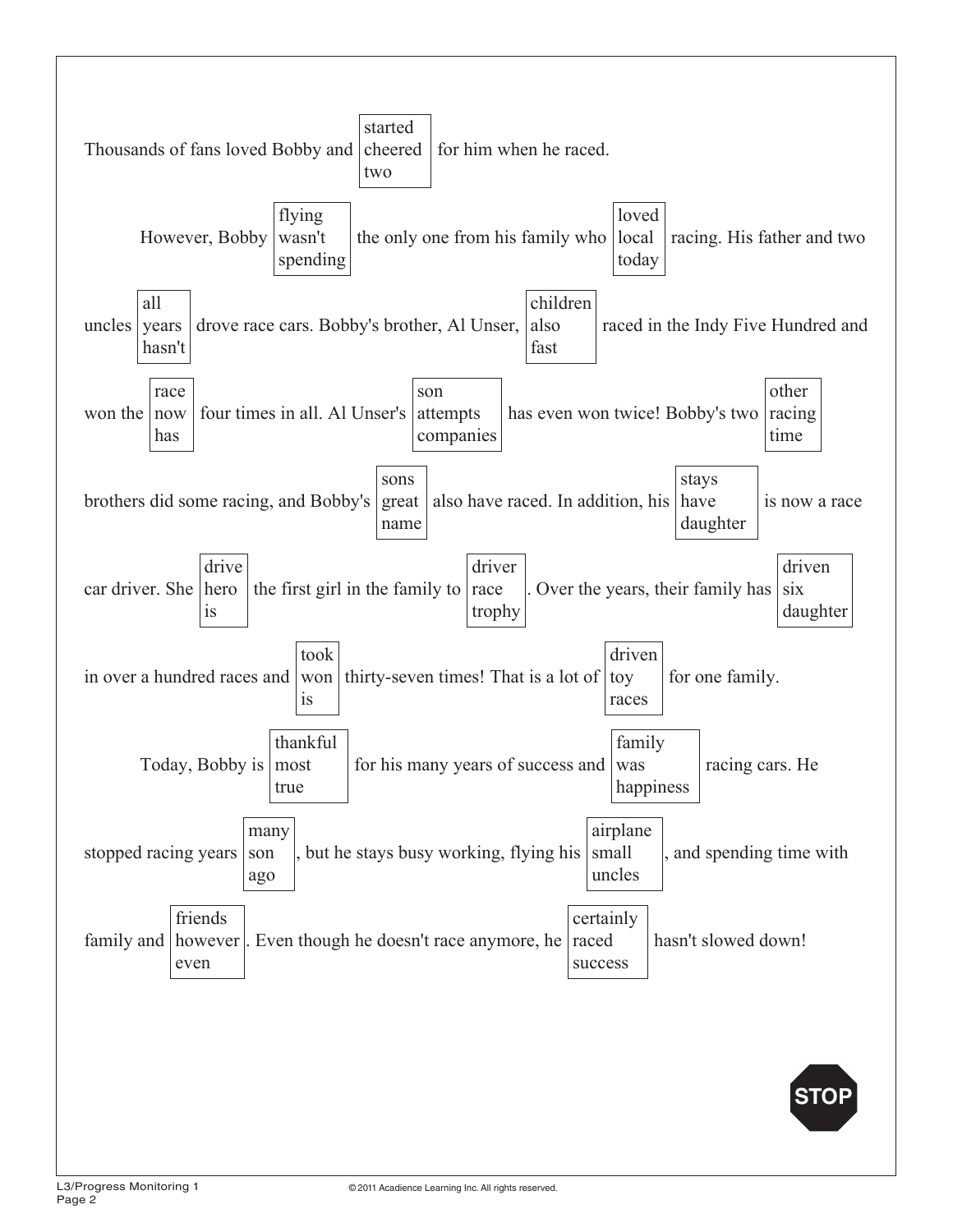| Progress Monitoring |
|---------------------|
|                     |

# **2**

Ē.

Name: \_\_\_\_\_\_\_\_\_\_\_\_\_\_\_\_\_\_\_\_\_\_\_\_\_\_\_\_\_\_\_\_\_\_\_\_\_\_\_\_\_\_\_\_\_\_\_\_\_\_\_\_\_\_\_\_\_\_\_\_\_\_\_\_\_\_\_\_\_\_\_\_\_\_\_\_\_\_\_\_\_\_\_\_\_\_\_\_\_\_\_\_\_\_\_\_\_\_\_\_\_\_\_

### Practice 1

|                                                                   | home |  |
|-------------------------------------------------------------------|------|--|
| After playing in the dirt, Sam went   summer   to wash her hands. |      |  |
|                                                                   | was  |  |
|                                                                   |      |  |

<u> 1989 - Johann Barn, mars ann an t-Amhain Aonaich an t-Aonaich an t-Aonaich ann an t-Aonaich ann an t-Aonaich</u>

#### Practice 2

| On her way home, she $ $ sleep | chair<br>saw | an ice cream truck. |
|--------------------------------|--------------|---------------------|
|--------------------------------|--------------|---------------------|

![](_page_4_Picture_8.jpeg)

| C:  |  |
|-----|--|
| Ŀ   |  |
| AS: |  |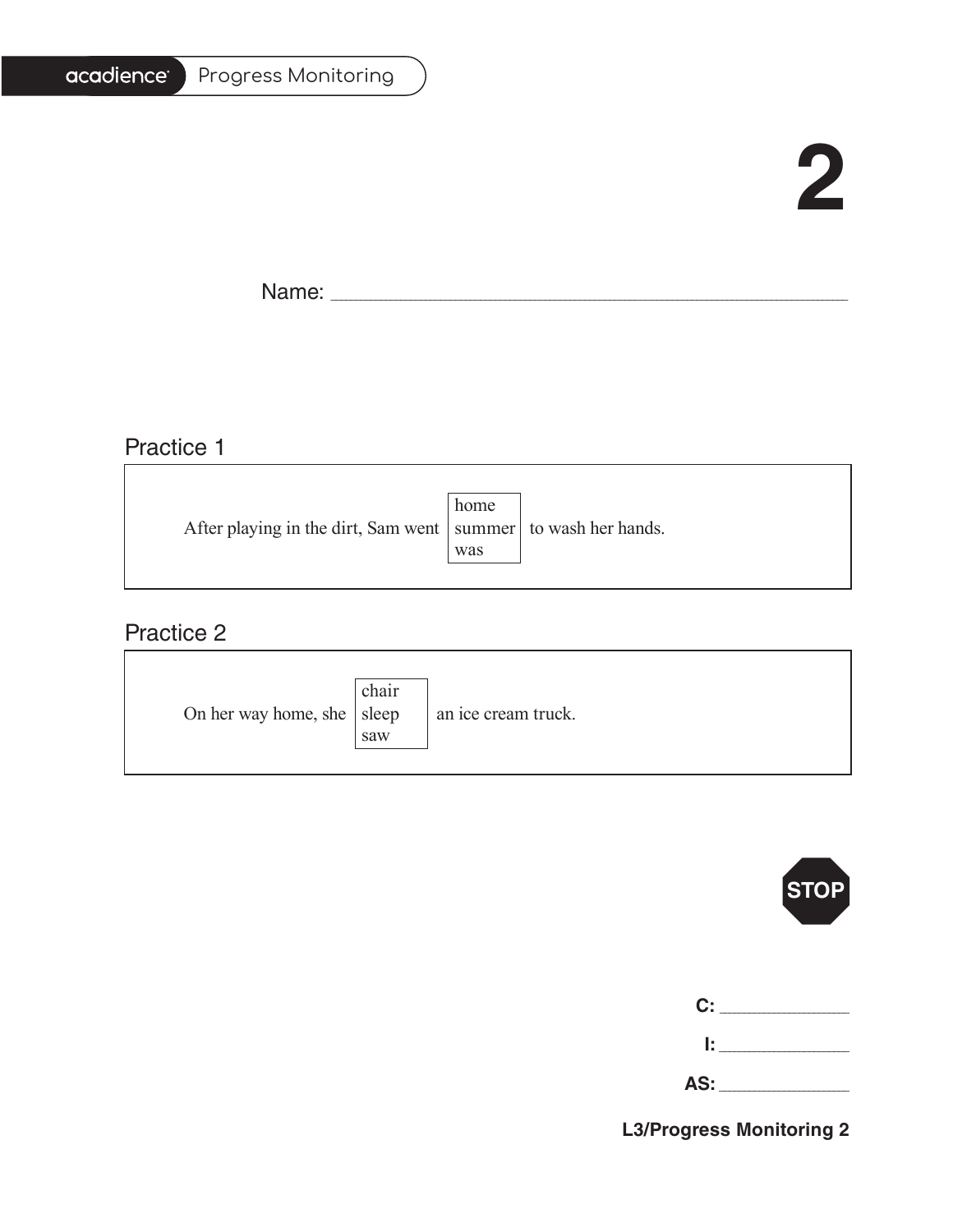#### A Jazz Composer

In the nineteen twenties, a young boy heard some exciting new music on the radio. He had never

![](_page_5_Figure_2.jpeg)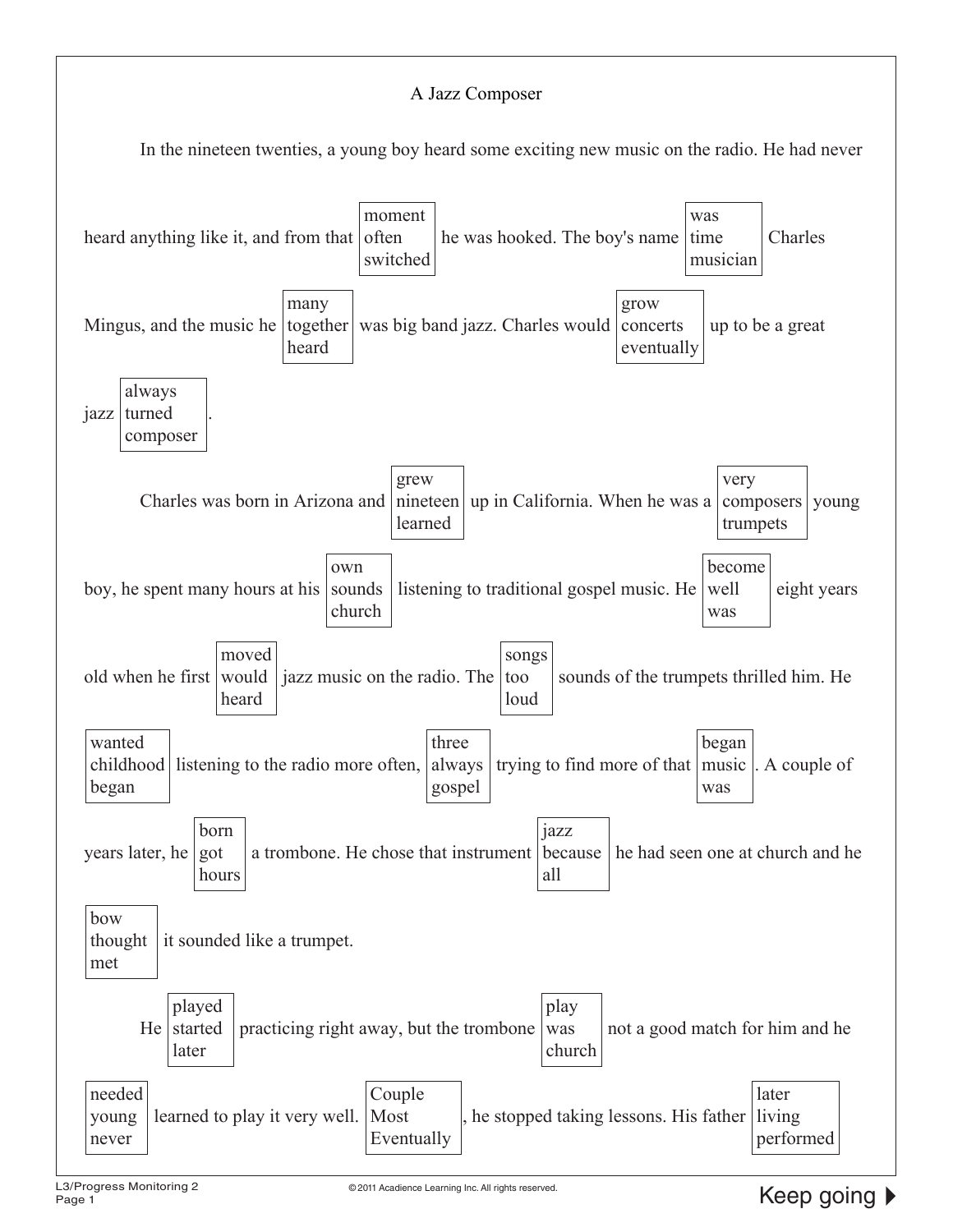![](_page_6_Figure_0.jpeg)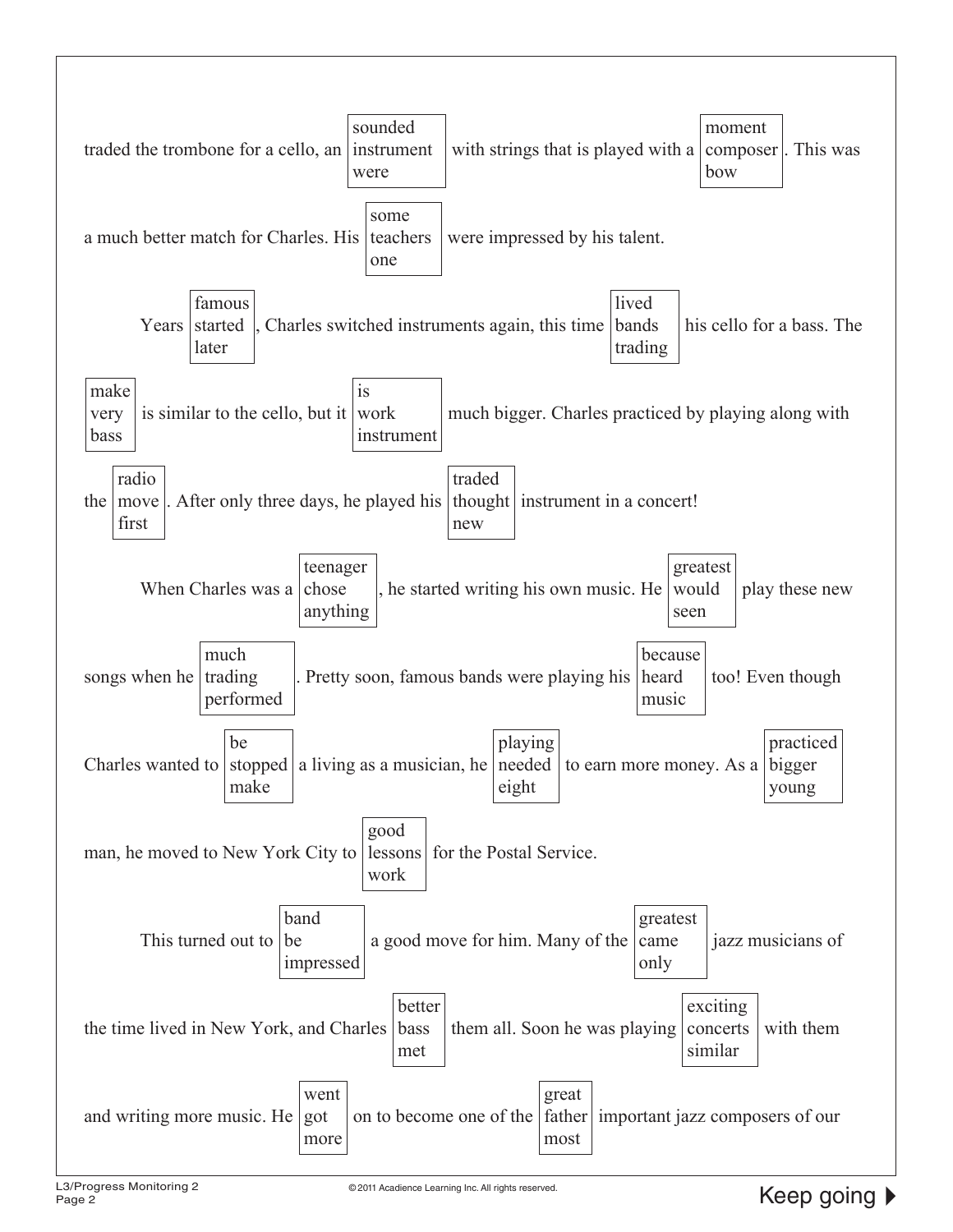| music<br>$\vert$ boy<br>time. The<br>spent                                 | big<br>styles of his childhood, gospel and $ $ cello $ $ band jazz, often came together in his<br>loud |
|----------------------------------------------------------------------------|--------------------------------------------------------------------------------------------------------|
| Fresh<br>later, his music still sounds fresh.<br>Trying<br>music.<br>Years |                                                                                                        |
|                                                                            |                                                                                                        |
|                                                                            |                                                                                                        |
|                                                                            |                                                                                                        |
|                                                                            |                                                                                                        |
|                                                                            |                                                                                                        |
|                                                                            |                                                                                                        |
|                                                                            |                                                                                                        |
|                                                                            | STOP                                                                                                   |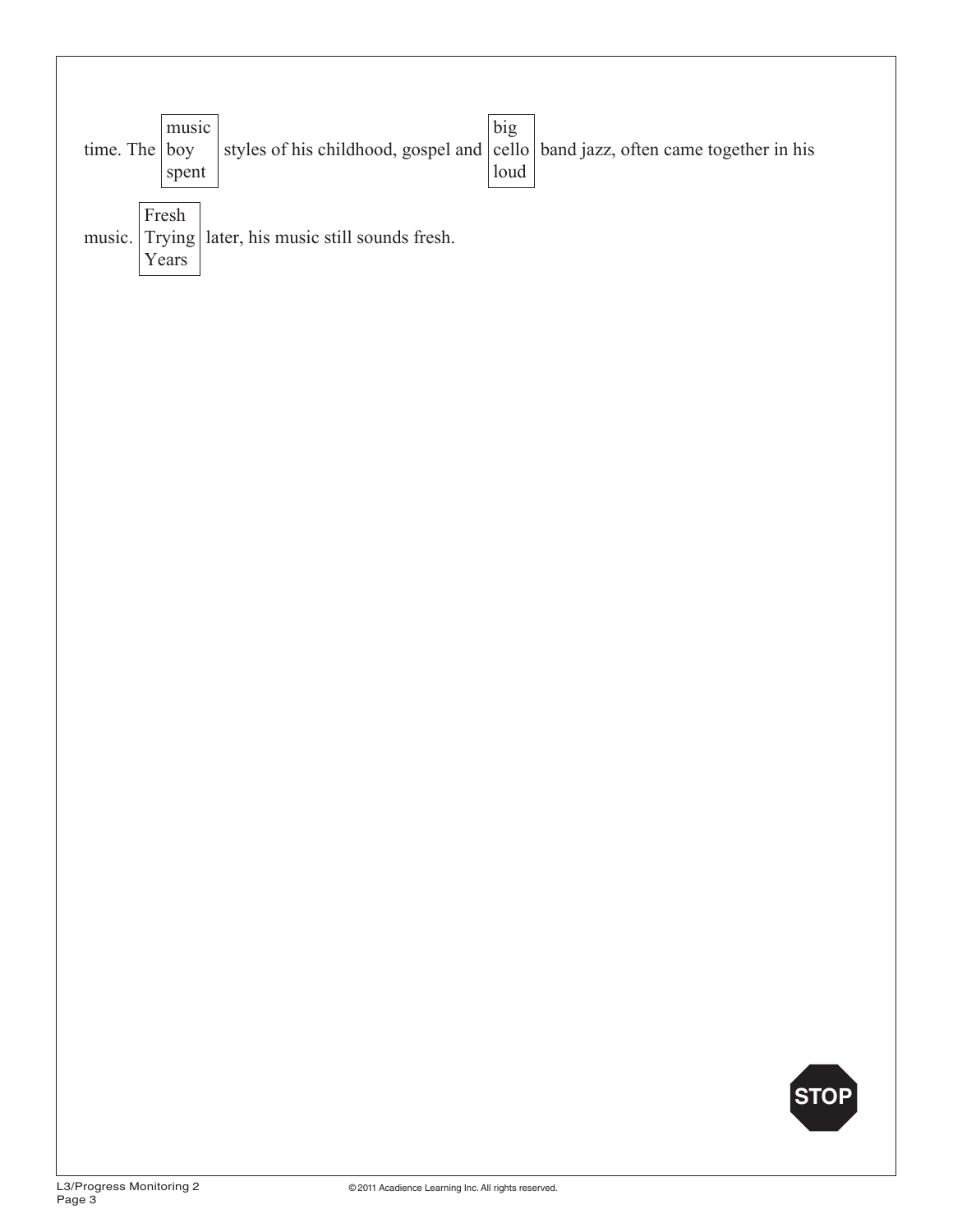| <b>Progress Monitoring</b> |
|----------------------------|
|                            |

# **3**

F.

Name: \_\_\_\_\_\_\_\_\_\_\_\_\_\_\_\_\_\_\_\_\_\_\_\_\_\_\_\_\_\_\_\_\_\_\_\_\_\_\_\_\_\_\_\_\_\_\_\_\_\_\_\_\_\_\_\_\_\_\_\_\_\_\_\_\_\_\_\_\_\_\_\_\_\_\_\_\_\_\_\_\_\_\_\_\_\_\_\_\_\_\_\_\_\_\_\_\_\_\_\_\_\_\_

#### Practice 1

|                                                                   | home |  |
|-------------------------------------------------------------------|------|--|
| After playing in the dirt, Sam went   summer   to wash her hands. |      |  |
|                                                                   | was  |  |
|                                                                   |      |  |

<u> 1989 - Johann Barn, mars ann an t-Amhain Aonaich an t-Aonaich an t-Aonaich ann an t-Aonaich ann an t-Aonaich</u>

#### Practice 2

| On her way home, she $ $ sleep | chair<br>saw | an ice cream truck. |
|--------------------------------|--------------|---------------------|
|--------------------------------|--------------|---------------------|

![](_page_8_Picture_8.jpeg)

| C: I |  |
|------|--|
| Ŀ.   |  |

| $\overline{\mathsf{AS:}}$ |  |
|---------------------------|--|
|                           |  |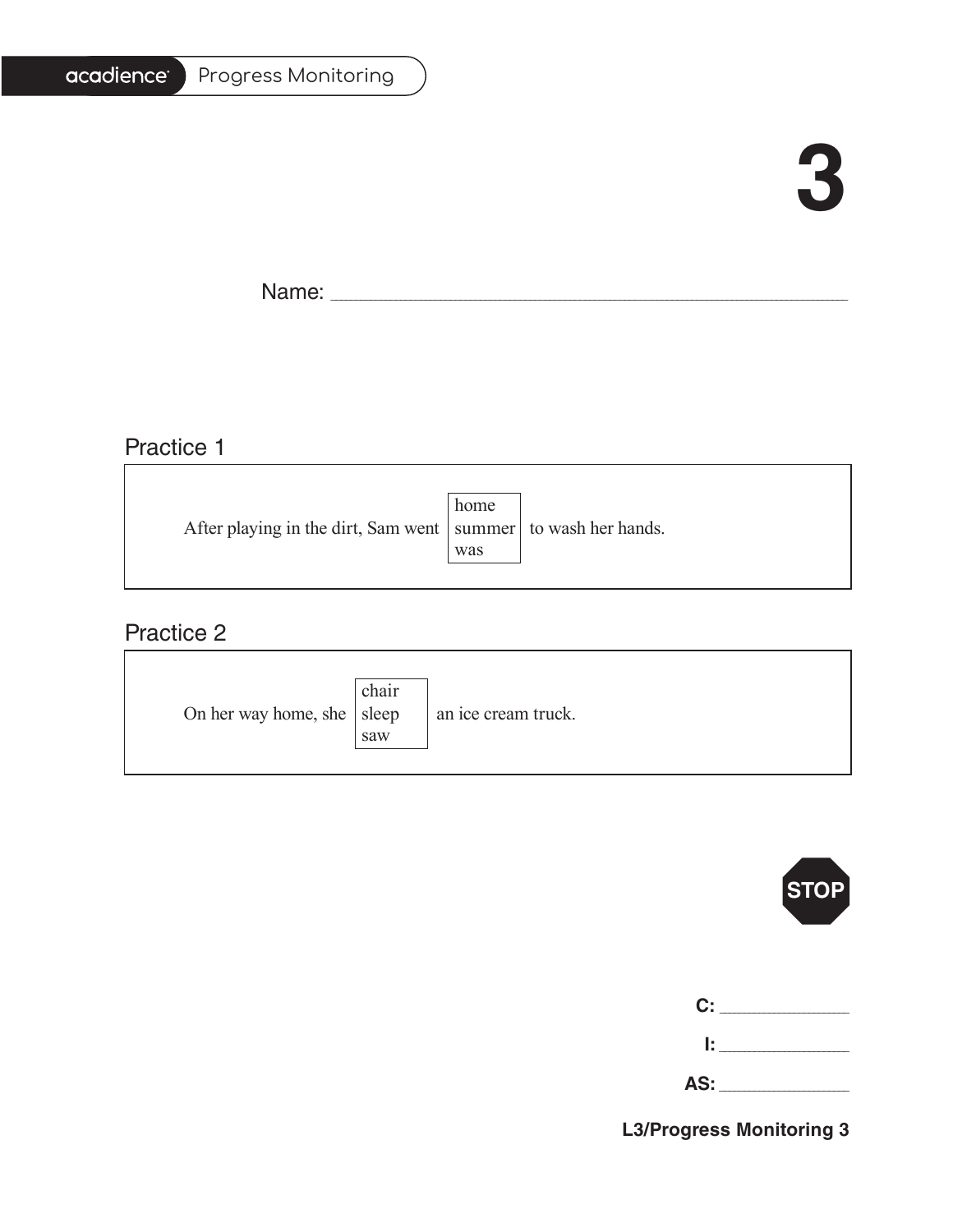![](_page_9_Figure_0.jpeg)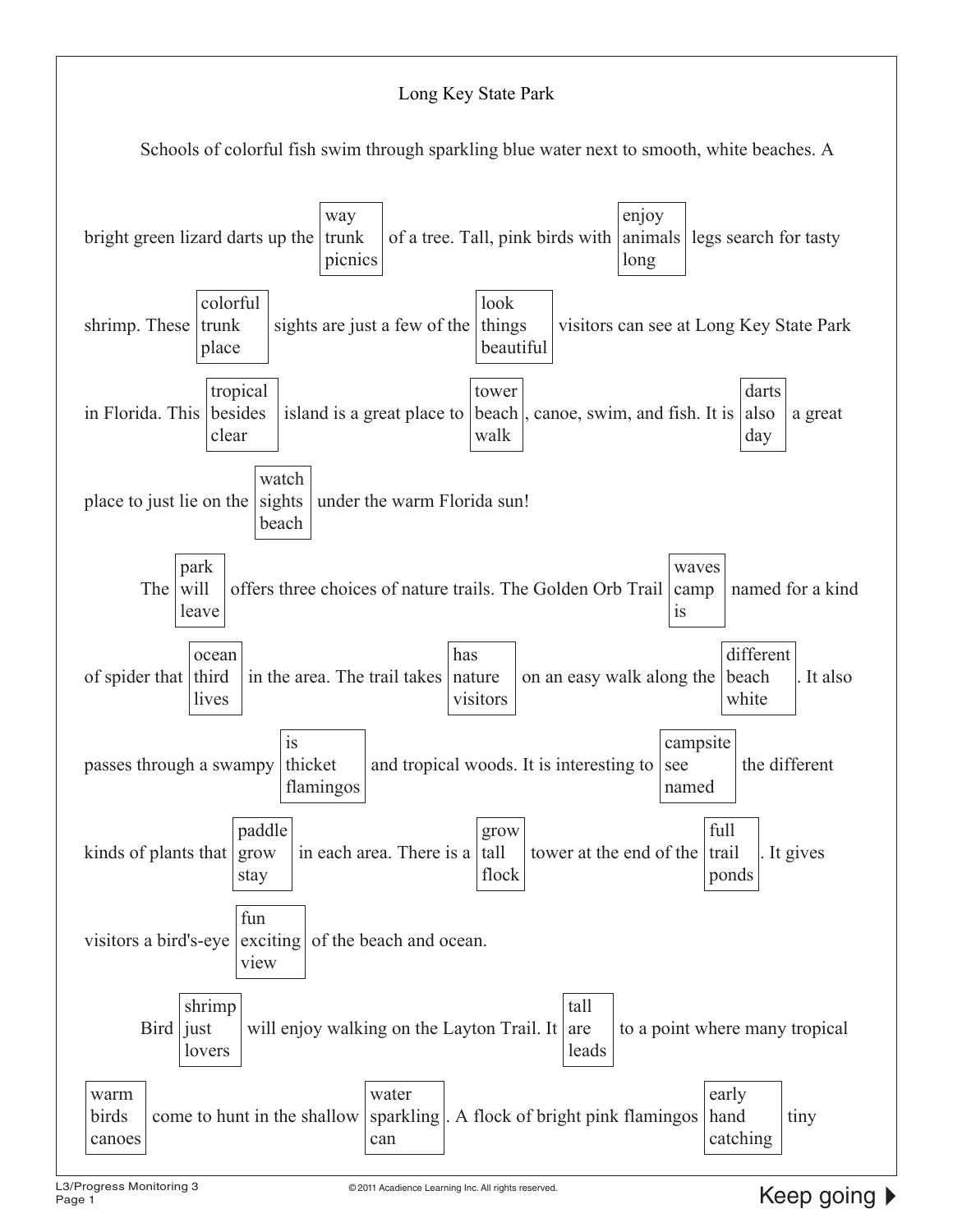![](_page_10_Figure_0.jpeg)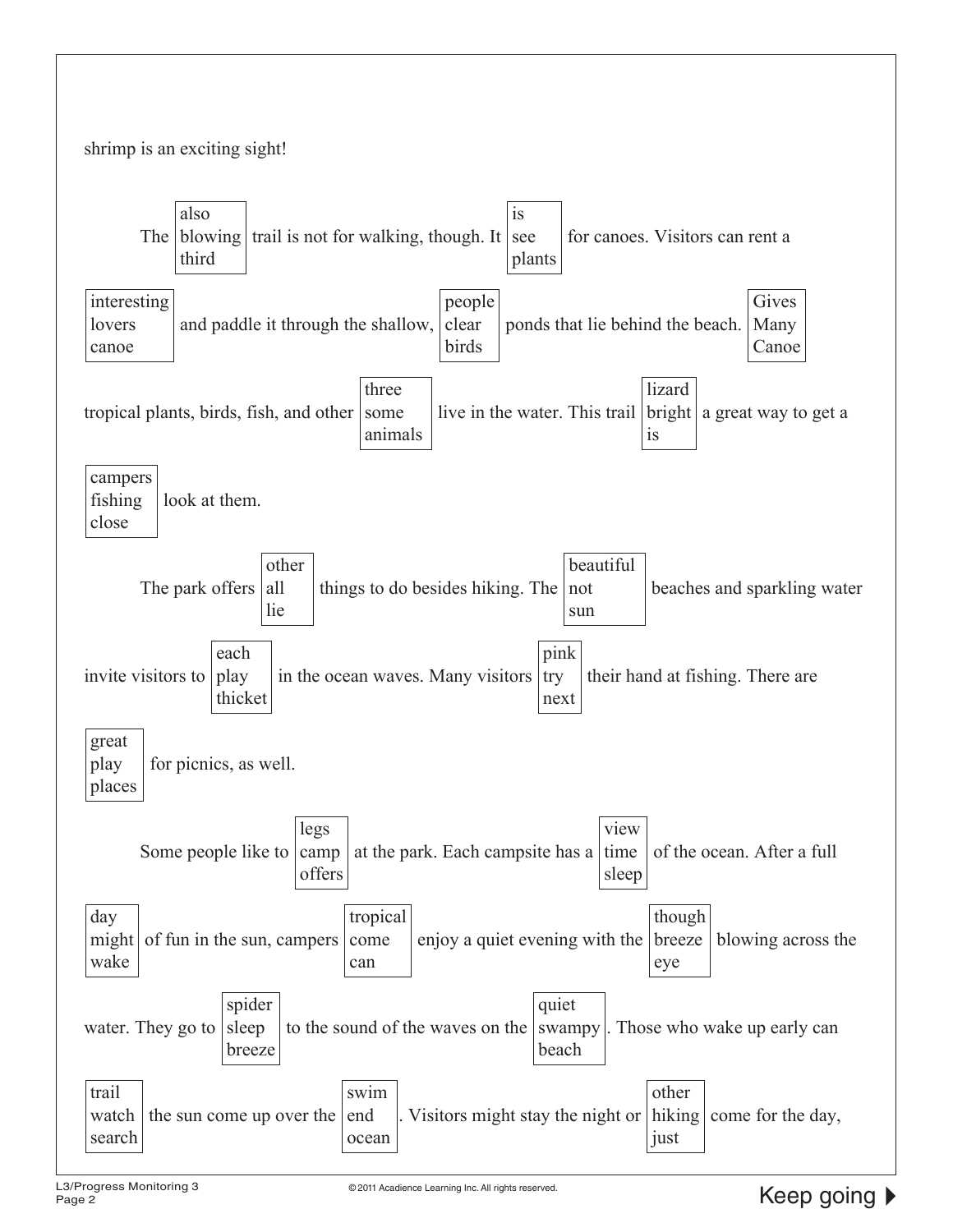| will   |                                                                                         | time |  |
|--------|-----------------------------------------------------------------------------------------|------|--|
|        | but they walking all leave with great memories of their beaches at Long Key State Park. |      |  |
| passes |                                                                                         | rent |  |

![](_page_11_Picture_1.jpeg)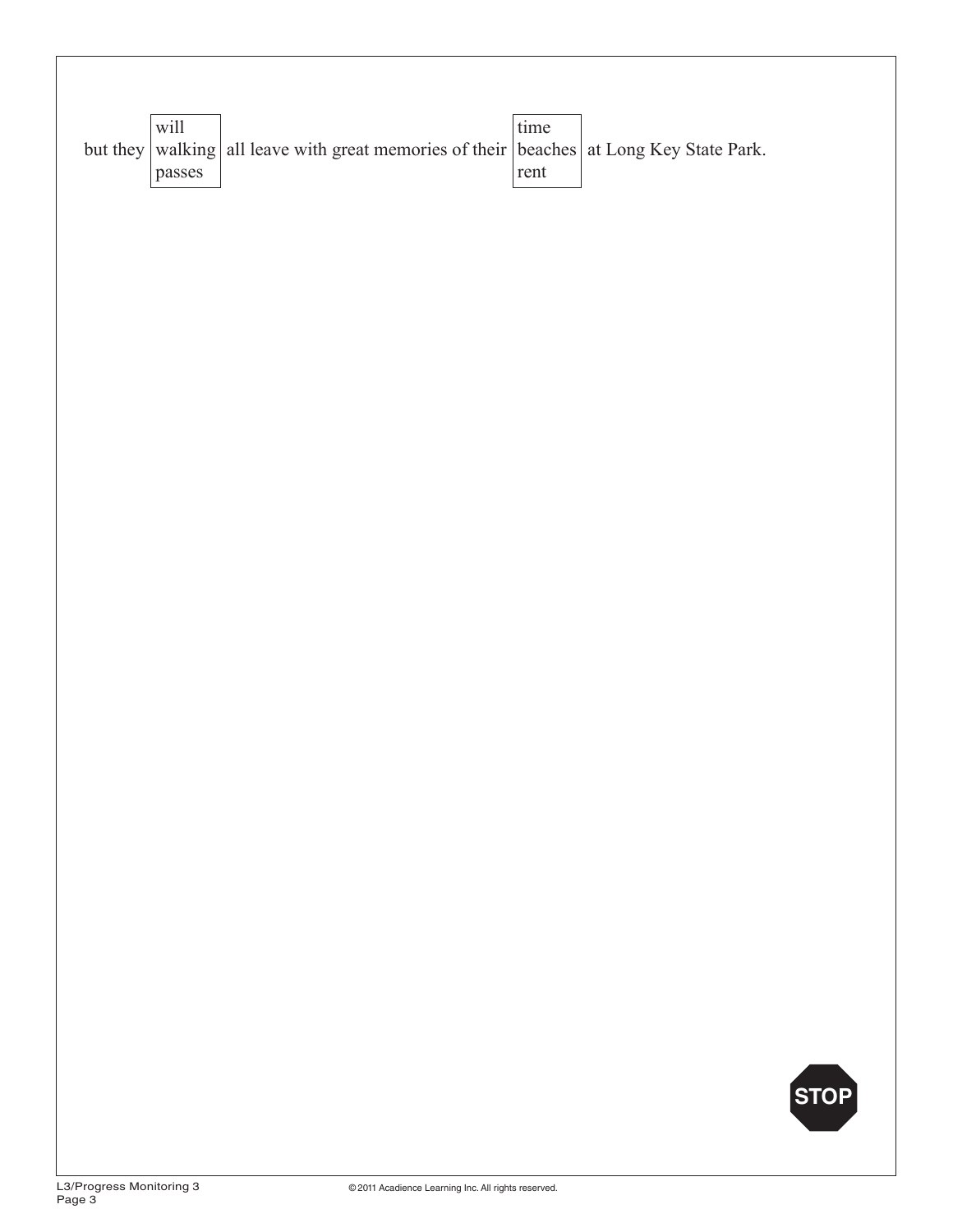| Progress Monitoring |  |
|---------------------|--|
|---------------------|--|

# **4**

Ē.

Name: \_\_\_\_\_\_\_\_\_\_\_\_\_\_\_\_\_\_\_\_\_\_\_\_\_\_\_\_\_\_\_\_\_\_\_\_\_\_\_\_\_\_\_\_\_\_\_\_\_\_\_\_\_\_\_\_\_\_\_\_\_\_\_\_\_\_\_\_\_\_\_\_\_\_\_\_\_\_\_\_\_\_\_\_\_\_\_\_\_\_\_\_\_\_\_\_\_\_\_\_\_\_\_

### Practice 1

|                                                                   | home |  |
|-------------------------------------------------------------------|------|--|
| After playing in the dirt, Sam went   summer   to wash her hands. |      |  |
|                                                                   | was  |  |
|                                                                   |      |  |

#### Practice 2

| On her way home, she $ $ sleep | chair<br>saw | an ice cream truck. |
|--------------------------------|--------------|---------------------|
|--------------------------------|--------------|---------------------|

![](_page_12_Picture_8.jpeg)

| C:    |  |
|-------|--|
| r     |  |
| AS: _ |  |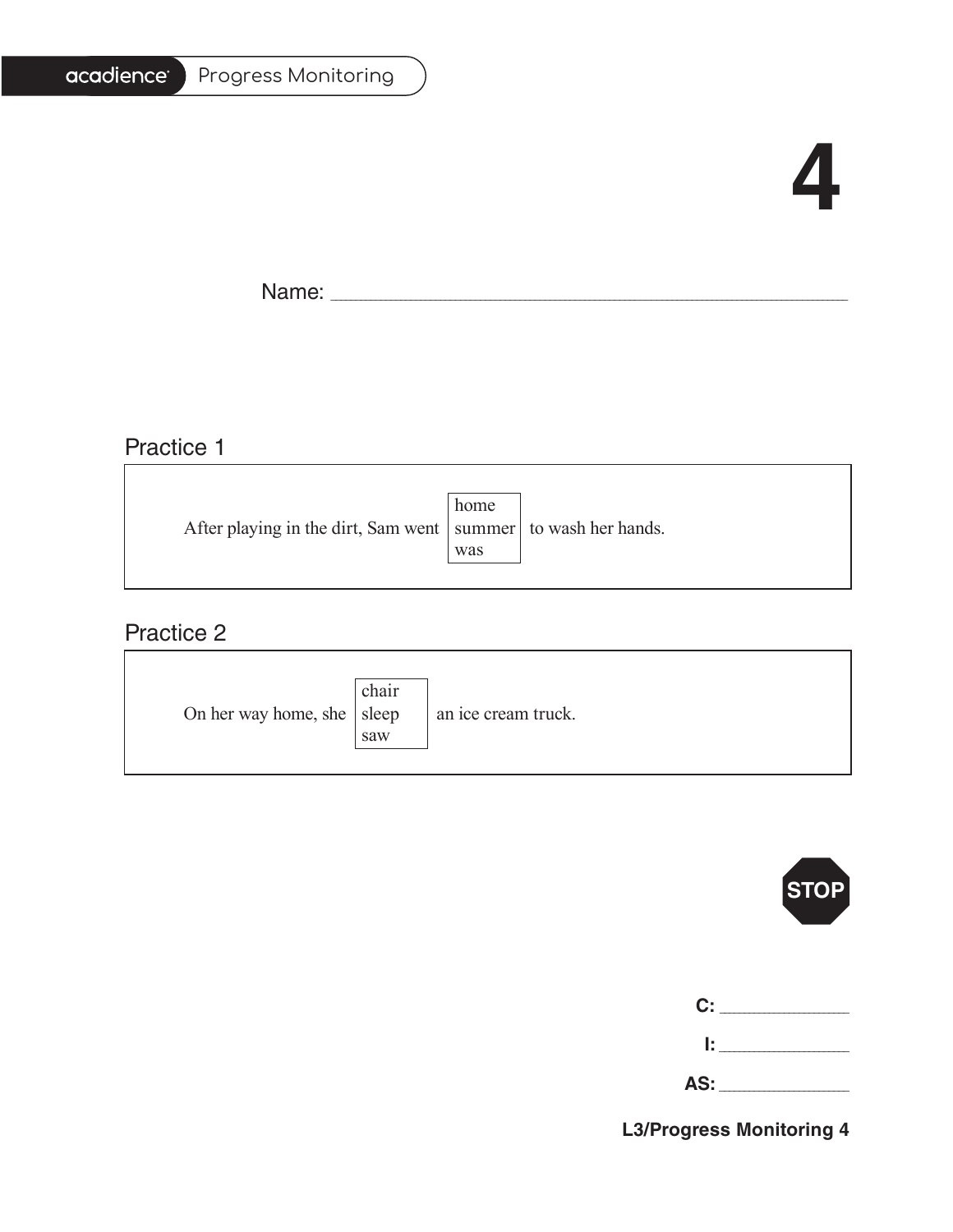#### A New Idea

Have you ever looked at a tool you use and thought of a way you could improve it? Such a thing

![](_page_13_Figure_2.jpeg)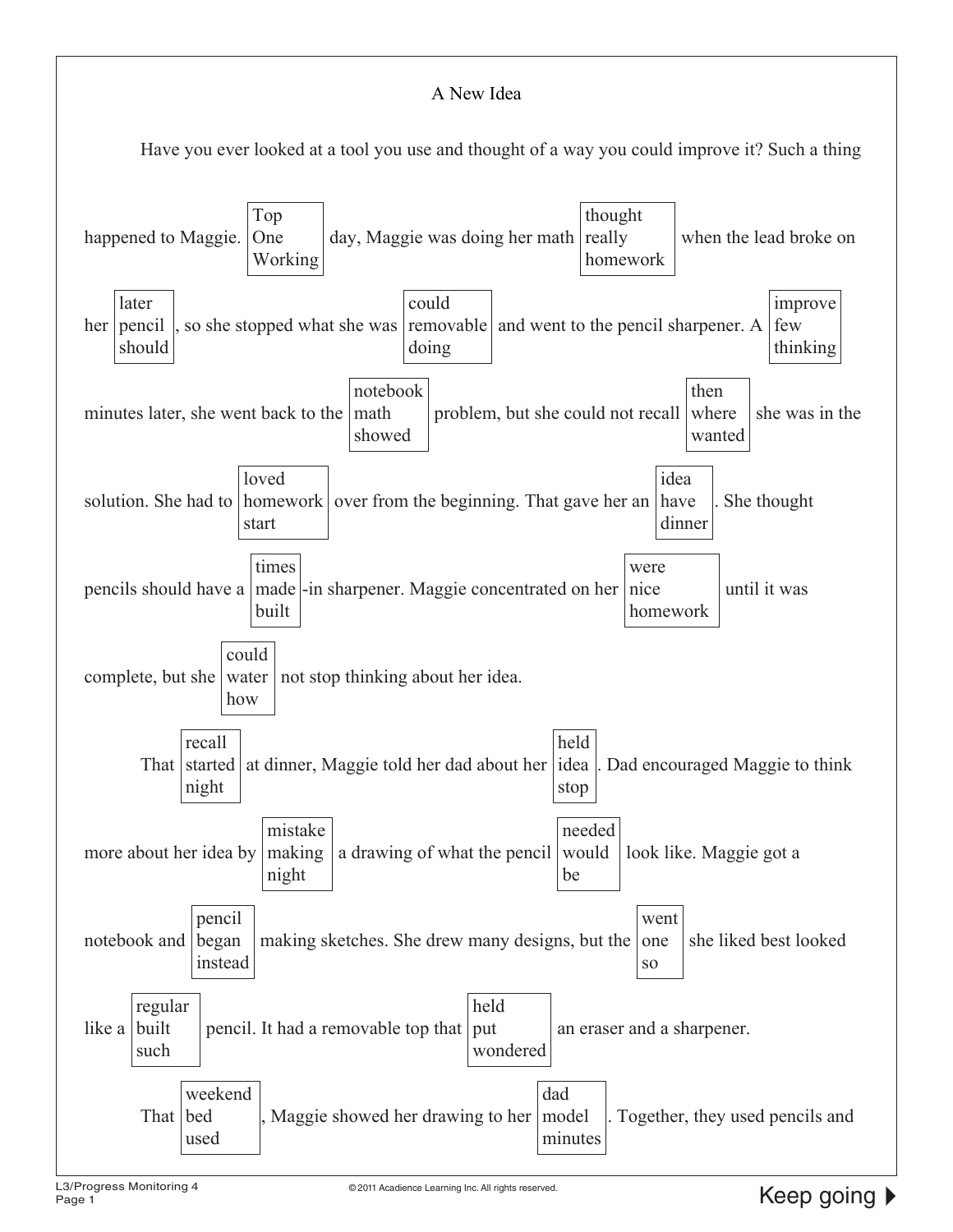![](_page_14_Figure_0.jpeg)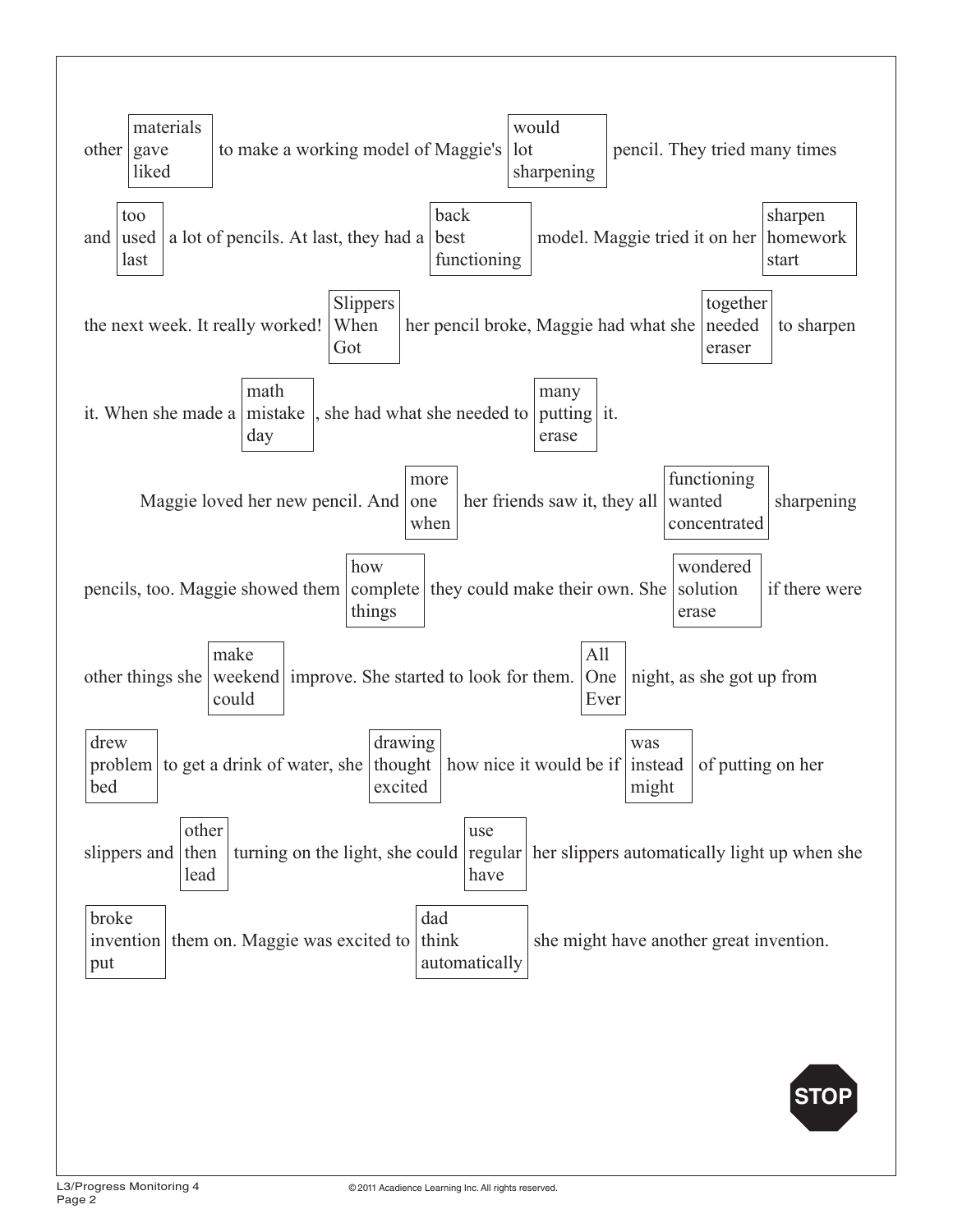| <b>Progress Monitoring</b> |
|----------------------------|
|                            |

# **5**

Ē.

Name: \_\_\_\_\_\_\_\_\_\_\_\_\_\_\_\_\_\_\_\_\_\_\_\_\_\_\_\_\_\_\_\_\_\_\_\_\_\_\_\_\_\_\_\_\_\_\_\_\_\_\_\_\_\_\_\_\_\_\_\_\_\_\_\_\_\_\_\_\_\_\_\_\_\_\_\_\_\_\_\_\_\_\_\_\_\_\_\_\_\_\_\_\_\_\_\_\_\_\_\_\_\_\_

### Practice 1

|                                                                   | home |  |
|-------------------------------------------------------------------|------|--|
| After playing in the dirt, Sam went   summer   to wash her hands. |      |  |
|                                                                   | was  |  |
|                                                                   |      |  |

#### Practice 2

| On her way home, she $ $ sleep | chair<br>saw | an ice cream truck. |
|--------------------------------|--------------|---------------------|
|--------------------------------|--------------|---------------------|

![](_page_15_Picture_8.jpeg)

|   | C: _______              |
|---|-------------------------|
| r |                         |
|   | AS: Andrew Section 1997 |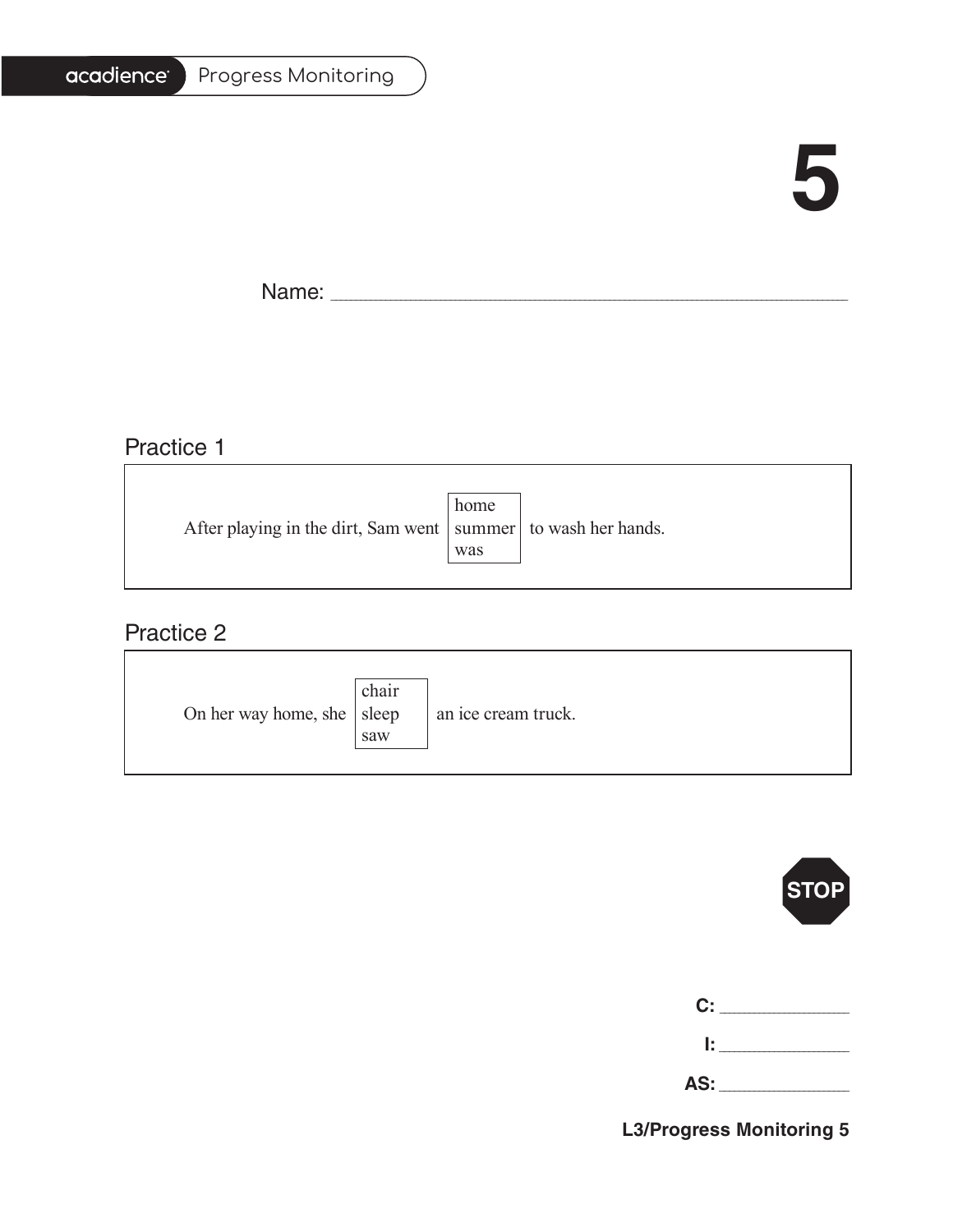#### The Nurse

Jason and his mother were in the waiting room of the doctor's office. He leaned on his mother's

![](_page_16_Figure_2.jpeg)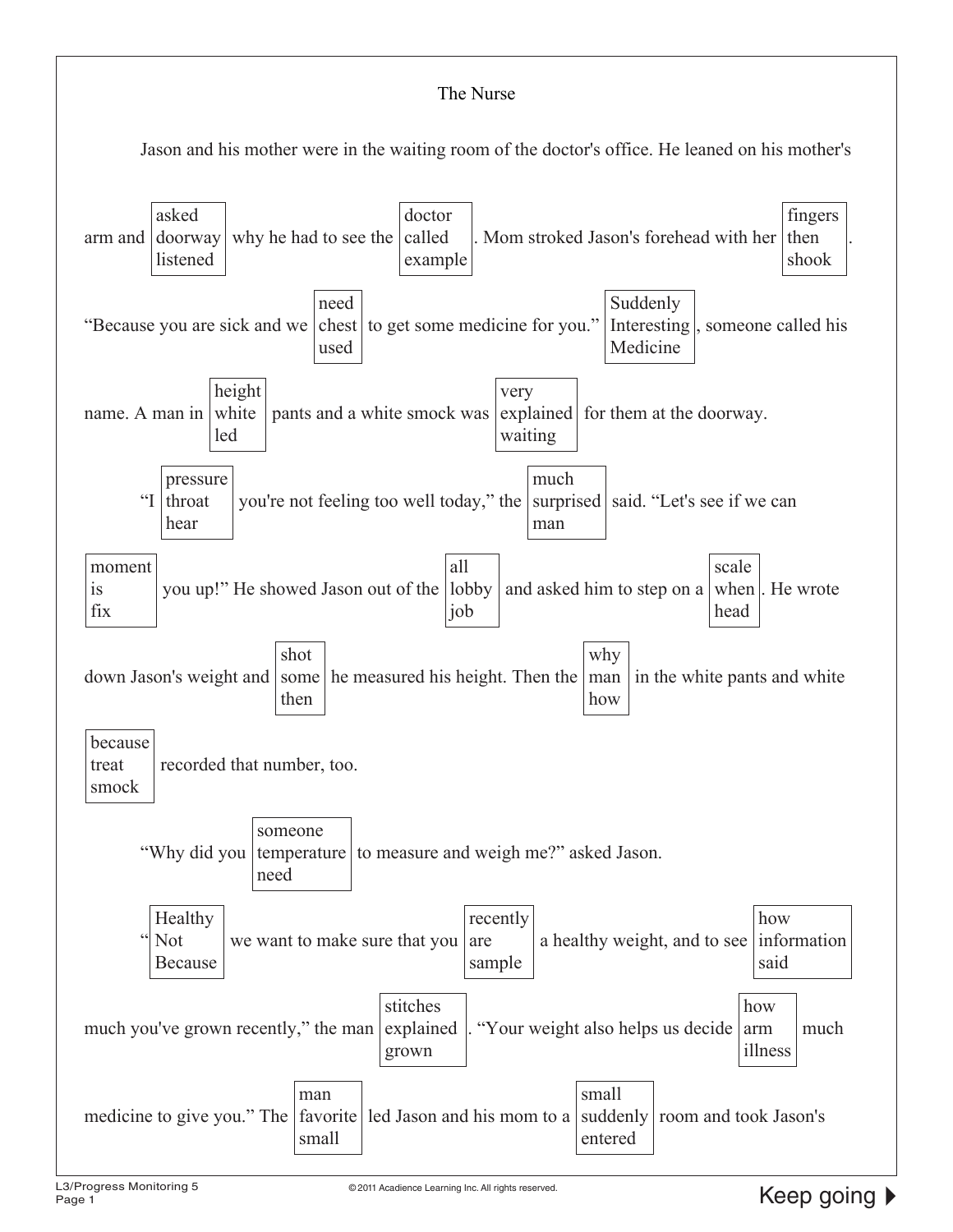![](_page_17_Figure_0.jpeg)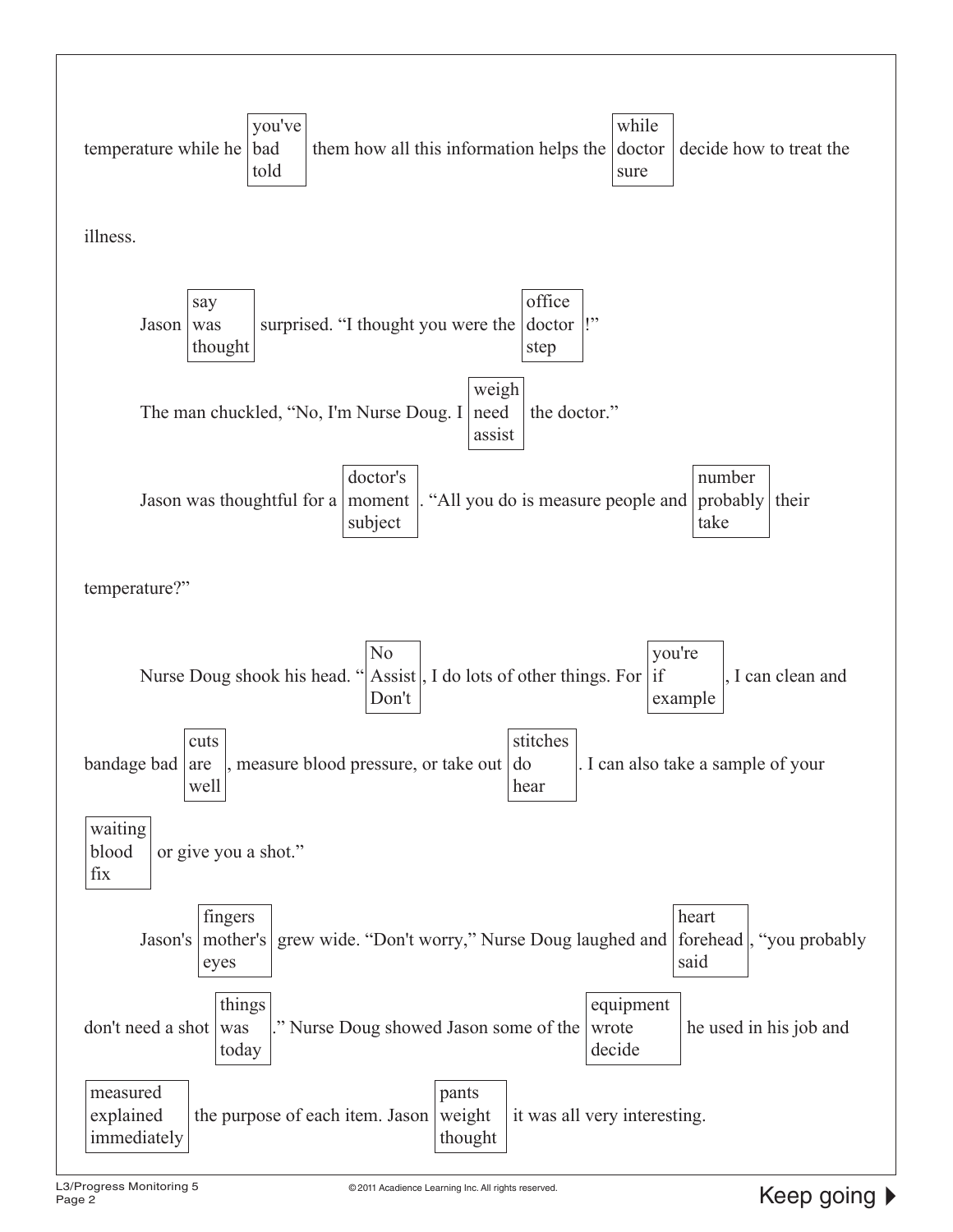![](_page_18_Figure_0.jpeg)

![](_page_18_Picture_1.jpeg)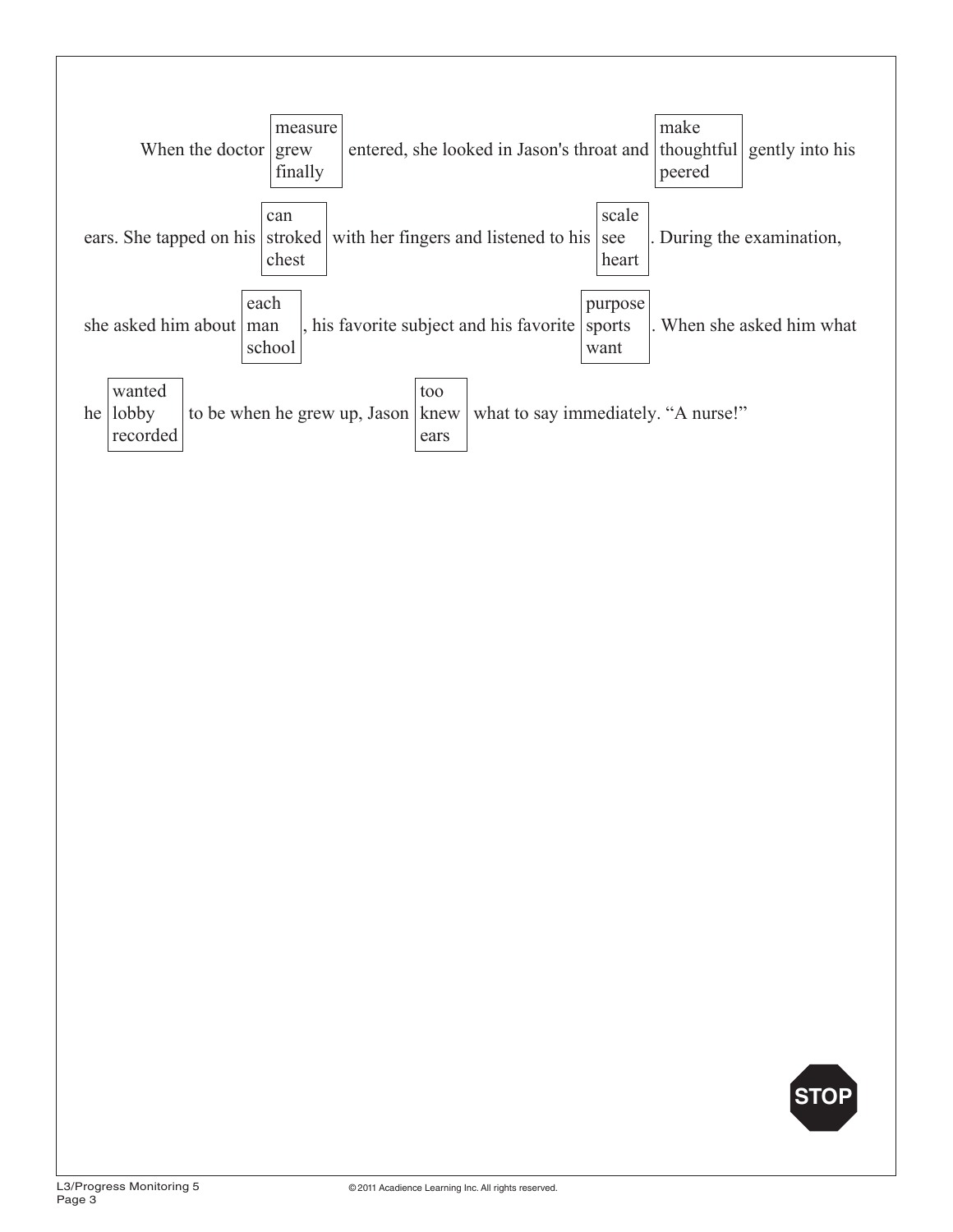# **6**

T.

Name: \_\_\_\_\_\_\_\_\_\_\_\_\_\_\_\_\_\_\_\_\_\_\_\_\_\_\_\_\_\_\_\_\_\_\_\_\_\_\_\_\_\_\_\_\_\_\_\_\_\_\_\_\_\_\_\_\_\_\_\_\_\_\_\_\_\_\_\_\_\_\_\_\_\_\_\_\_\_\_\_\_\_\_\_\_\_\_\_\_\_\_\_\_\_\_\_\_\_\_\_\_\_\_

<u> 1989 - Johann Stein, marwolaethau a bhann an t-Amhainn an t-Amhainn an t-Amhainn an t-Amhainn an t-Amhainn a</u>

### Practice 1

|                                                                   | home |  |
|-------------------------------------------------------------------|------|--|
| After playing in the dirt, Sam went   summer   to wash her hands. |      |  |
|                                                                   | was  |  |
|                                                                   |      |  |

<u> 1989 - Johann Stoff, deutscher Stoffen und der Stoffen und der Stoffen und der Stoffen und der Stoffen und der</u>

#### Practice 2

| On her way home, she $ $ sleep | chair<br>saw | an ice cream truck. |
|--------------------------------|--------------|---------------------|
|--------------------------------|--------------|---------------------|

![](_page_19_Picture_8.jpeg)

| C: ________ |
|-------------|
| lt i v      |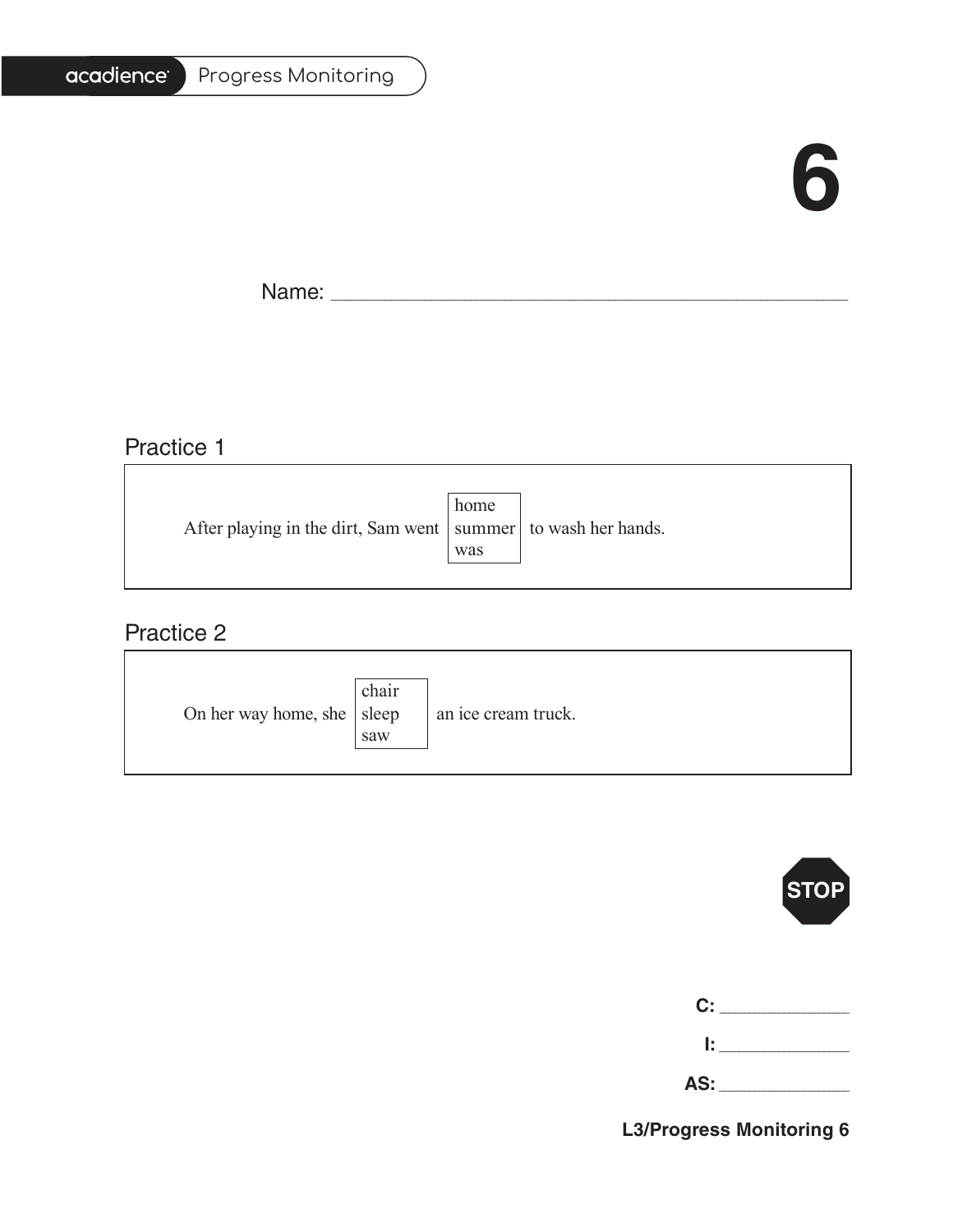![](_page_20_Figure_0.jpeg)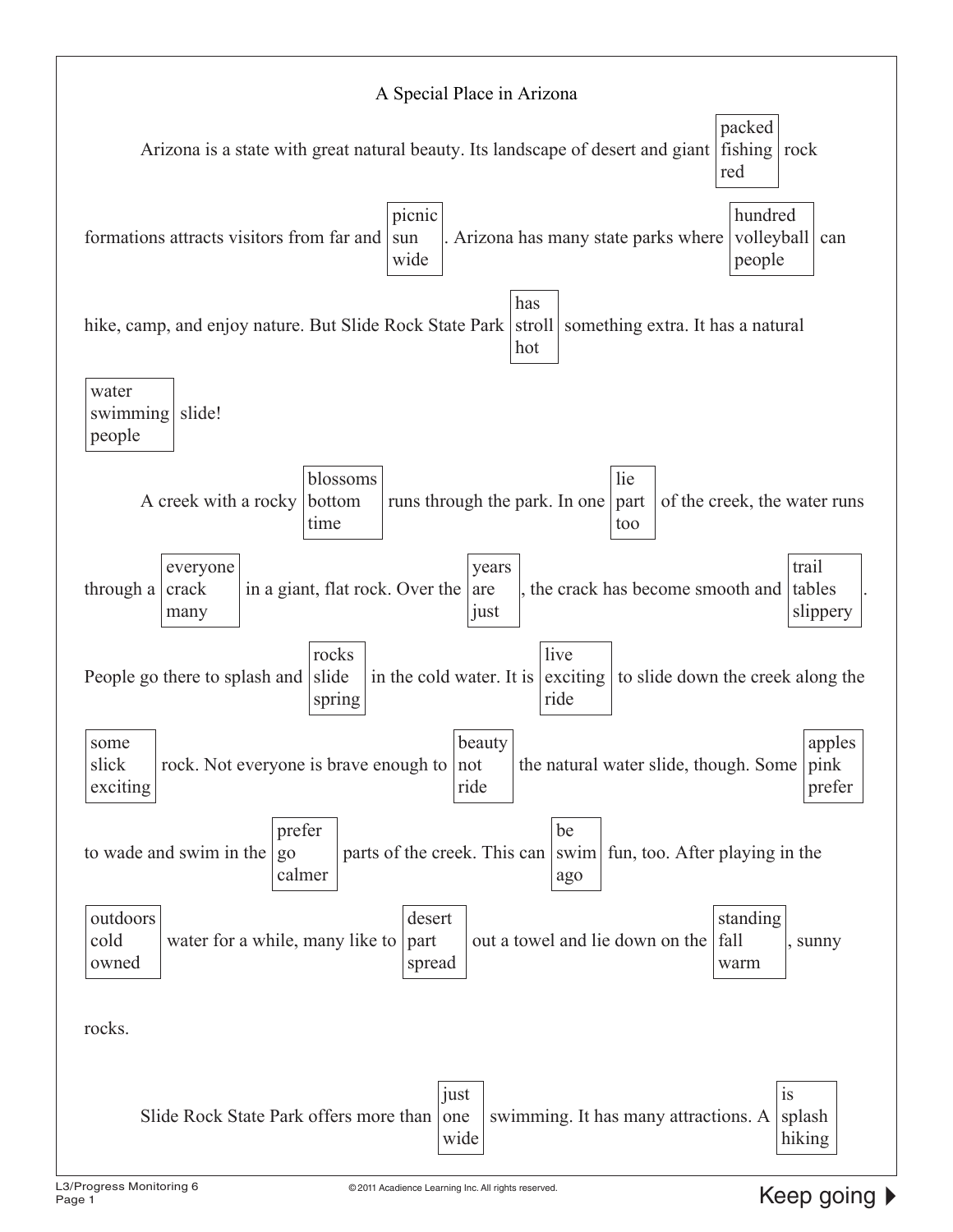![](_page_21_Figure_0.jpeg)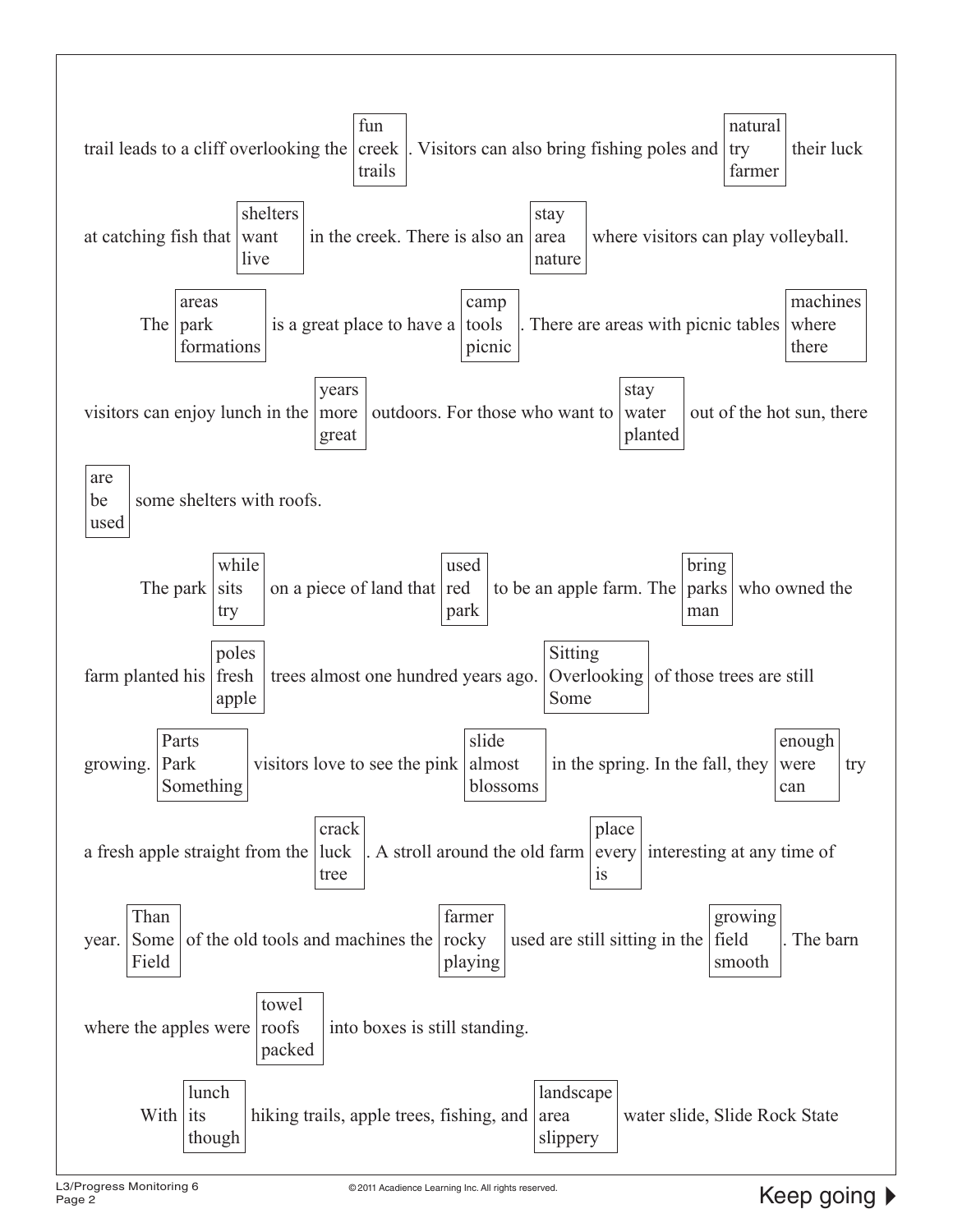![](_page_22_Figure_0.jpeg)

![](_page_22_Picture_1.jpeg)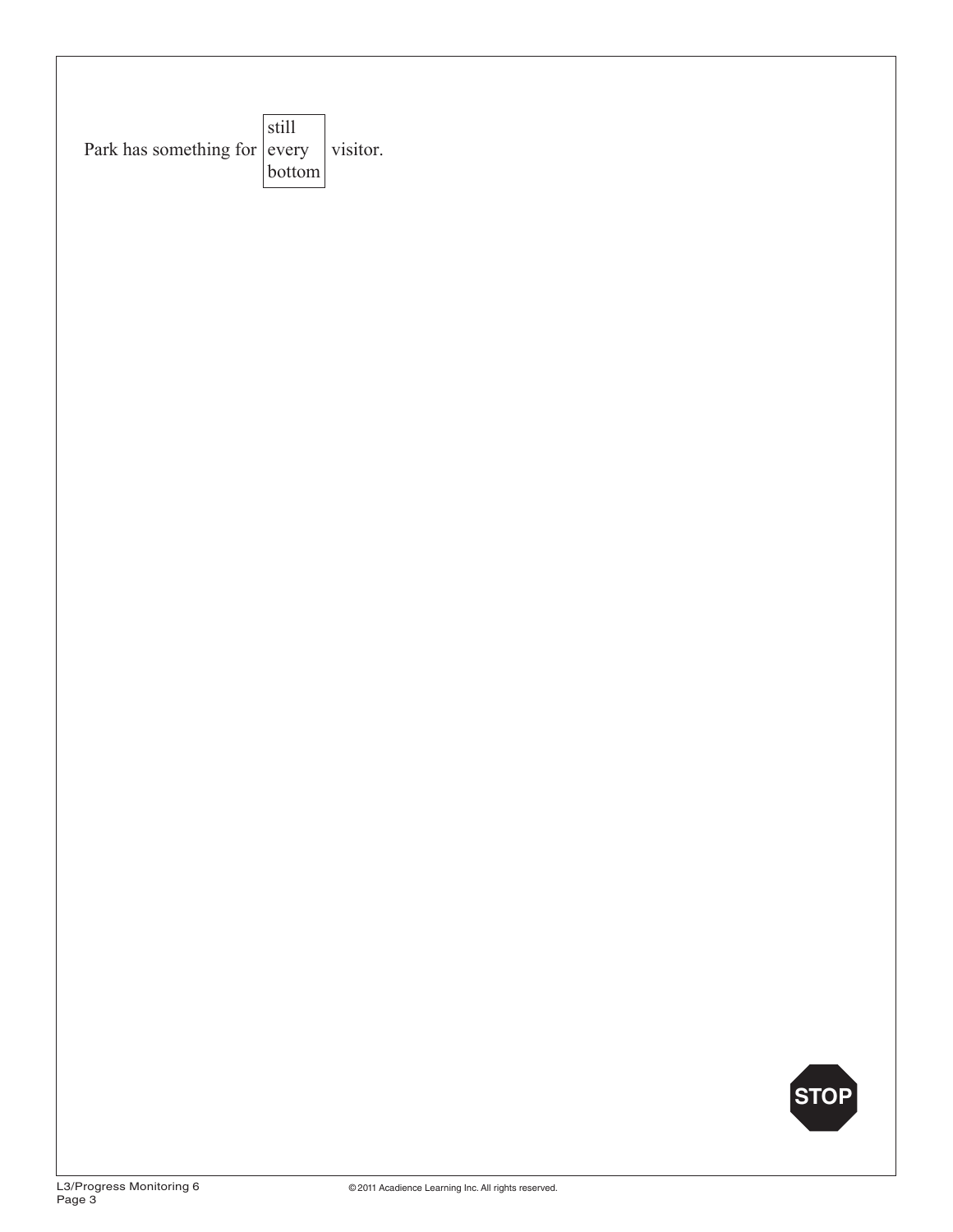#### Progress Monitoring

# **7**

Ē.

Name: \_\_\_\_\_\_\_\_\_\_\_\_\_\_\_\_\_\_\_\_\_\_\_\_\_\_\_\_\_\_\_\_\_\_\_\_\_\_\_\_\_\_\_\_\_\_\_\_\_\_\_\_\_\_\_\_\_\_\_\_\_\_\_\_\_\_\_\_\_\_\_\_\_\_\_\_\_\_\_\_\_\_\_\_\_\_\_\_\_\_\_\_\_\_\_\_\_\_\_\_\_\_\_

#### Practice 1

|                                                                   | home |  |
|-------------------------------------------------------------------|------|--|
| After playing in the dirt, Sam went   summer   to wash her hands. |      |  |
|                                                                   | was  |  |
|                                                                   |      |  |

<u> 1989 - Johann Barbara, martxa alemaniar amerikan basar da a</u>

#### Practice 2

| On her way home, she $ $ sleep | chair<br>saw | an ice cream truck. |
|--------------------------------|--------------|---------------------|
|--------------------------------|--------------|---------------------|

![](_page_23_Picture_8.jpeg)

| C:   | the control of the con- |
|------|-------------------------|
| I: I |                         |

| AS: |  |
|-----|--|
|     |  |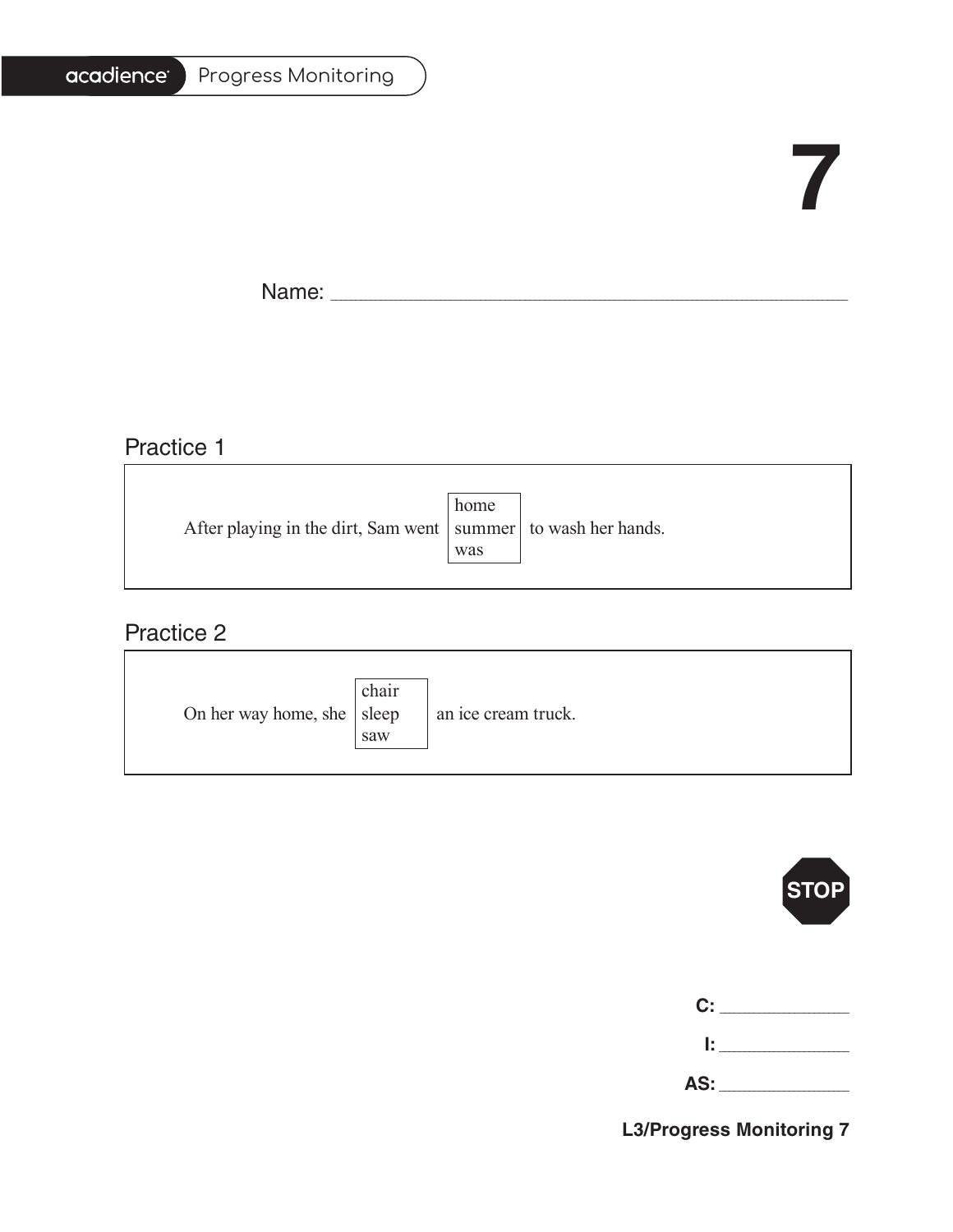#### Starting a Company

Every year, a certain catalog is delivered to mailboxes all over the world. It is full of camping

![](_page_24_Figure_2.jpeg)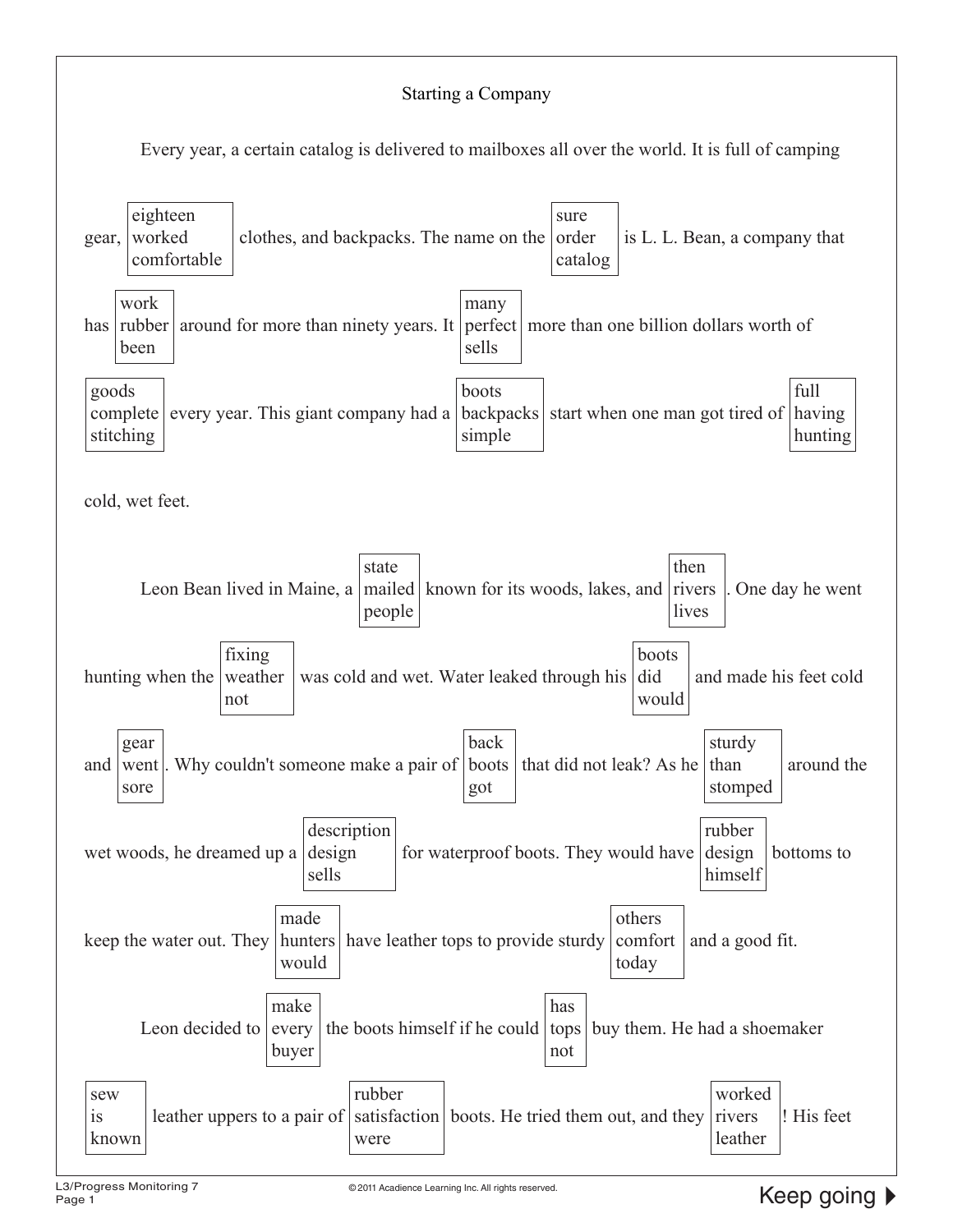![](_page_25_Figure_0.jpeg)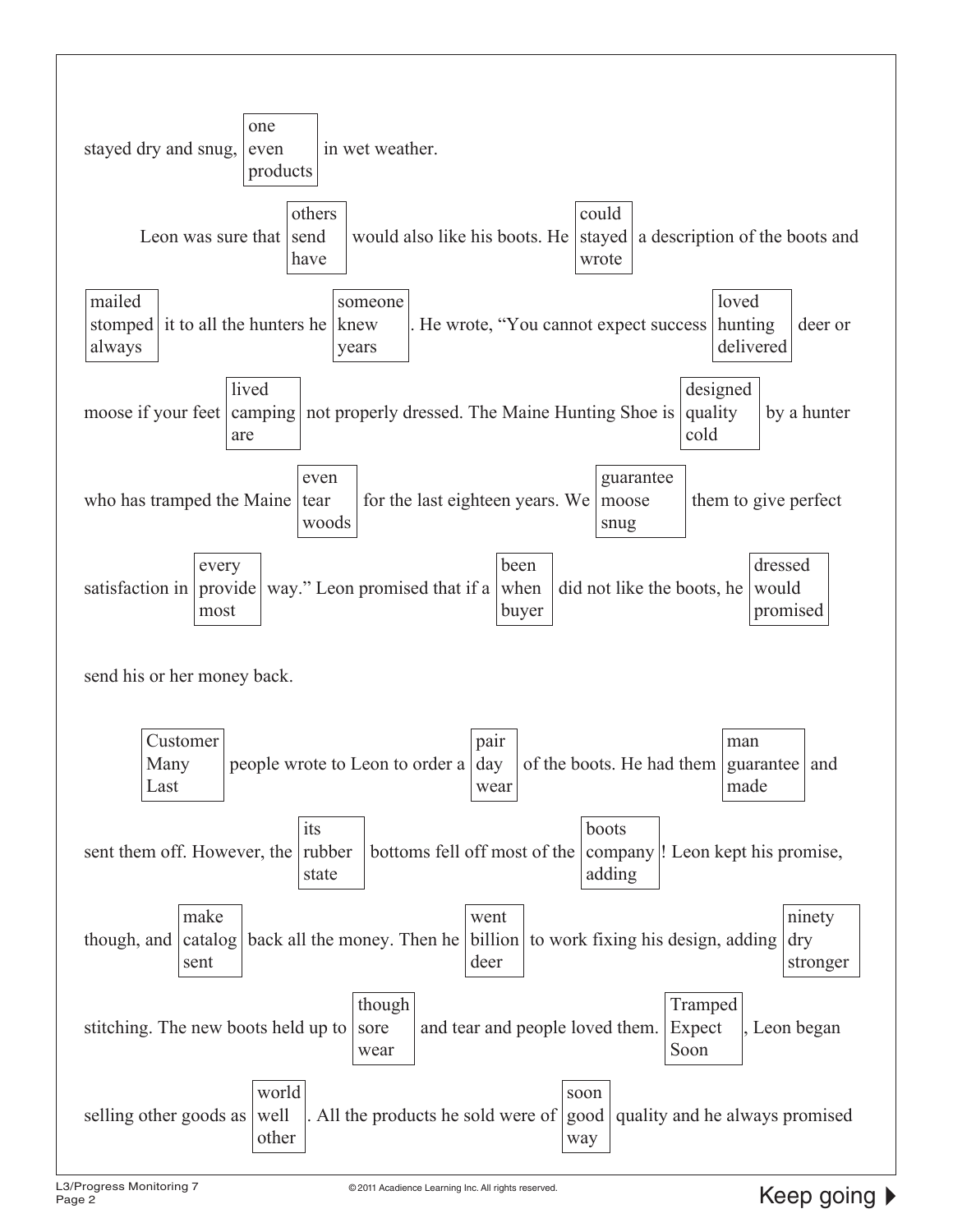| well         |                                                                   | shoemaker |                             |
|--------------|-------------------------------------------------------------------|-----------|-----------------------------|
|              | complete comfortable. This promise to the customer lives on today |           | as his company continues to |
| satisfaction |                                                                   | name      |                             |

grow.

![](_page_26_Picture_2.jpeg)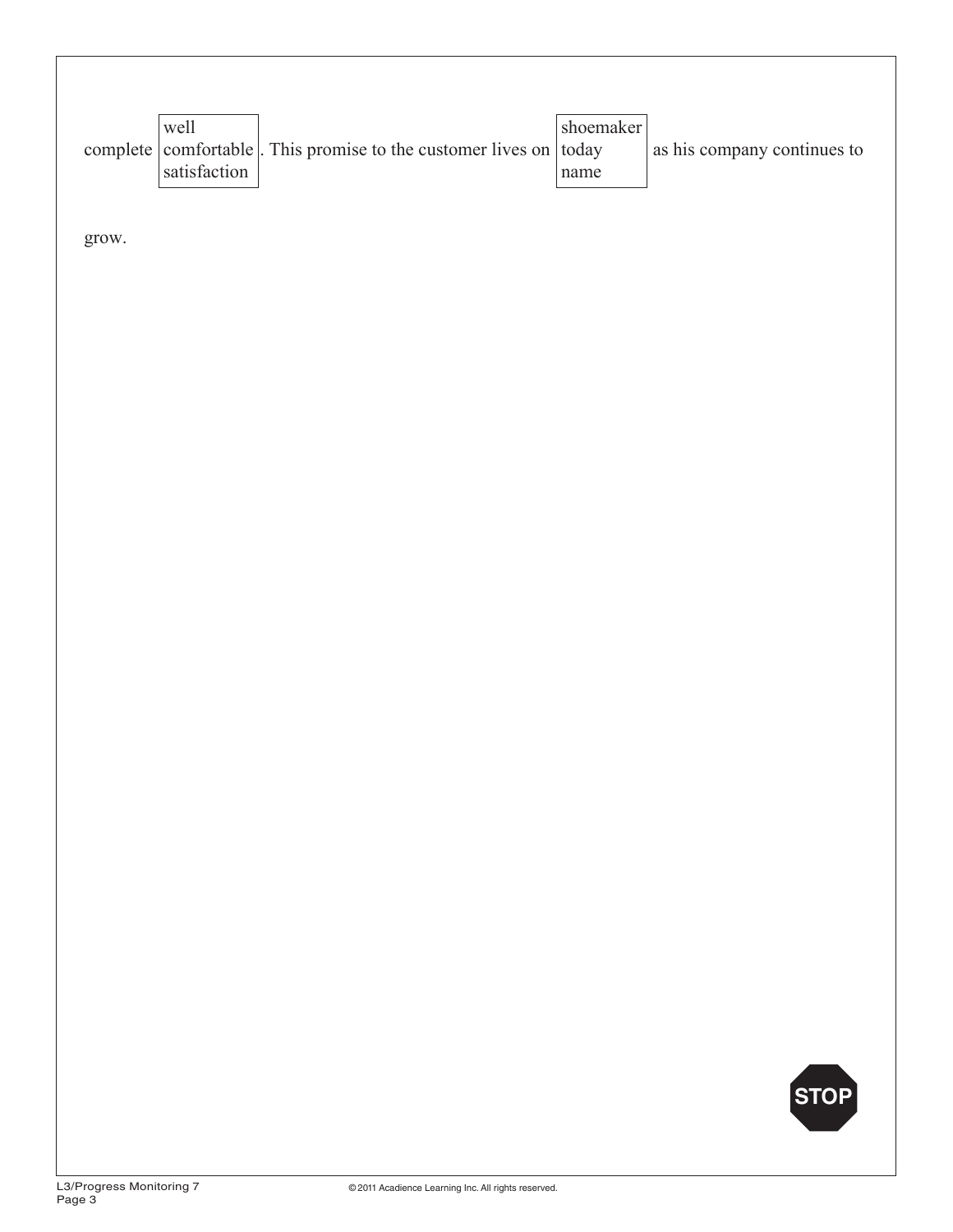# **8**

 $\blacksquare$ 

 $\overline{\phantom{a}}$ 

Name: \_\_\_\_\_\_\_\_\_\_\_\_\_\_\_\_\_\_\_\_\_\_\_\_\_\_\_\_\_\_\_\_\_\_\_\_\_\_\_\_\_\_\_\_\_\_\_\_\_\_\_\_\_\_\_\_\_\_\_\_\_\_\_\_\_\_\_\_\_\_\_\_\_\_\_\_\_\_\_\_\_\_\_\_\_\_\_\_\_\_\_\_\_\_\_\_\_\_\_\_\_\_\_

#### Practice 1

|                                                                   | home |  |
|-------------------------------------------------------------------|------|--|
| After playing in the dirt, Sam went   summer   to wash her hands. |      |  |
|                                                                   | was  |  |
|                                                                   |      |  |

#### Practice 2

| On her way home, she $ $ sleep | chair<br>saw | an ice cream truck. |
|--------------------------------|--------------|---------------------|
|--------------------------------|--------------|---------------------|

![](_page_27_Picture_8.jpeg)

|     | C: ________ |
|-----|-------------|
| Ŀ.  |             |
| AS: |             |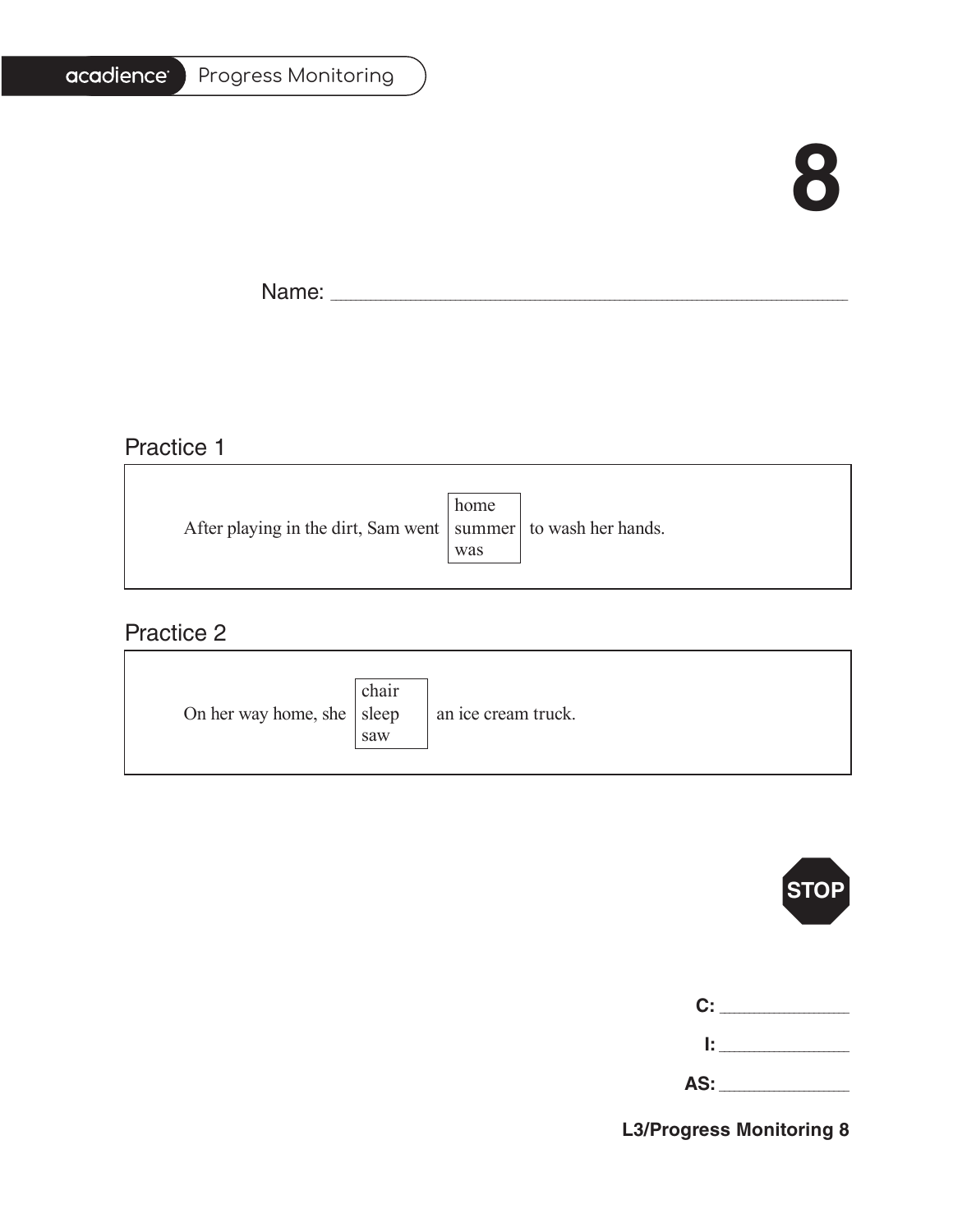#### Going to the Dentist

Sitting in the dentist's leather armchair, Kayla noticed that a picture of a waterfall hung above her

![](_page_28_Figure_2.jpeg)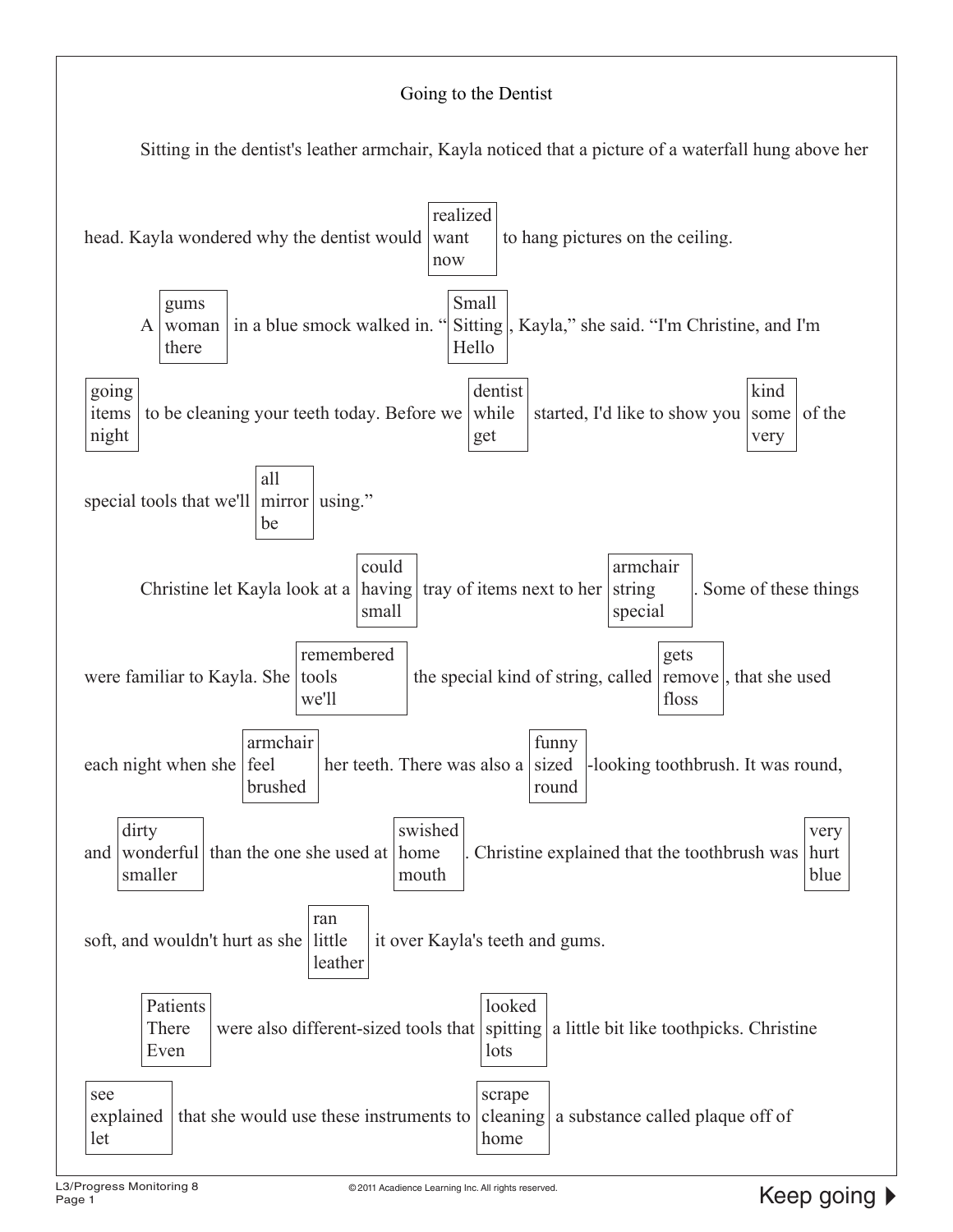![](_page_29_Figure_0.jpeg)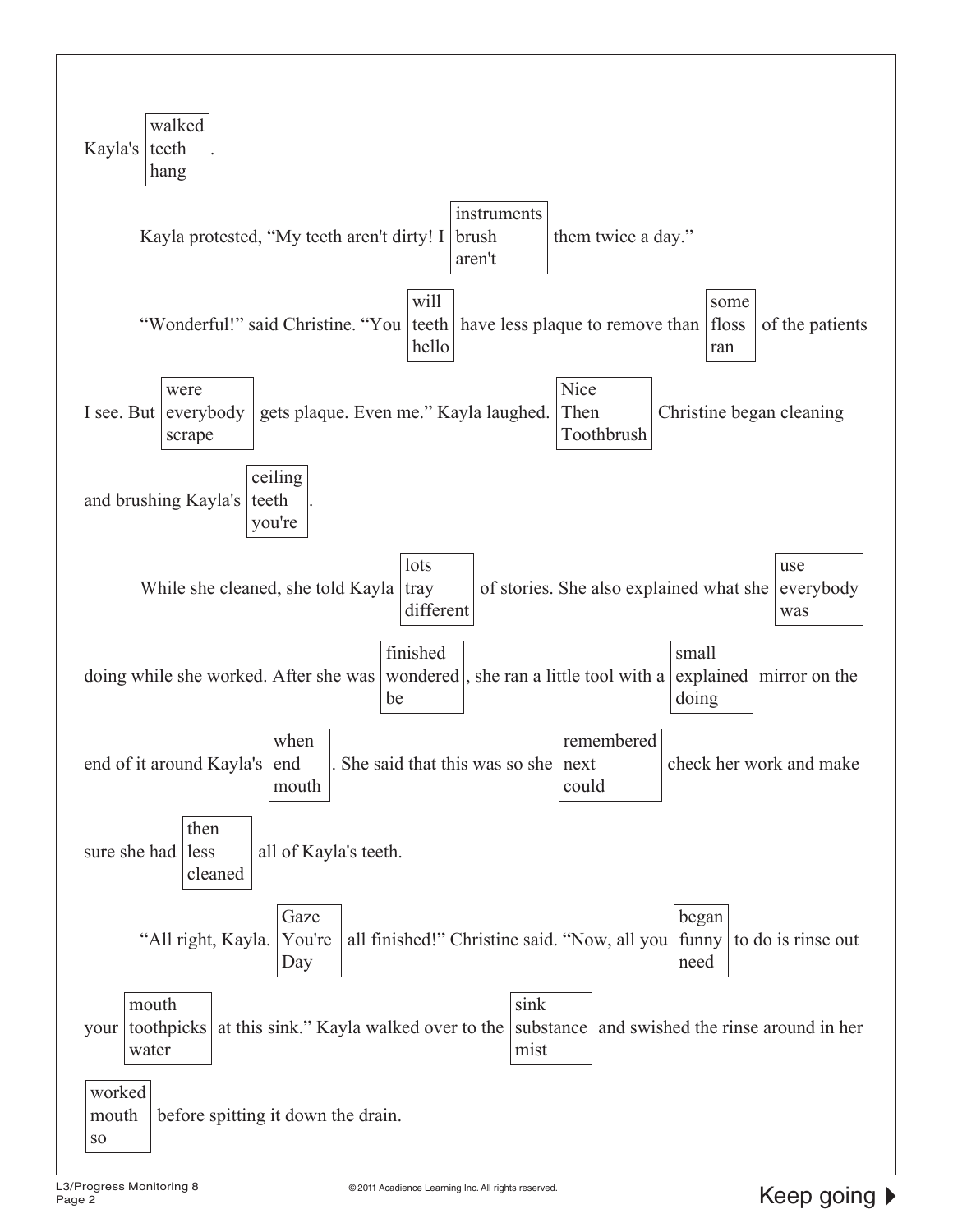![](_page_30_Figure_0.jpeg)

![](_page_30_Picture_1.jpeg)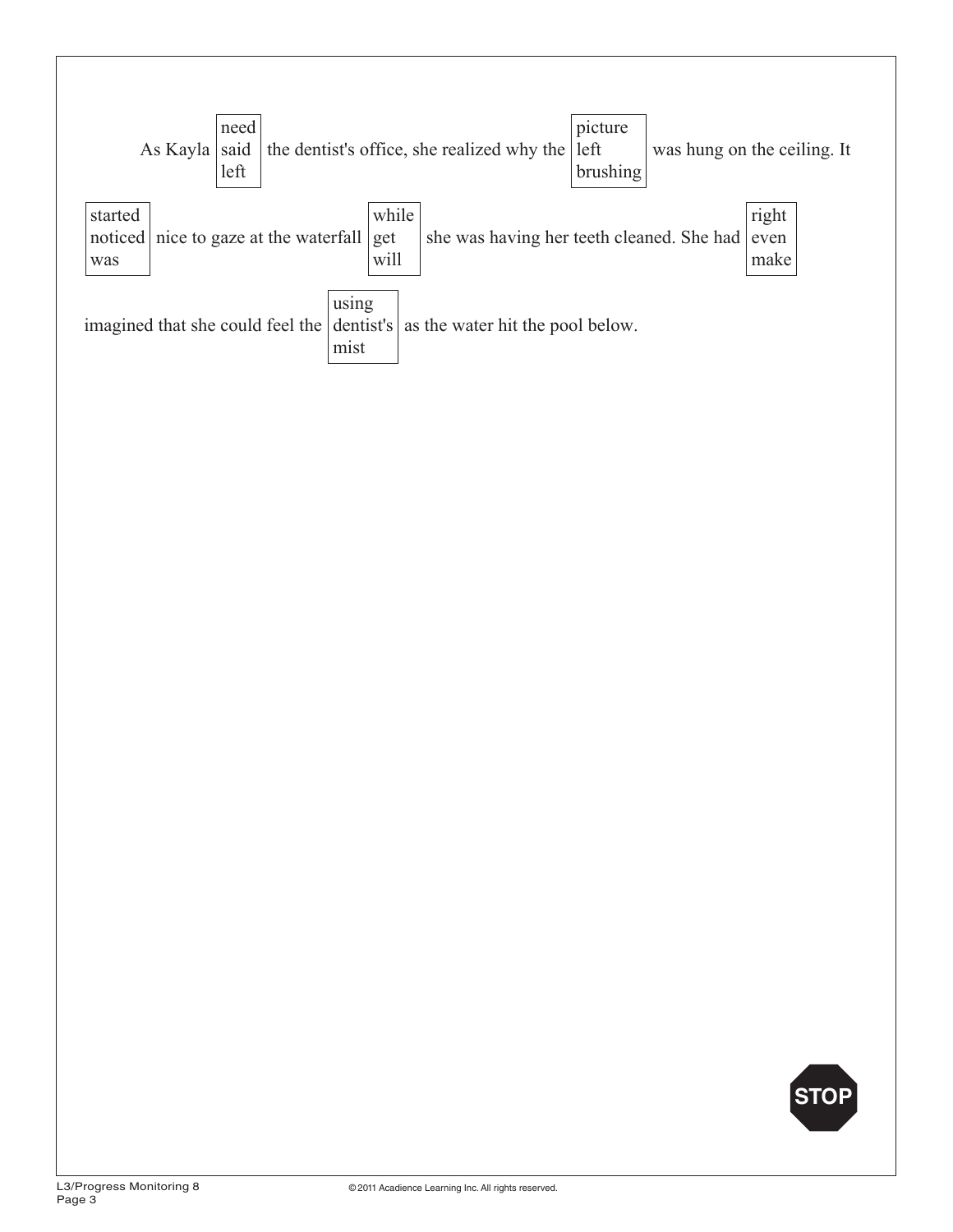# **9**

Ē,

Name: \_\_\_\_\_\_\_\_\_\_\_\_\_\_\_\_\_\_\_\_\_\_\_\_\_\_\_\_\_\_\_\_\_\_\_\_\_\_\_\_\_\_\_\_\_\_\_\_\_\_\_\_\_\_\_\_\_\_\_\_\_\_\_\_\_\_\_\_\_\_\_\_\_\_\_\_\_\_\_\_\_\_\_\_\_\_\_\_\_\_\_\_\_\_\_\_\_\_\_\_\_\_\_

#### Practice 1

|                                                                   | home |  |
|-------------------------------------------------------------------|------|--|
| After playing in the dirt, Sam went   summer   to wash her hands. |      |  |
|                                                                   | was  |  |
|                                                                   |      |  |

<u> 1989 - Johann Stoff, deutscher Stoffen und der Stoffen und der Stoffen und der Stoffen und der Stoffen und der</u>

#### Practice 2

| On her way home, she $ $ sleep | chair<br>saw | an ice cream truck. |
|--------------------------------|--------------|---------------------|
|--------------------------------|--------------|---------------------|

![](_page_31_Picture_8.jpeg)

| C: _______   |
|--------------|
| <b>B</b> and |

| <b></b> |  |
|---------|--|
|         |  |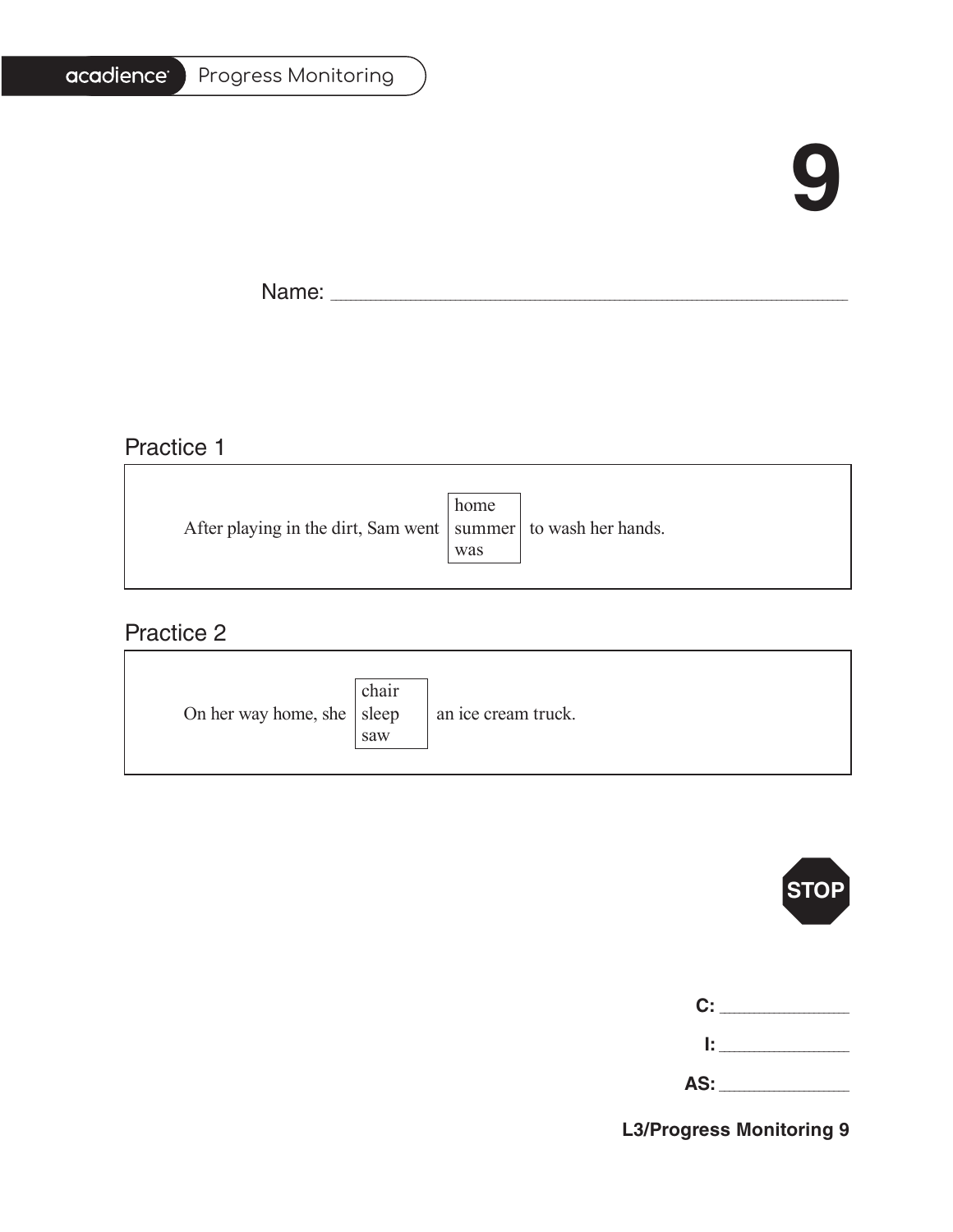#### The New House

"Let's go, everybody," Mom called as we got in the van. I fastened my seatbelt while Dad

![](_page_32_Figure_2.jpeg)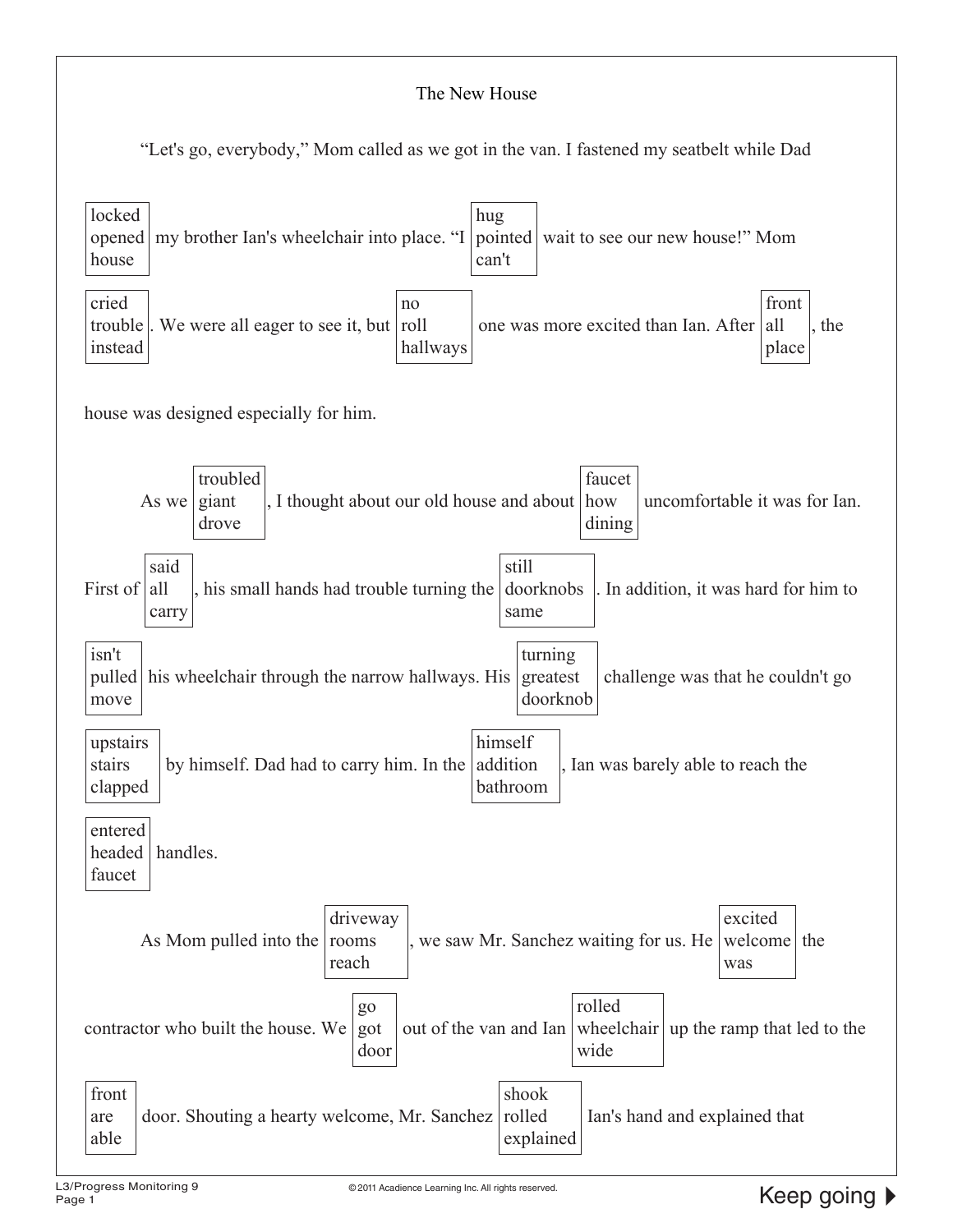![](_page_33_Figure_0.jpeg)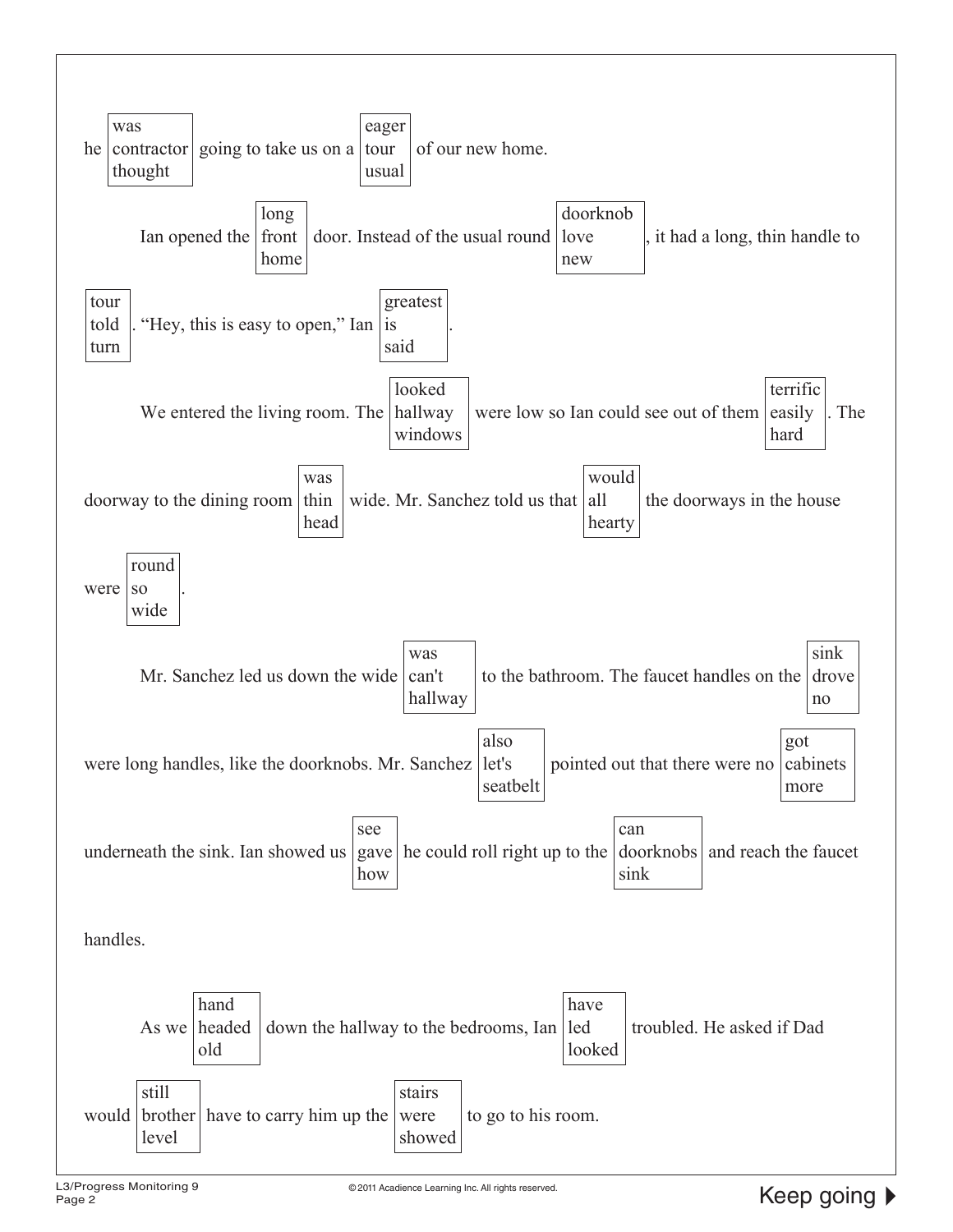![](_page_34_Figure_0.jpeg)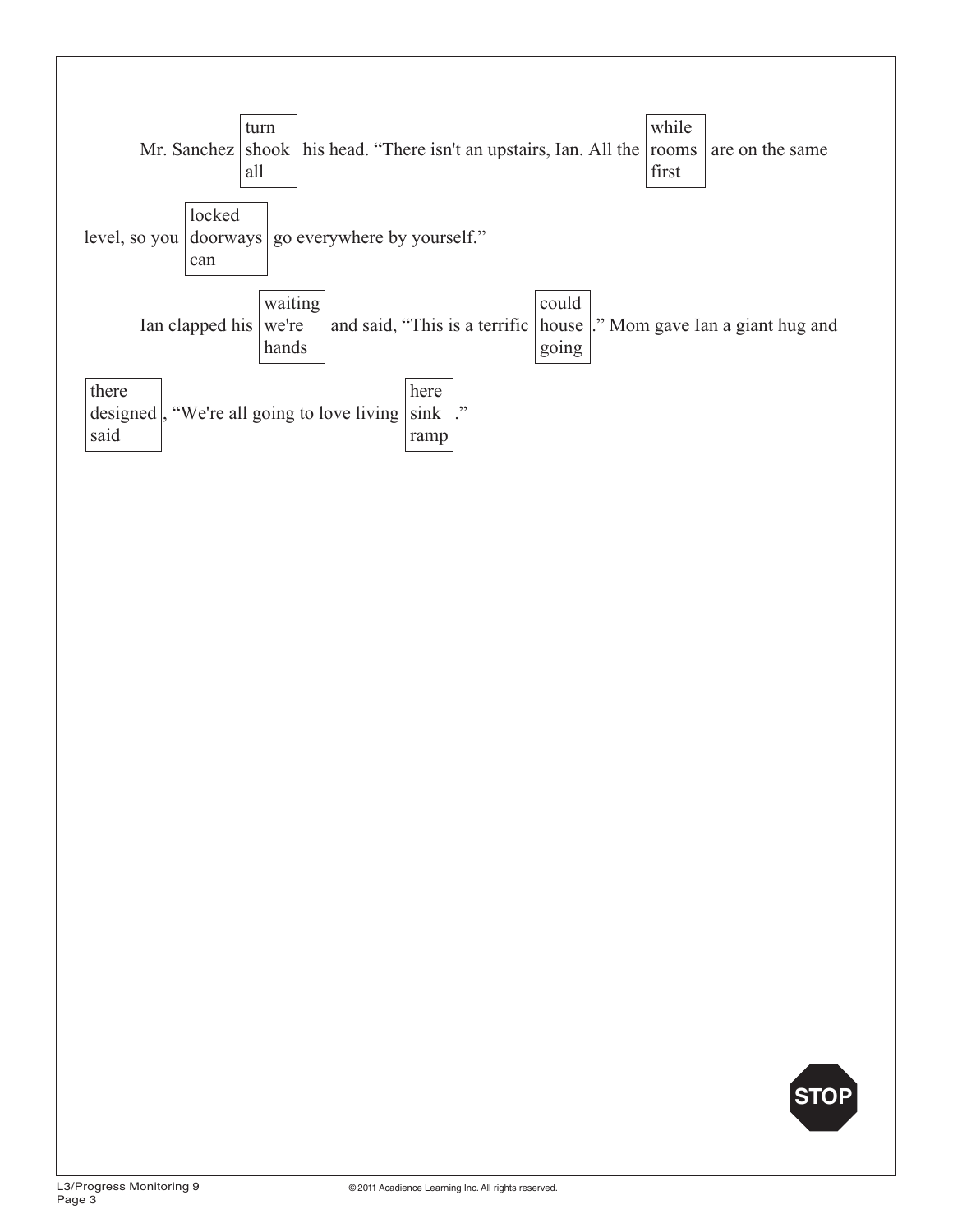#### Progress Monitoring

# **10**

Ē.

Name: \_\_\_\_\_\_\_\_\_\_\_\_\_\_\_\_\_\_\_\_\_\_\_\_\_\_\_\_\_\_\_\_\_\_\_\_\_\_\_\_\_\_\_\_\_\_\_\_\_\_\_\_\_\_\_\_\_\_\_\_\_\_\_\_\_\_\_\_\_\_\_\_\_\_\_\_\_\_\_\_\_\_\_\_\_\_\_\_\_\_\_\_\_\_\_\_\_\_\_\_\_\_\_

#### Practice 1

|                                                                   | home |  |
|-------------------------------------------------------------------|------|--|
| After playing in the dirt, Sam went   summer   to wash her hands. |      |  |
|                                                                   | was  |  |
|                                                                   |      |  |

<u> 1989 - Johann Barbara, martxa alemaniar amerikan basar da a</u>

#### Practice 2

| On her way home, she $ $ sleep | chair<br>saw | an ice cream truck. |
|--------------------------------|--------------|---------------------|
|--------------------------------|--------------|---------------------|

![](_page_35_Picture_8.jpeg)

| C: _ |  |
|------|--|
| Ŀ.   |  |

**AS:** \_\_\_\_\_\_\_\_\_\_\_\_\_\_\_\_\_\_\_\_\_\_\_\_\_\_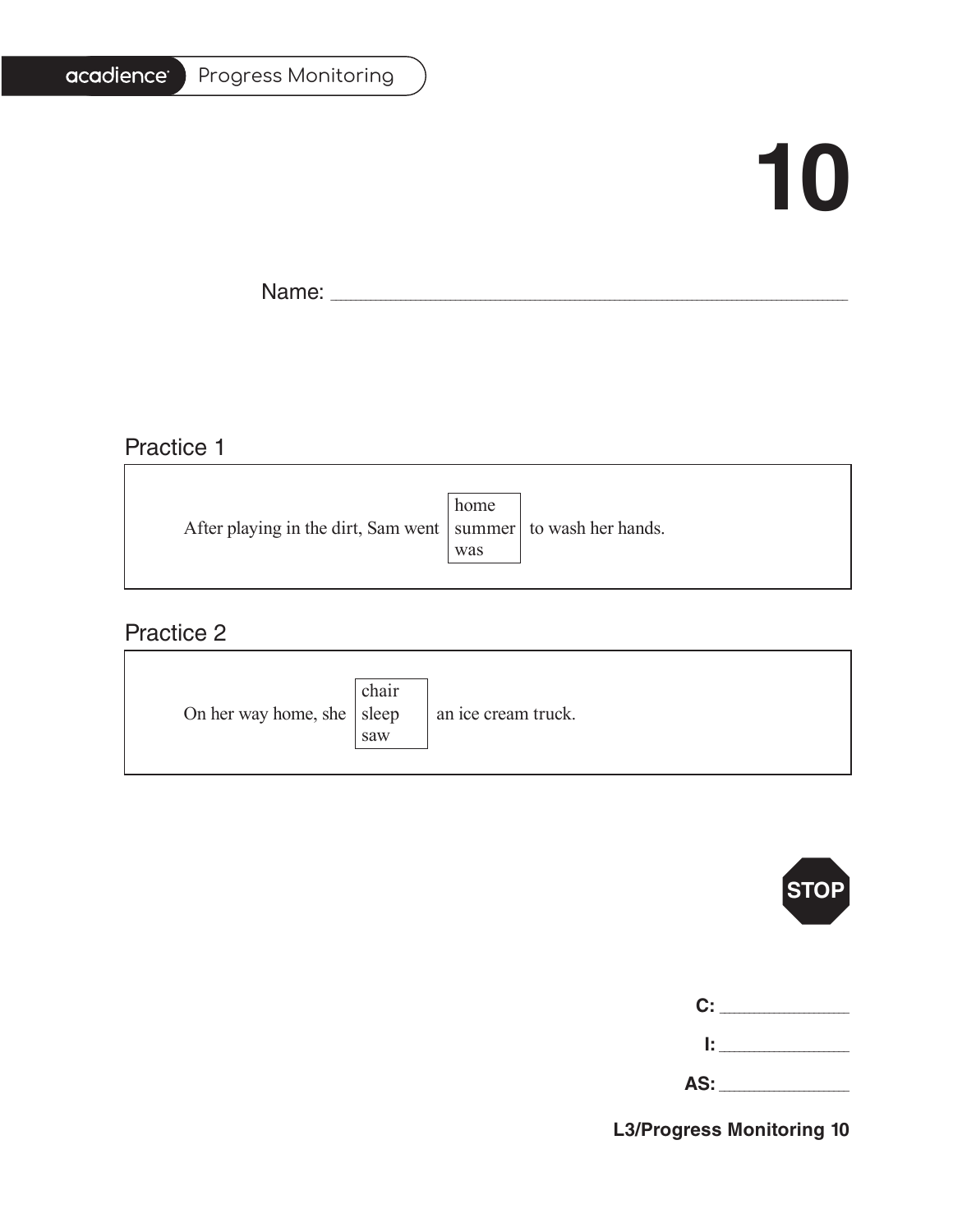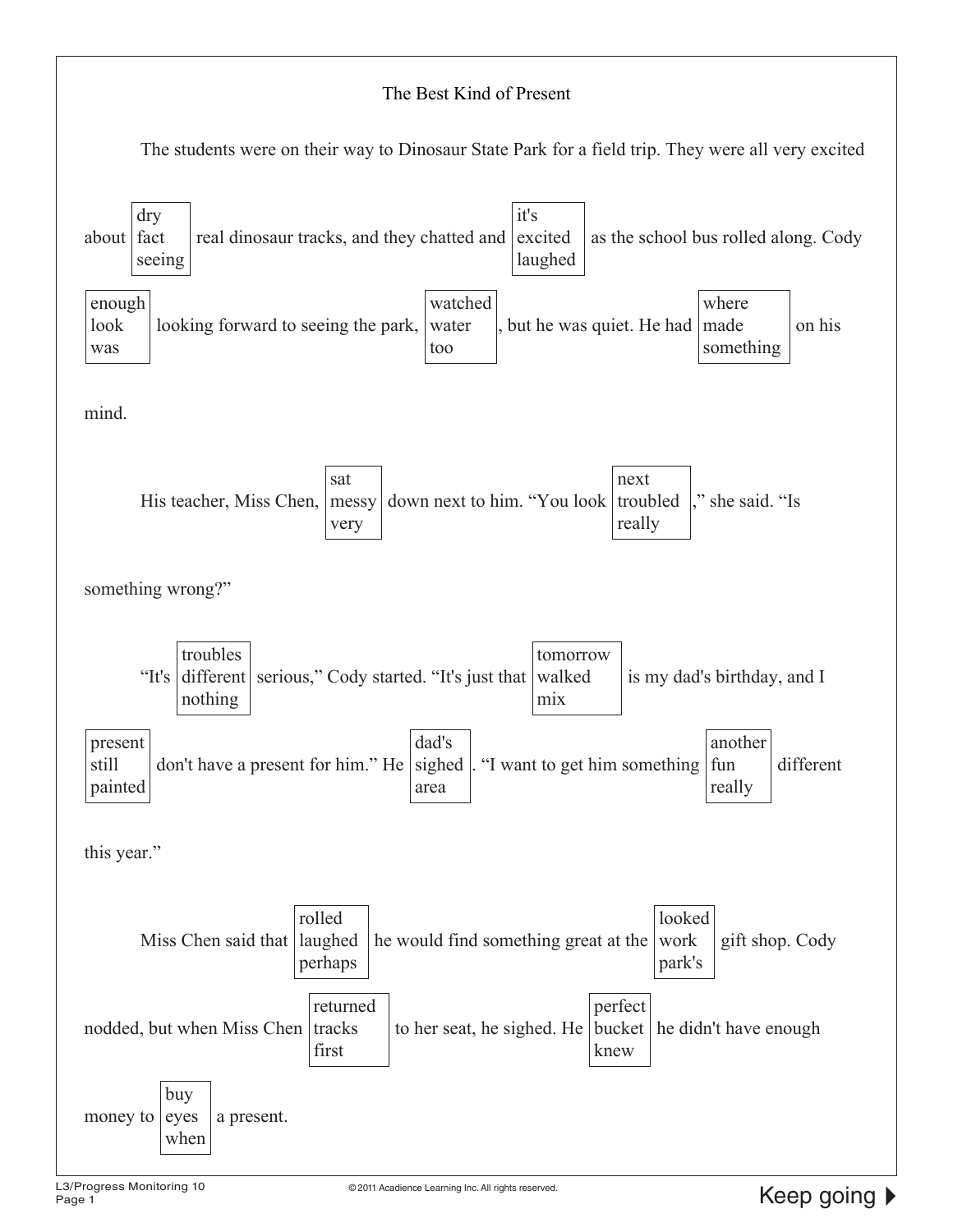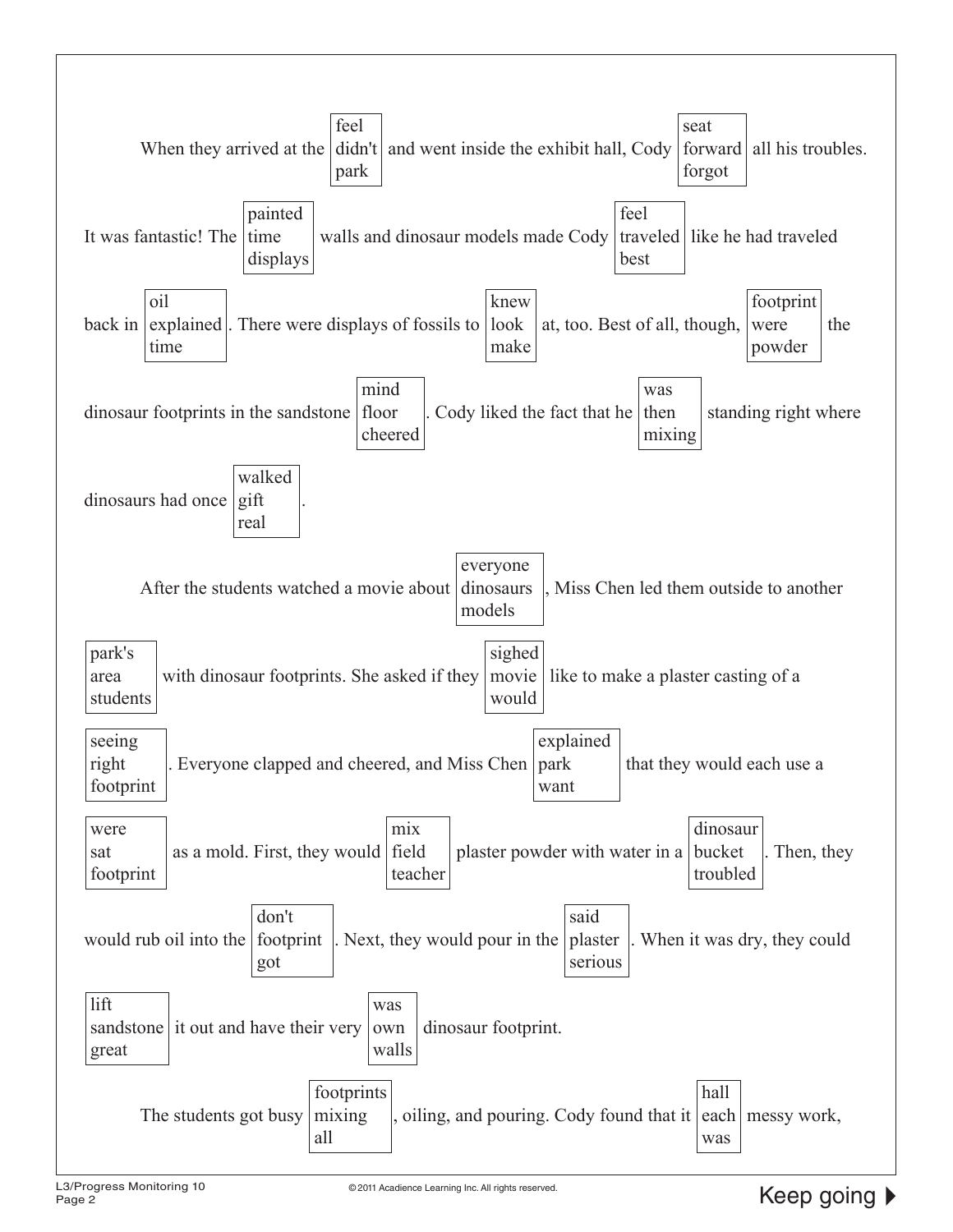

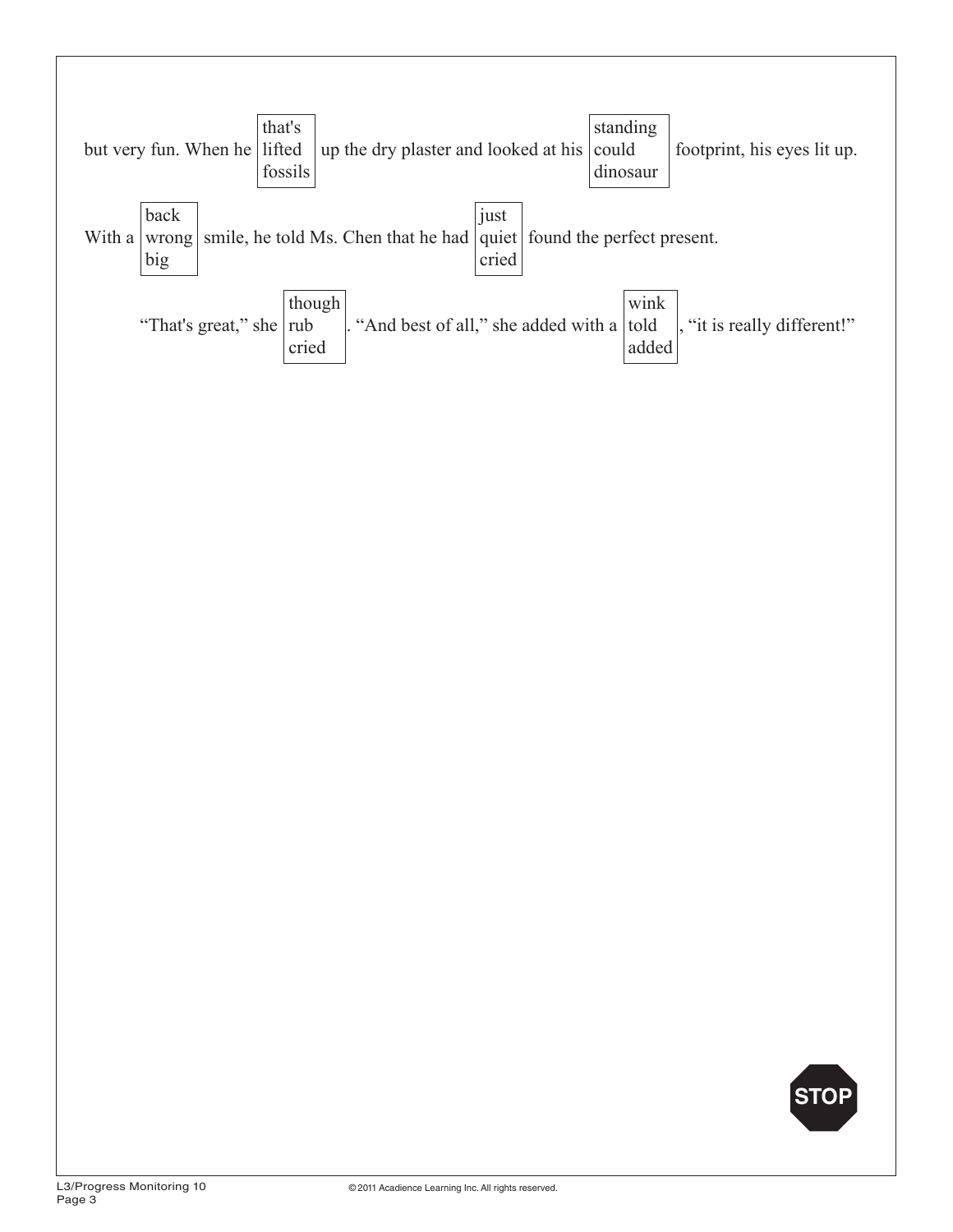#### Progress Monitoring

## **11**

Ē.

Name: \_\_\_\_\_\_\_\_\_\_\_\_\_\_\_\_\_\_\_\_\_\_\_\_\_\_\_\_\_\_\_\_\_\_\_\_\_\_\_\_\_\_\_\_\_\_\_\_\_\_\_\_\_\_\_\_\_\_\_\_\_\_\_\_\_\_\_\_\_\_\_\_\_\_\_\_\_\_\_\_\_\_\_\_\_\_\_\_\_\_\_\_\_\_\_\_\_\_\_\_\_\_\_

## Practice 1

|                                                                   | home |  |
|-------------------------------------------------------------------|------|--|
| After playing in the dirt, Sam went   summer   to wash her hands. |      |  |
|                                                                   | was  |  |
|                                                                   |      |  |

<u> 1989 - Johann Barbara, martxa alemaniar amerikan basar da a</u>

#### Practice 2

| On her way home, she $ $ sleep | chair<br>saw | an ice cream truck. |
|--------------------------------|--------------|---------------------|
|--------------------------------|--------------|---------------------|



| C:  |  |
|-----|--|
| Ŀ.  |  |
| AS: |  |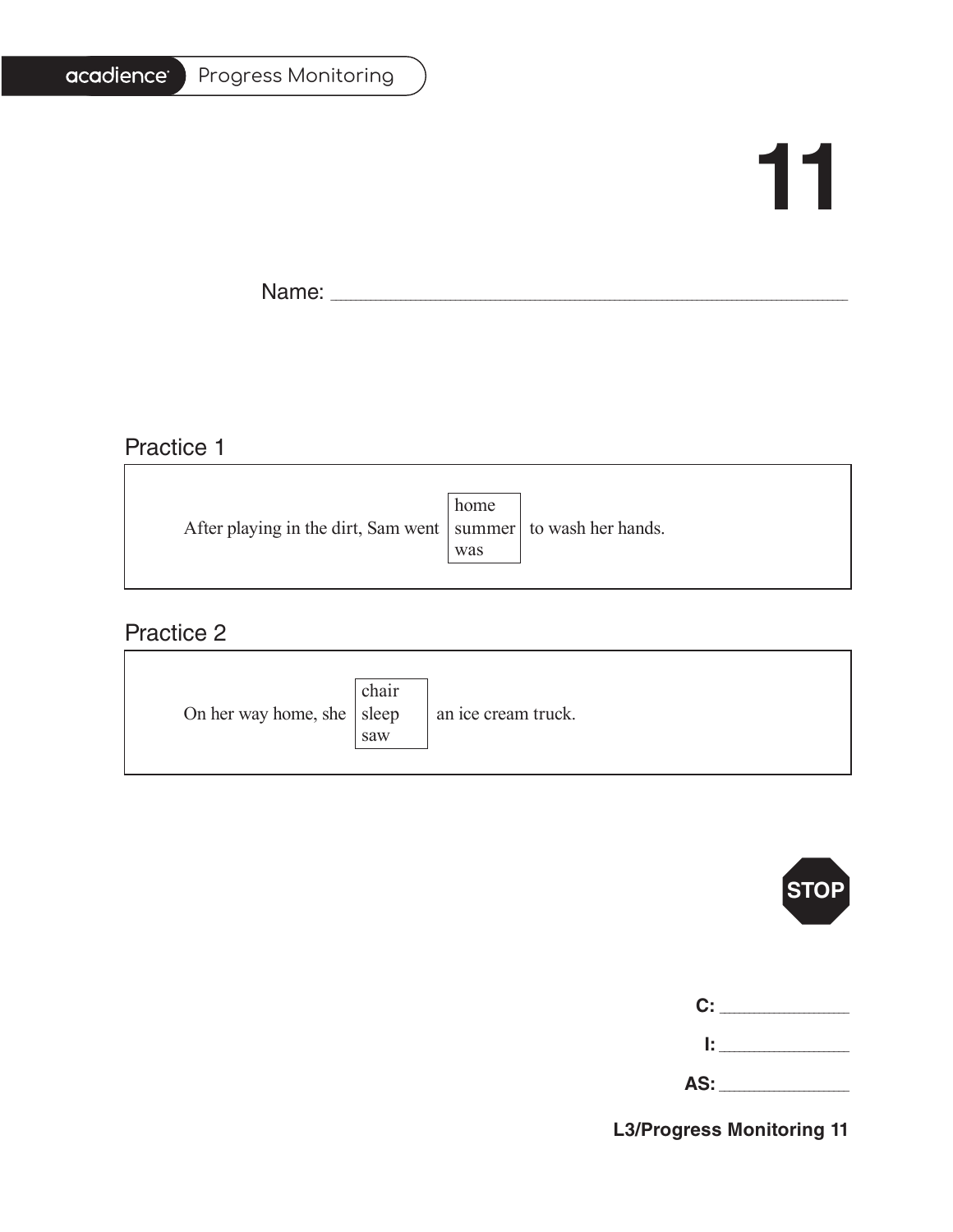#### The Attorney General

Over three hundred million people live in the United States today. There are thousands of laws to

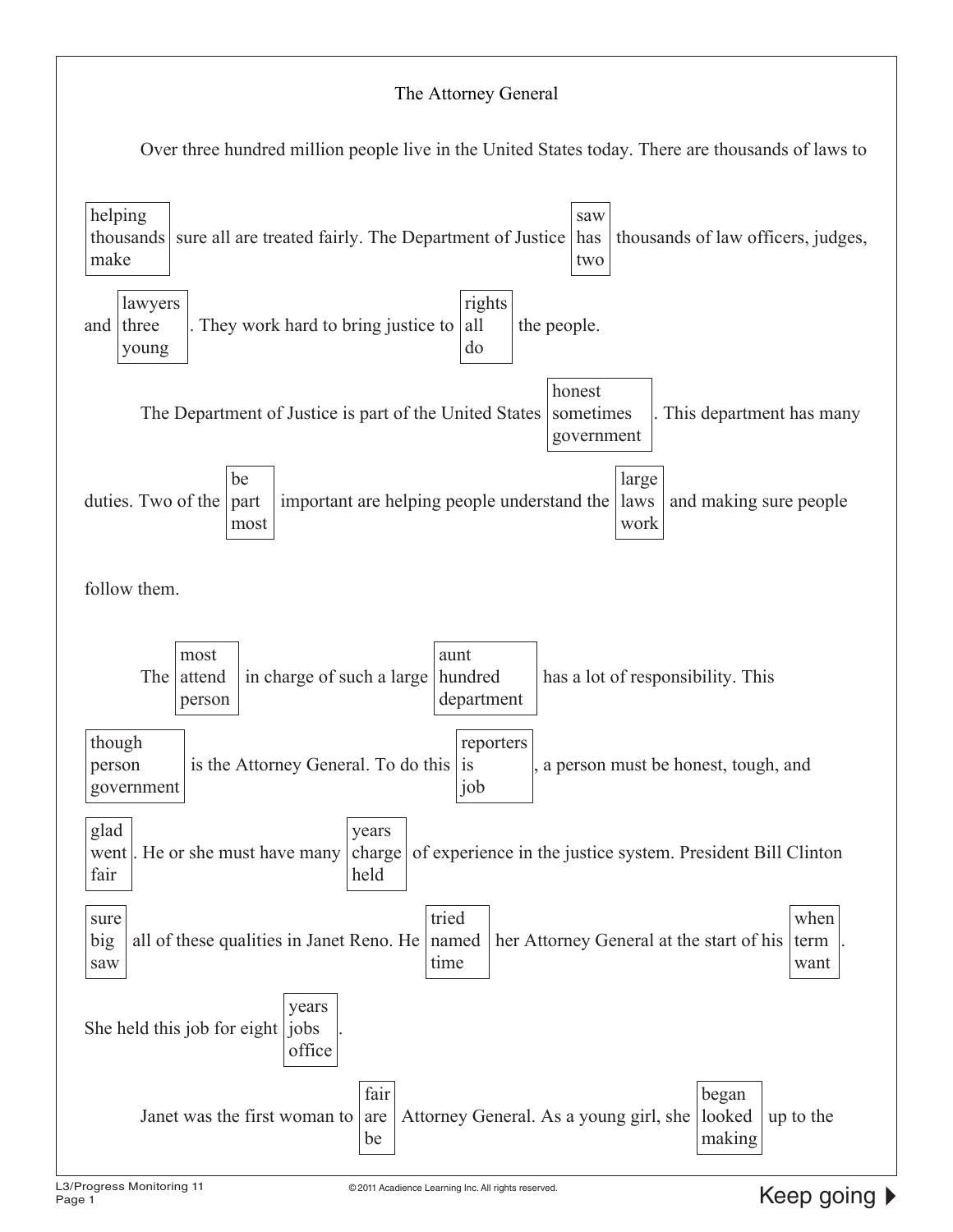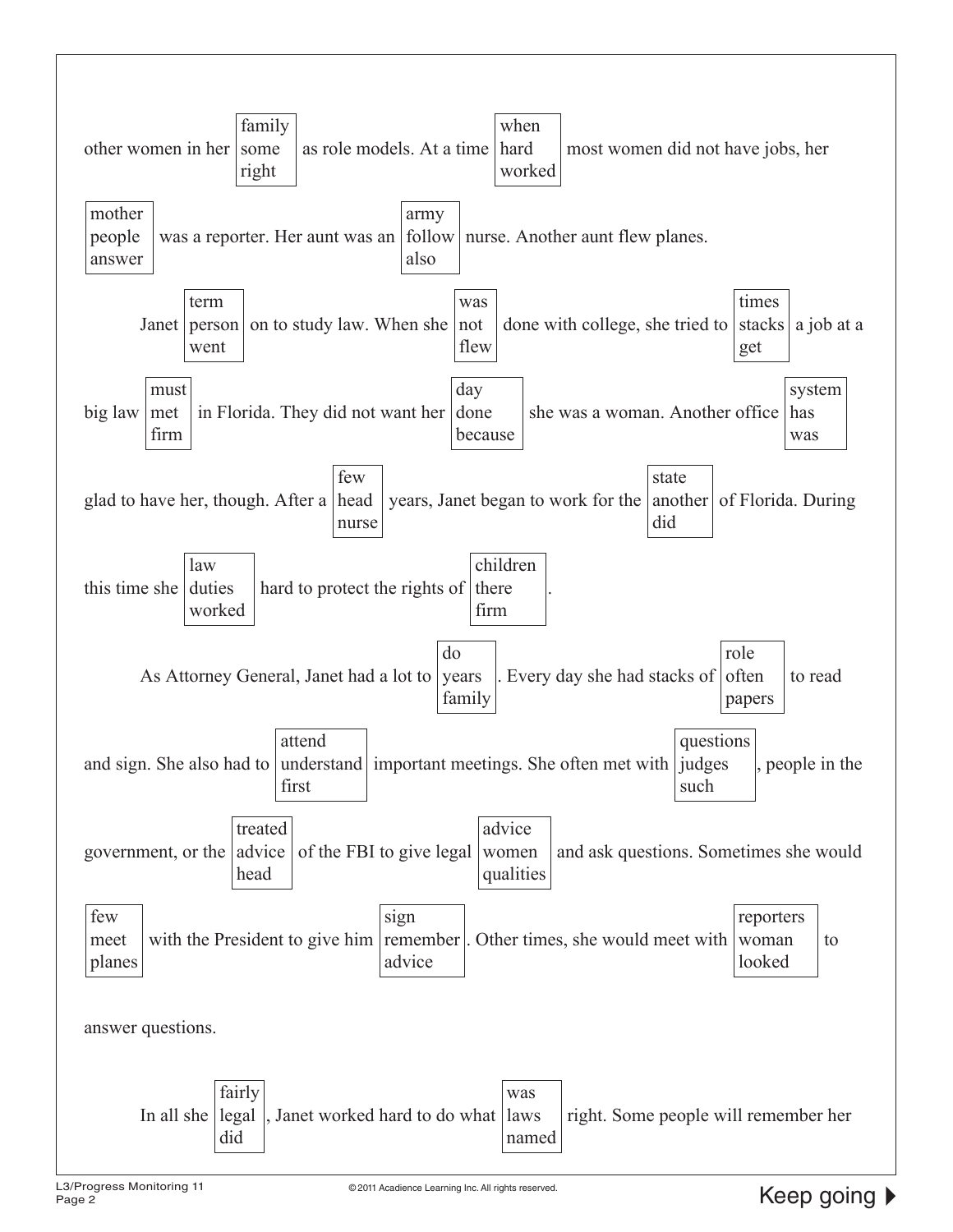| being             |                                                   | remember   |                                |
|-------------------|---------------------------------------------------|------------|--------------------------------|
| for $\vert$ bring | the first woman Attorney General. Most will today |            | her for being honest and fair. |
| live              |                                                   | department |                                |
|                   |                                                   |            |                                |
|                   |                                                   |            |                                |
|                   |                                                   |            |                                |
|                   |                                                   |            |                                |
|                   |                                                   |            |                                |
|                   |                                                   |            |                                |
|                   |                                                   |            |                                |
|                   |                                                   |            |                                |
|                   |                                                   |            |                                |
|                   |                                                   |            |                                |
|                   |                                                   |            |                                |
|                   |                                                   |            |                                |
|                   |                                                   |            |                                |
|                   |                                                   |            |                                |
|                   |                                                   |            |                                |
|                   |                                                   |            |                                |
|                   |                                                   |            |                                |
|                   |                                                   |            |                                |
|                   |                                                   |            |                                |
|                   |                                                   |            |                                |
|                   |                                                   |            |                                |
|                   |                                                   |            |                                |
|                   |                                                   |            |                                |
|                   |                                                   |            |                                |

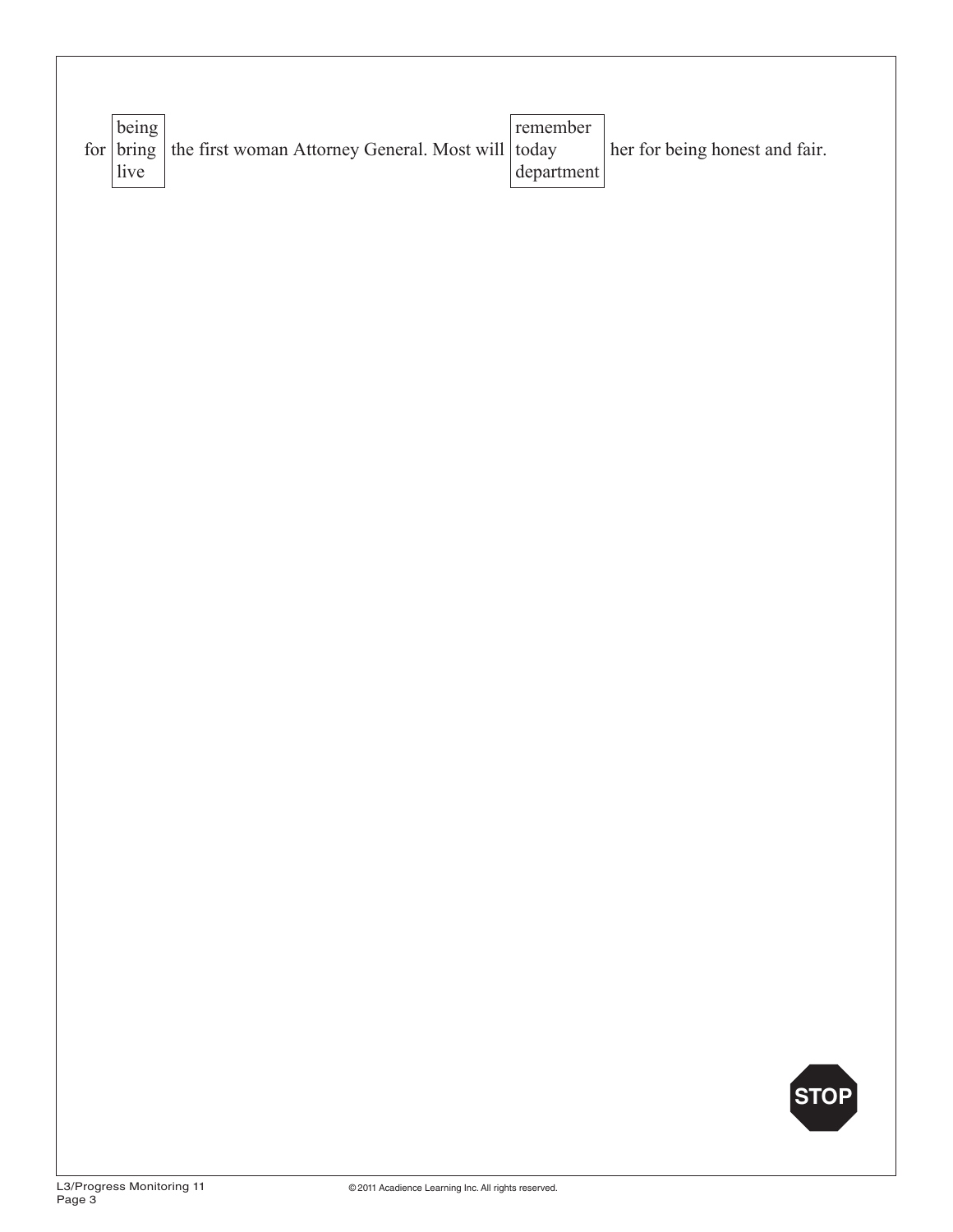#### Progress Monitoring

## **12**

T.

Name: \_\_\_\_\_\_\_\_\_\_\_\_\_\_\_\_\_\_\_\_\_\_\_\_\_\_\_\_\_\_\_\_\_\_\_\_\_\_\_\_\_\_\_\_\_\_\_\_\_\_\_\_\_\_\_\_\_\_\_\_\_\_\_\_\_\_\_\_\_\_\_\_\_\_\_\_\_\_\_\_\_\_\_\_\_\_\_\_\_\_\_\_\_\_\_\_\_\_\_\_\_\_\_

## Practice 1

|                                                                   | home |  |
|-------------------------------------------------------------------|------|--|
| After playing in the dirt, Sam went   summer   to wash her hands. |      |  |
|                                                                   | was  |  |
|                                                                   |      |  |

<u> 1989 - Johann Barbara, martxa alemaniar amerikan basar da a</u>

#### Practice 2

| On her way home, she $ $ sleep | chair<br>saw | an ice cream truck. |
|--------------------------------|--------------|---------------------|
|--------------------------------|--------------|---------------------|



| C:  |  |
|-----|--|
| Ŀ   |  |
| AS: |  |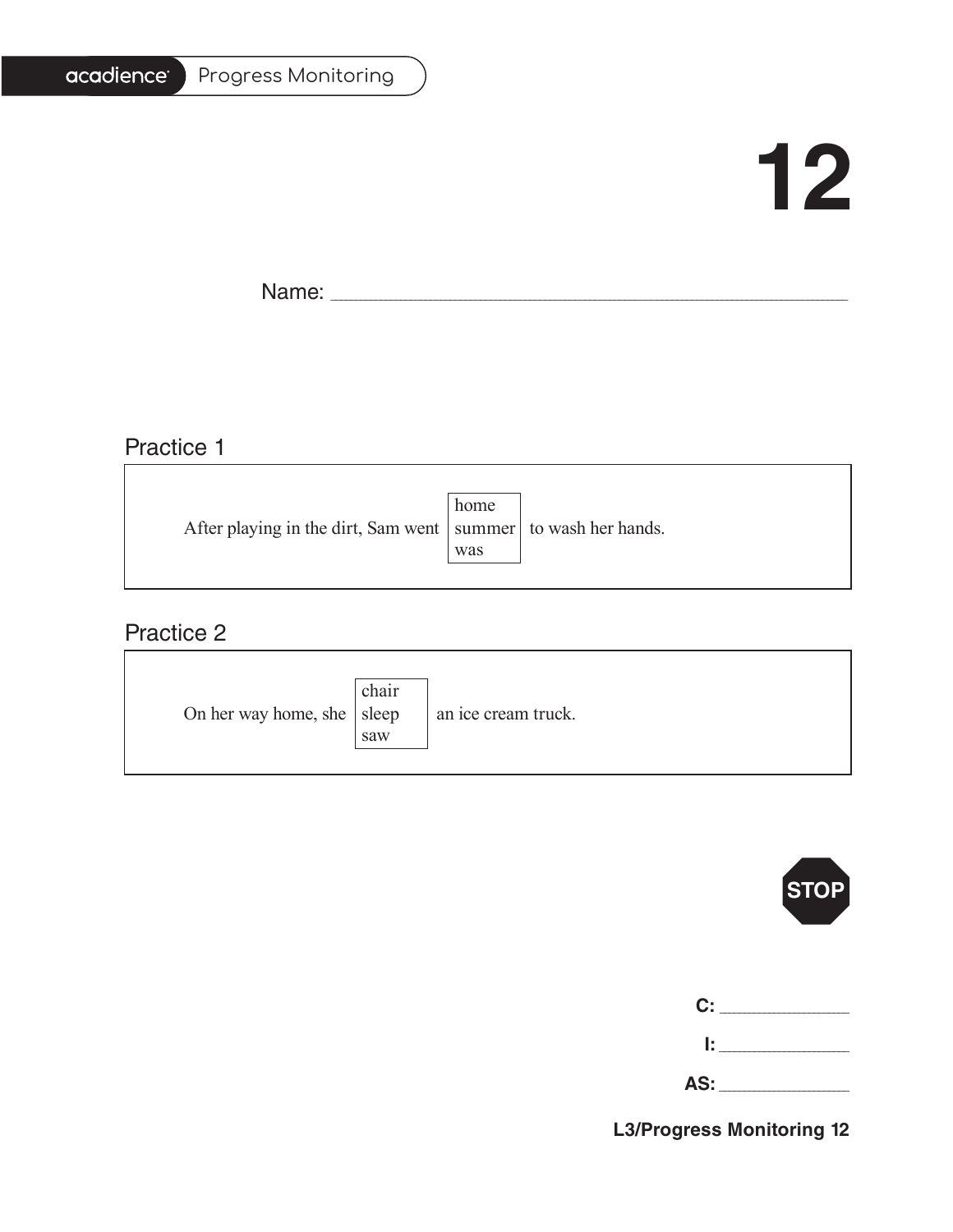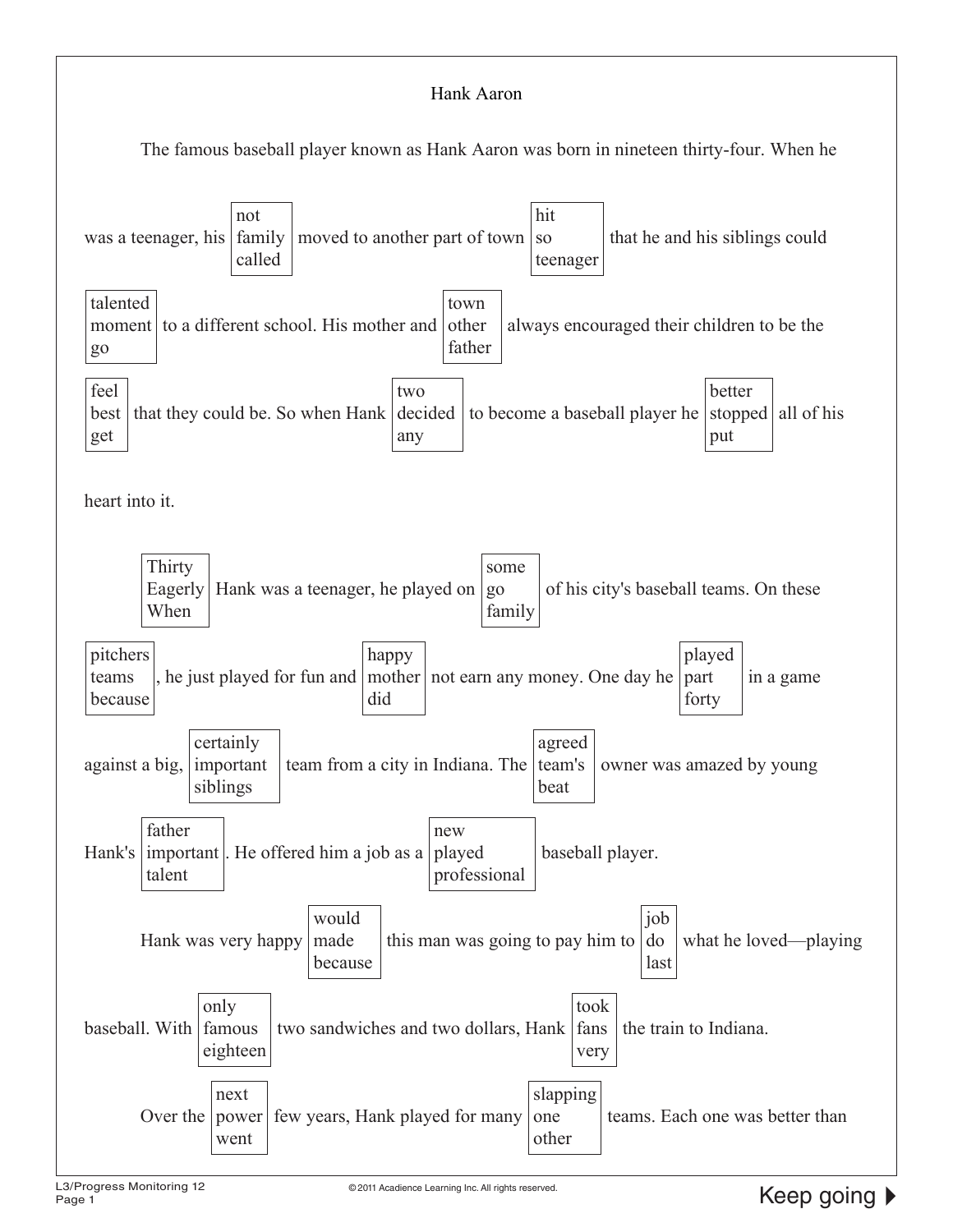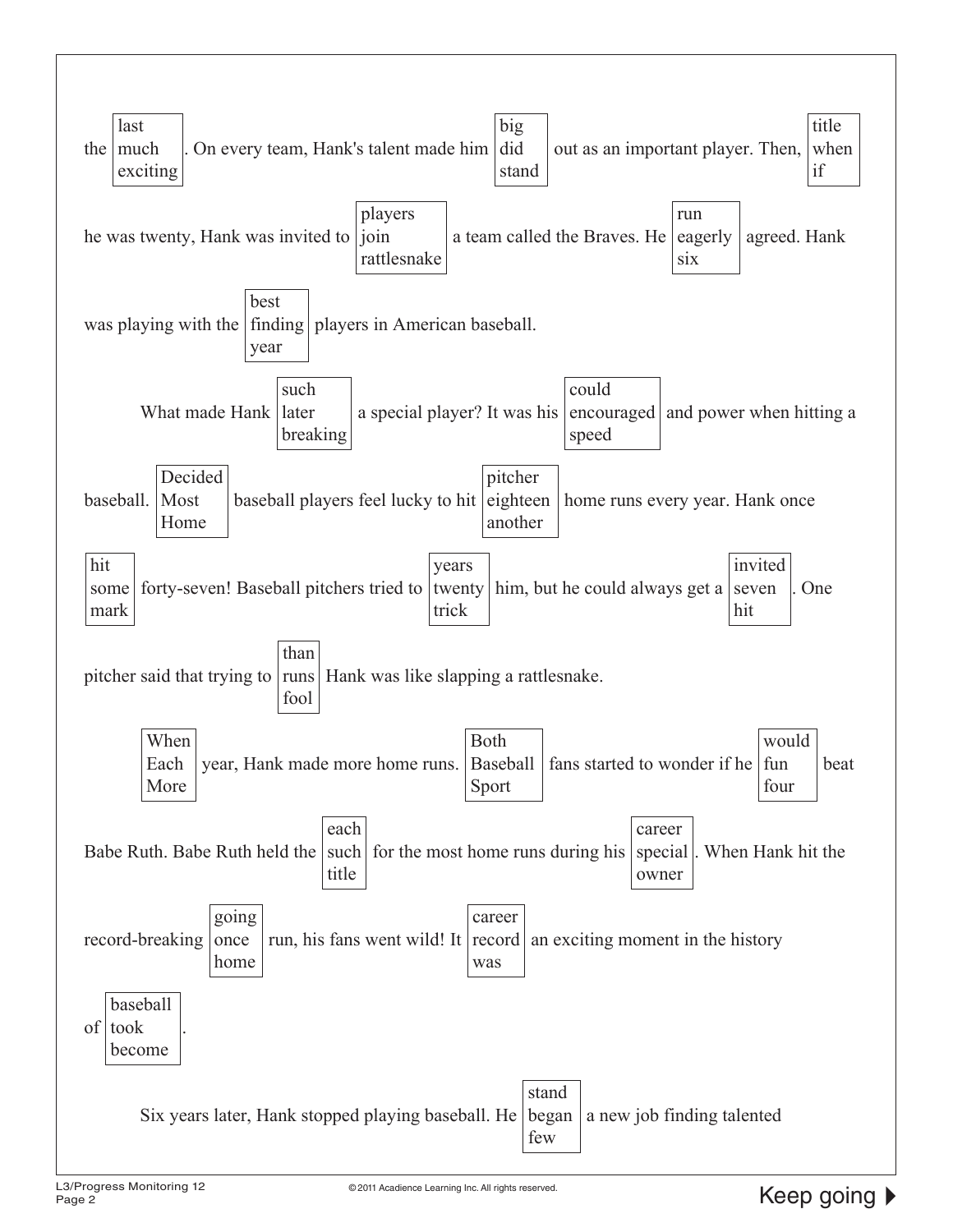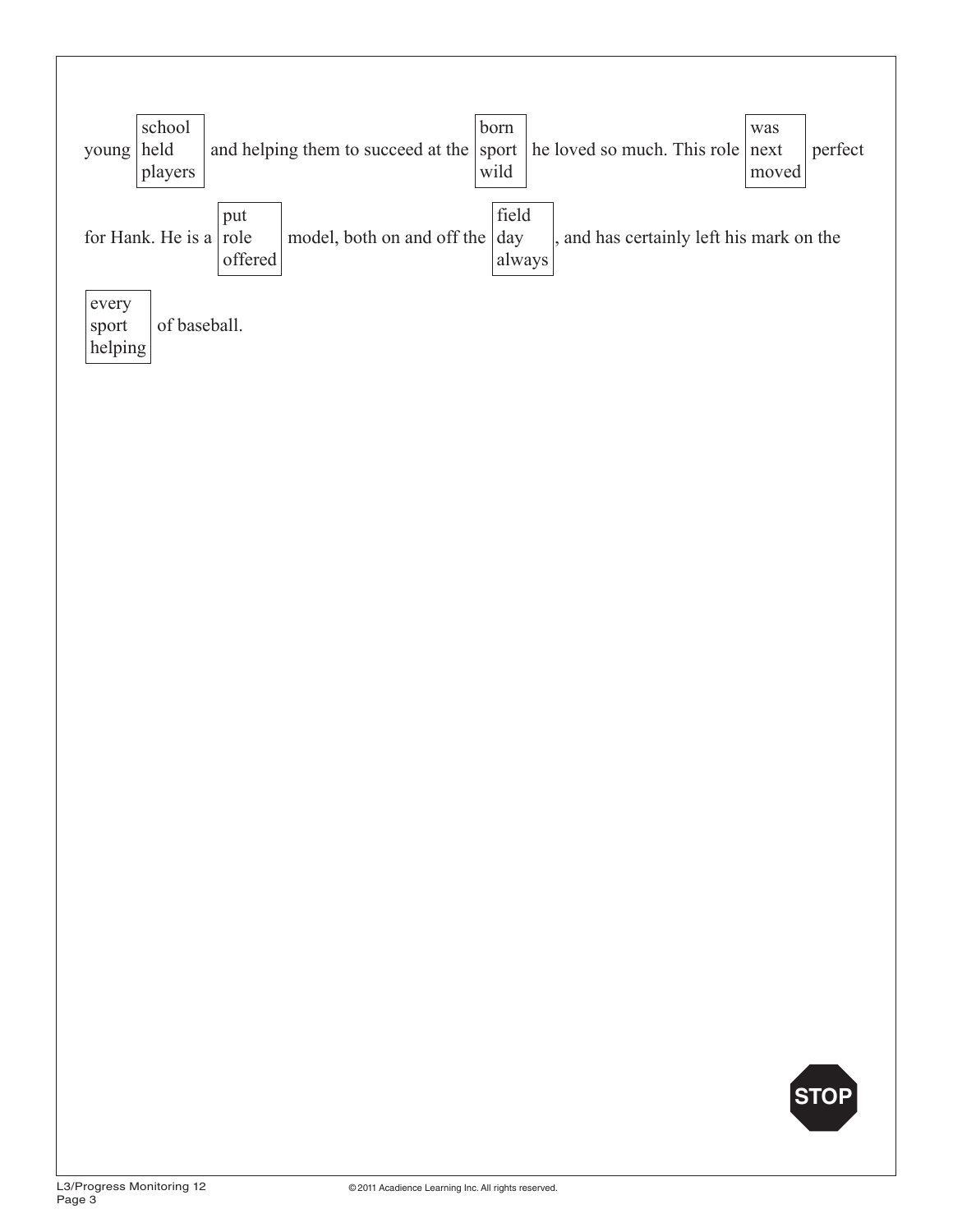#### Progress Monitoring

## **13**

T.

Name: \_\_\_\_\_\_\_\_\_\_\_\_\_\_\_\_\_\_\_\_\_\_\_\_\_\_\_\_\_\_\_\_\_\_\_\_\_\_\_\_\_\_\_\_\_\_\_\_\_\_\_\_\_\_\_\_\_\_\_\_\_\_\_\_\_\_\_\_\_\_\_\_\_\_\_\_\_\_\_\_\_\_\_\_\_\_\_\_\_\_\_\_\_\_\_\_\_\_\_\_\_\_\_

## Practice 1

|                                                                   | home |  |
|-------------------------------------------------------------------|------|--|
| After playing in the dirt, Sam went   summer   to wash her hands. |      |  |
|                                                                   | was  |  |
|                                                                   |      |  |

<u> 1989 - Johann Stoff, deutscher Stoffen und der Stoffen und der Stoffen und der Stoffen und der Stoffen und der</u>

#### Practice 2

| On her way home, she $ $ sleep | chair<br>saw | an ice cream truck. |
|--------------------------------|--------------|---------------------|
|--------------------------------|--------------|---------------------|



| C:  |  |
|-----|--|
| Ŀ.  |  |
| AS: |  |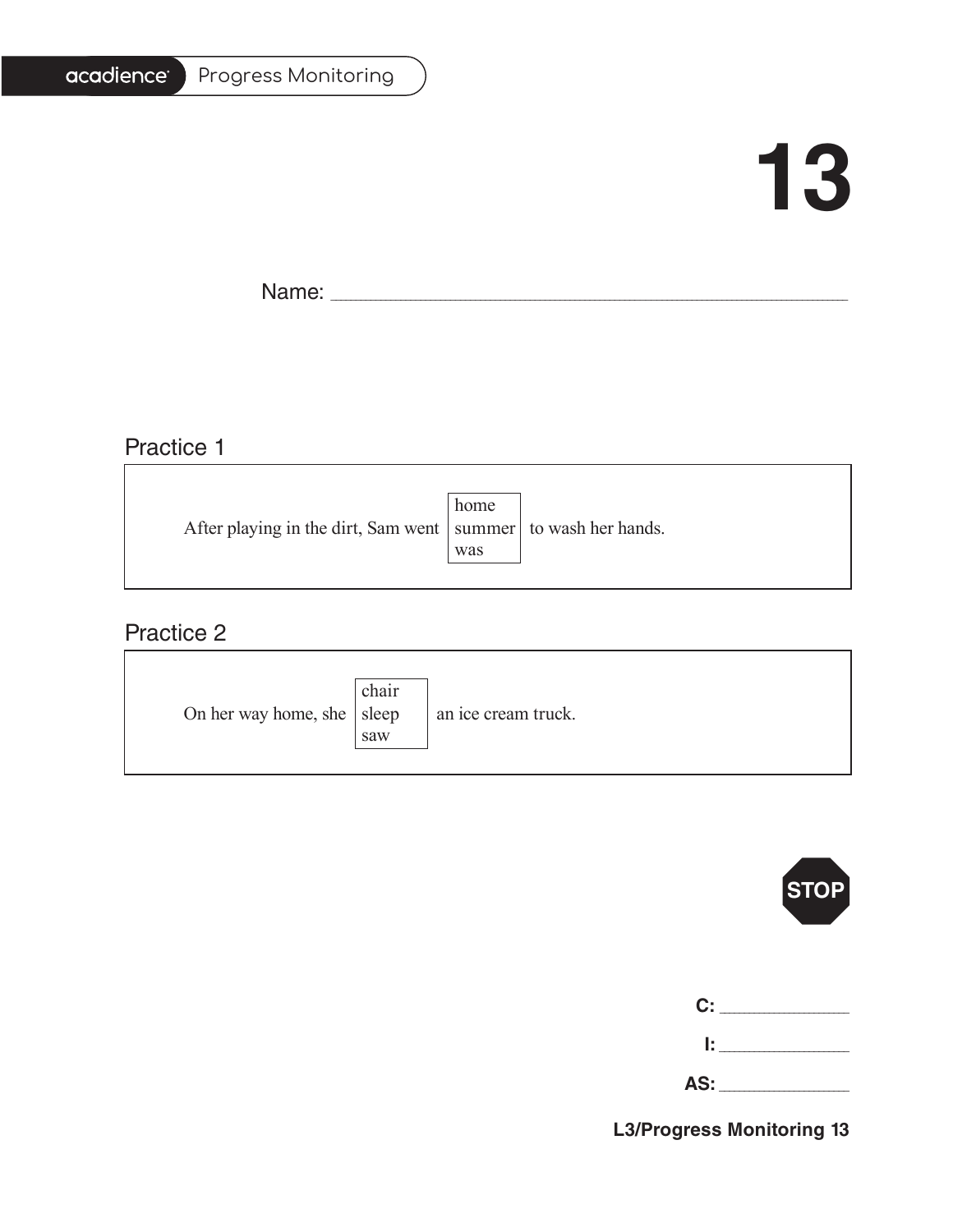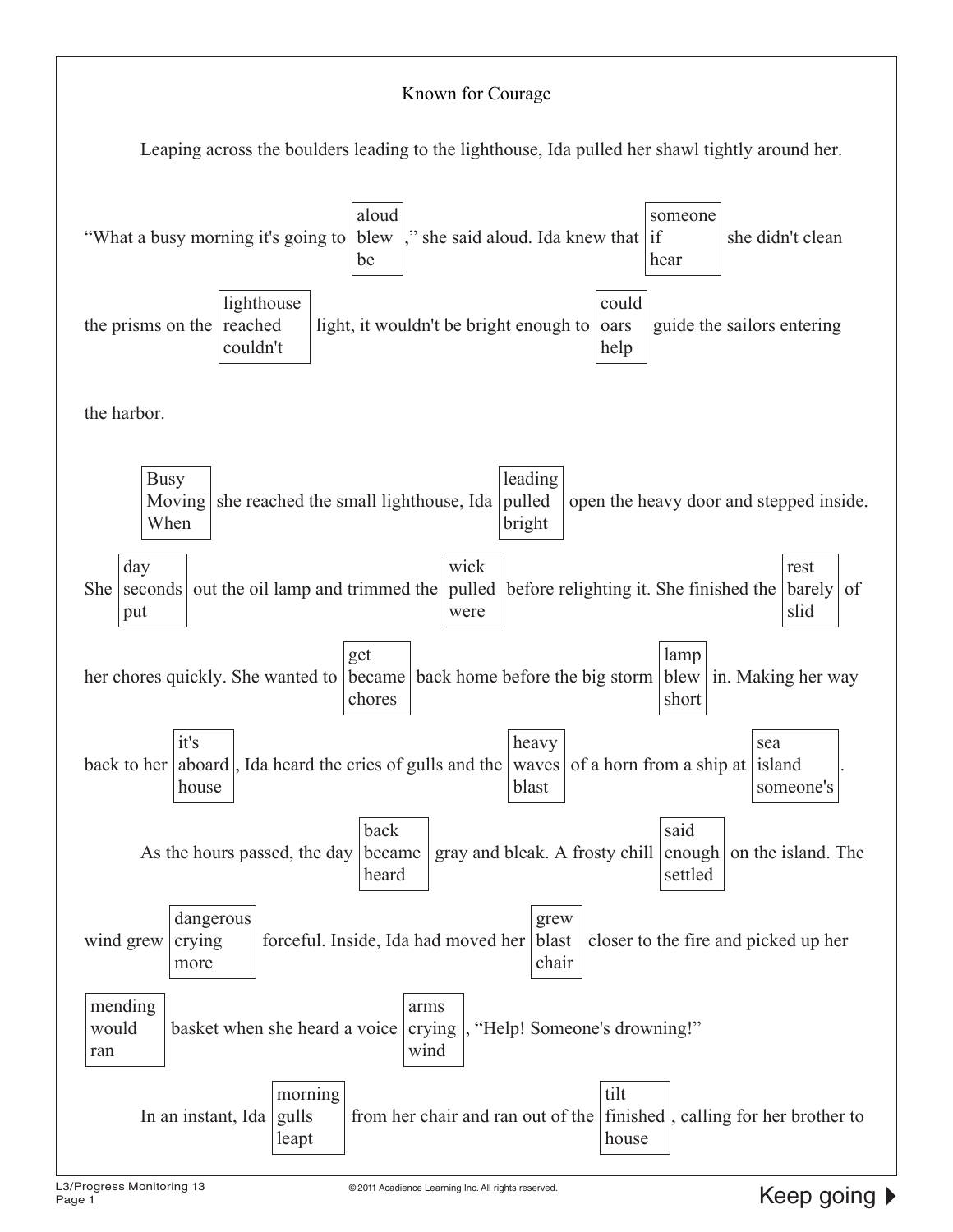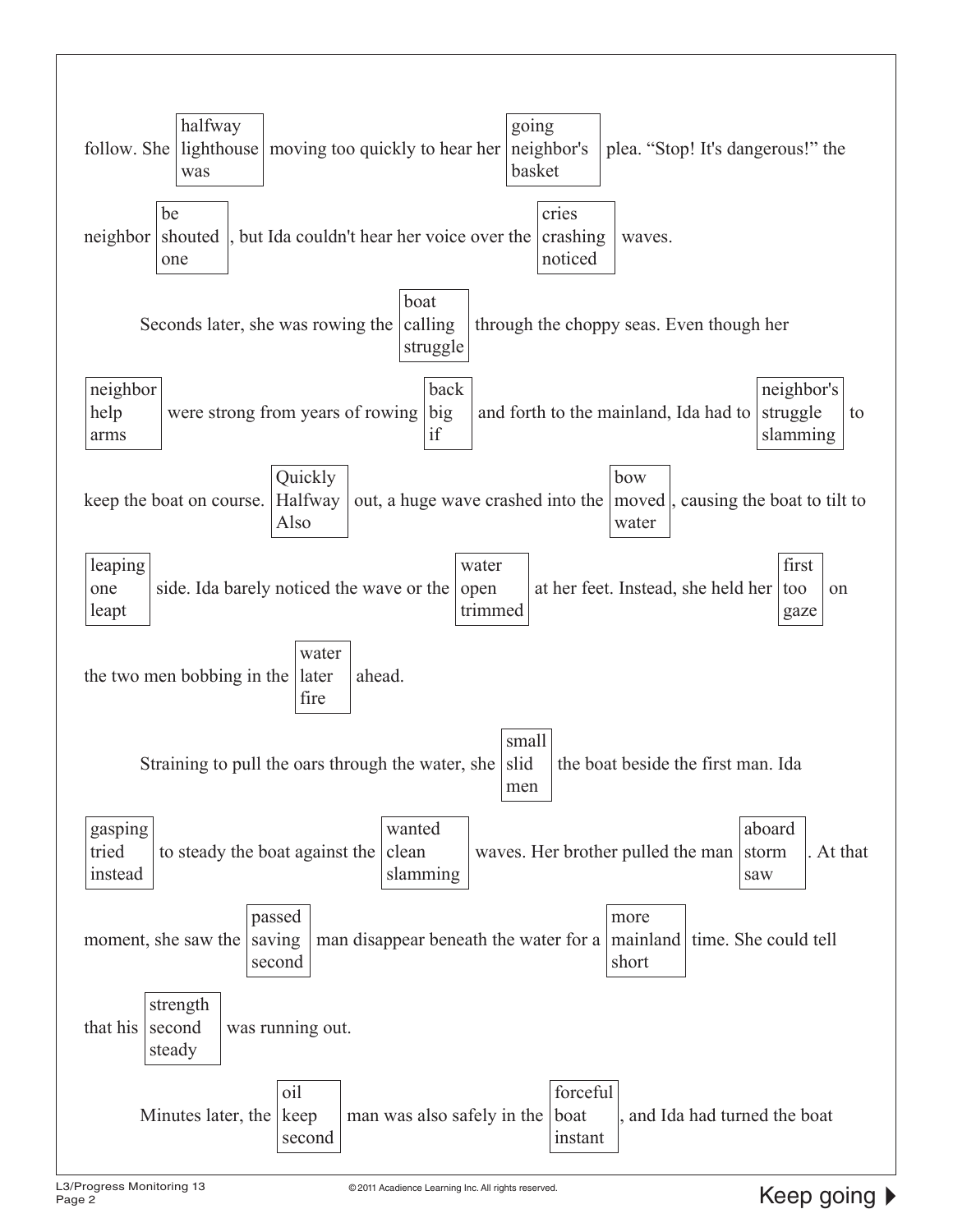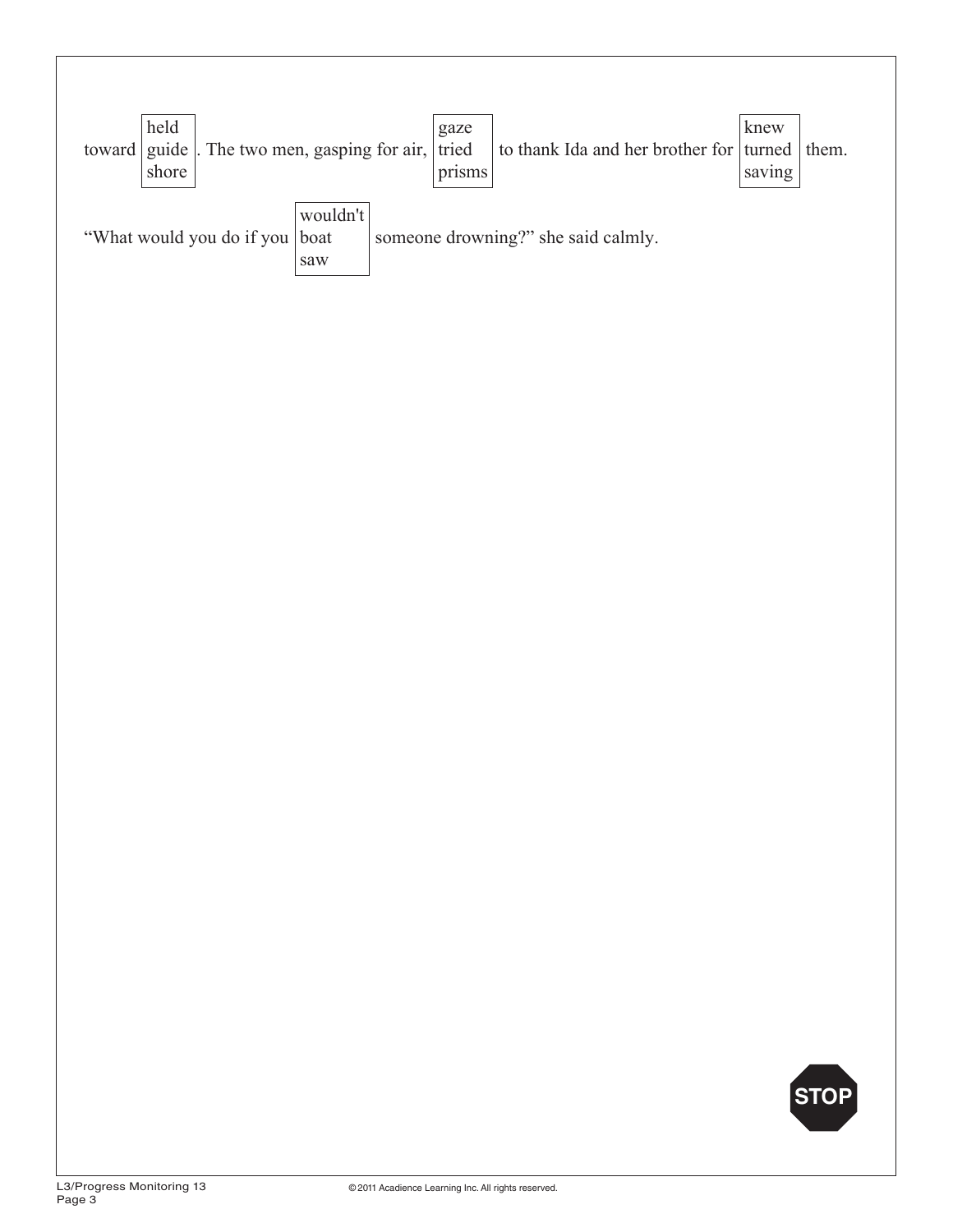#### Progress Monitoring

## **14**

T.

Name: \_\_\_\_\_\_\_\_\_\_\_\_\_\_\_\_\_\_\_\_\_\_\_\_\_\_\_\_\_\_\_\_\_\_\_\_\_\_\_\_\_\_\_\_\_\_\_\_\_\_\_\_\_\_\_\_\_\_\_\_\_\_\_\_\_\_\_\_\_\_\_\_\_\_\_\_\_\_\_\_\_\_\_\_\_\_\_\_\_\_\_\_\_\_\_\_\_\_\_\_\_\_\_

### Practice 1

| After playing in the dirt, Sam went   summer   to wash her hands. |
|-------------------------------------------------------------------|
|                                                                   |
|                                                                   |

<u> 1989 - Johann Barbara, martxa alemaniar amerikan basar da a</u>

#### Practice 2

| On her way home, she $ $ sleep | chair<br>saw | an ice cream truck. |
|--------------------------------|--------------|---------------------|
|--------------------------------|--------------|---------------------|



| C:  |  |
|-----|--|
| Ŀ.  |  |
| AS: |  |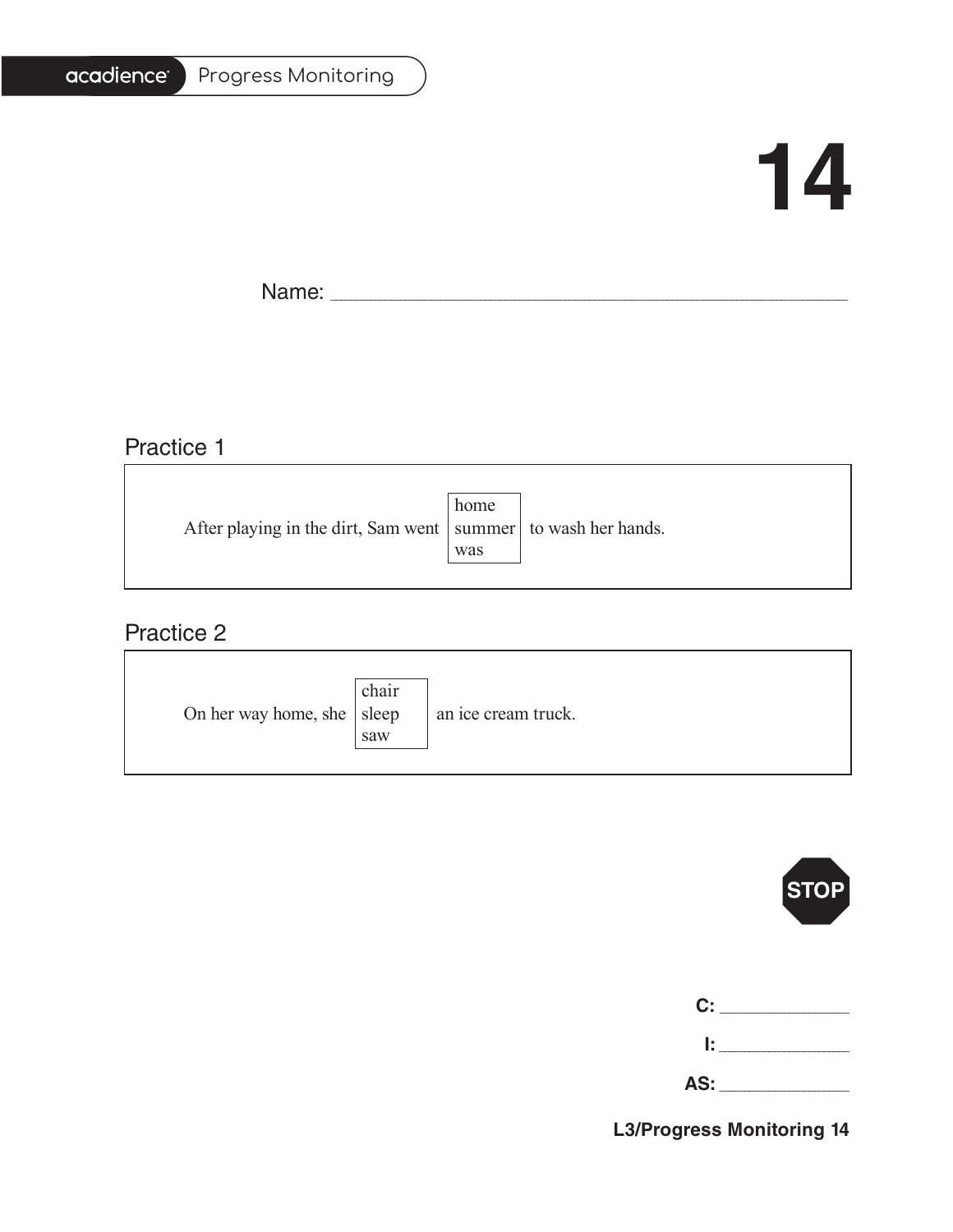#### The Perfect Topping

On Thursday, everyone in class went around and named their favorite foods. Tonya said her

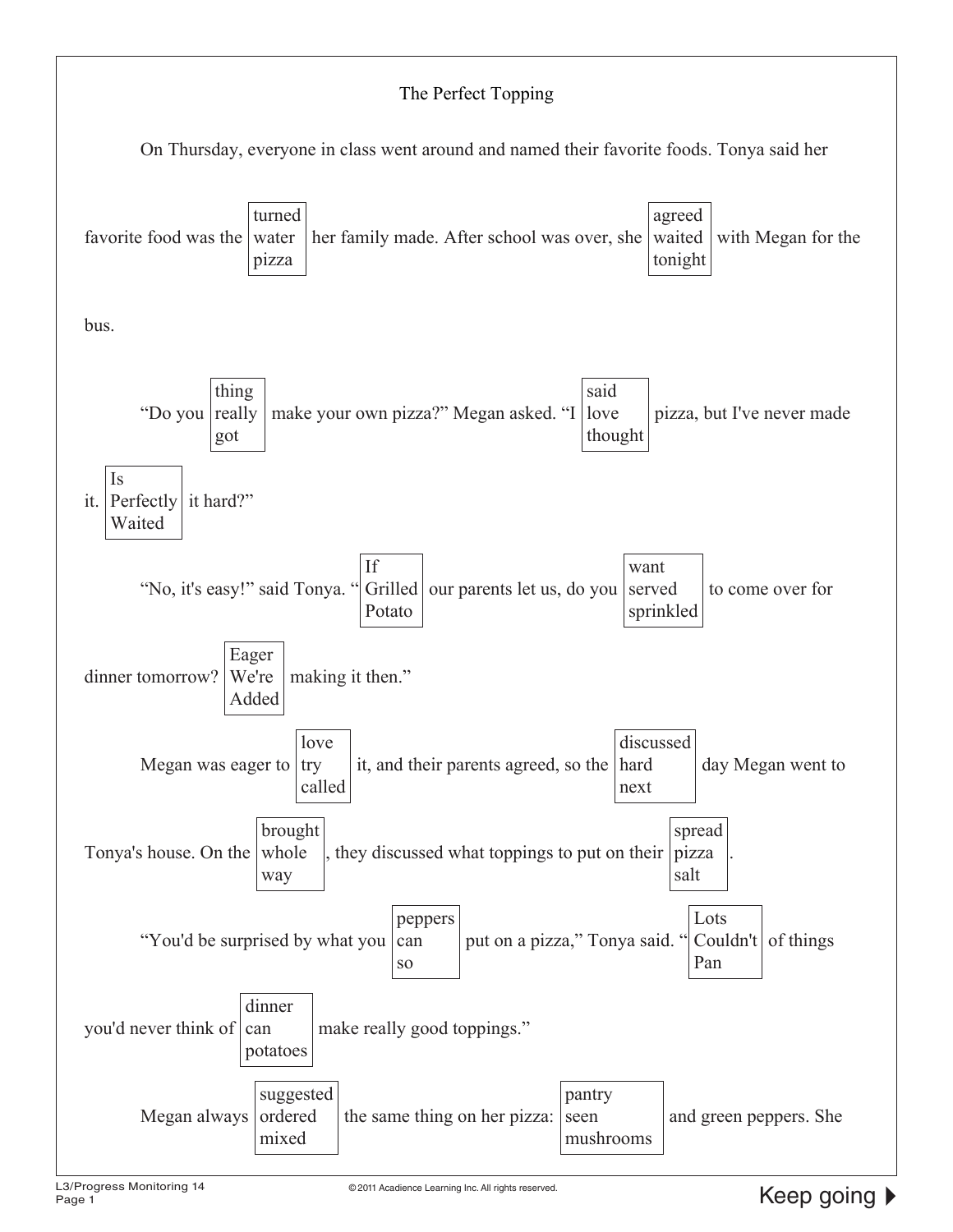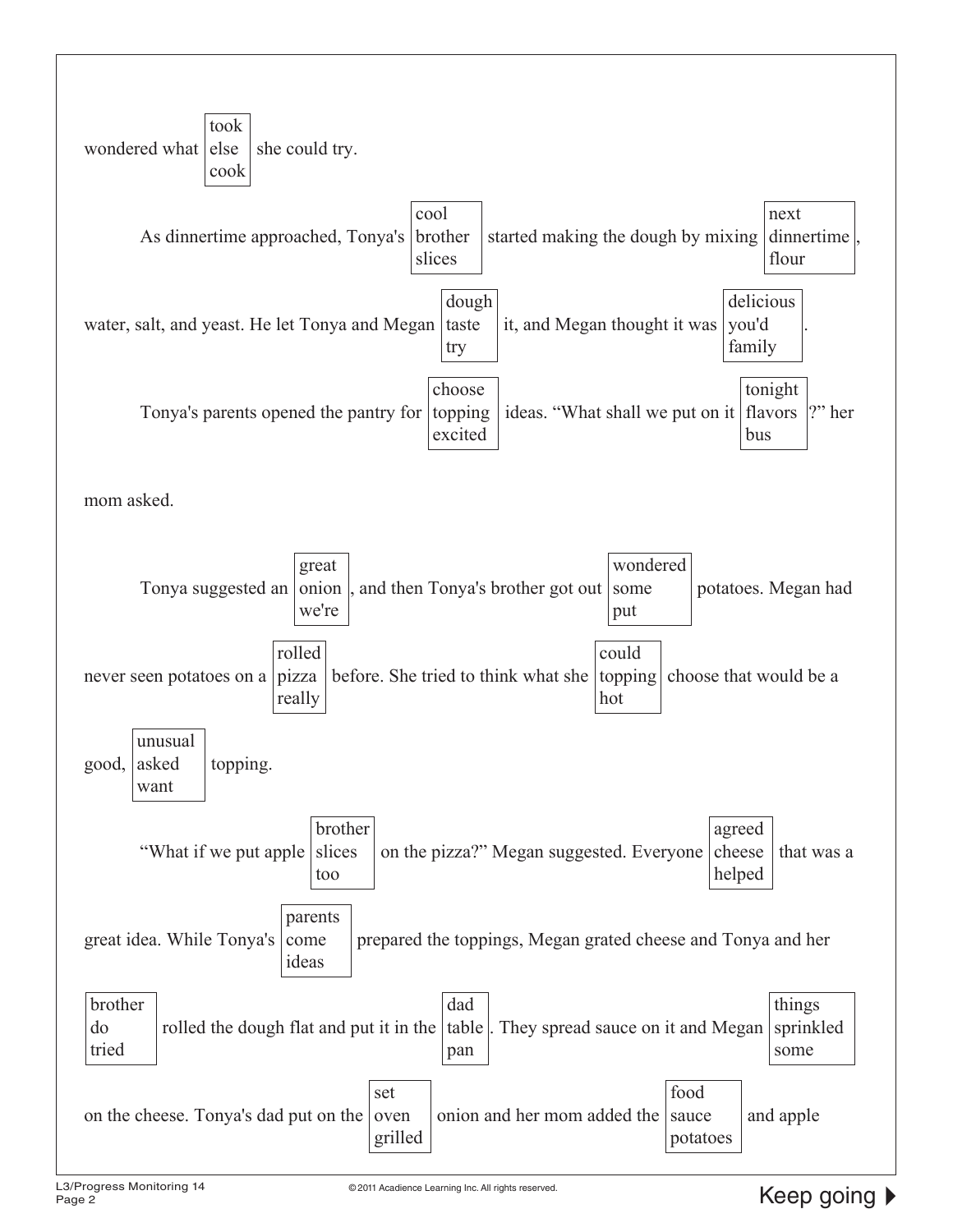

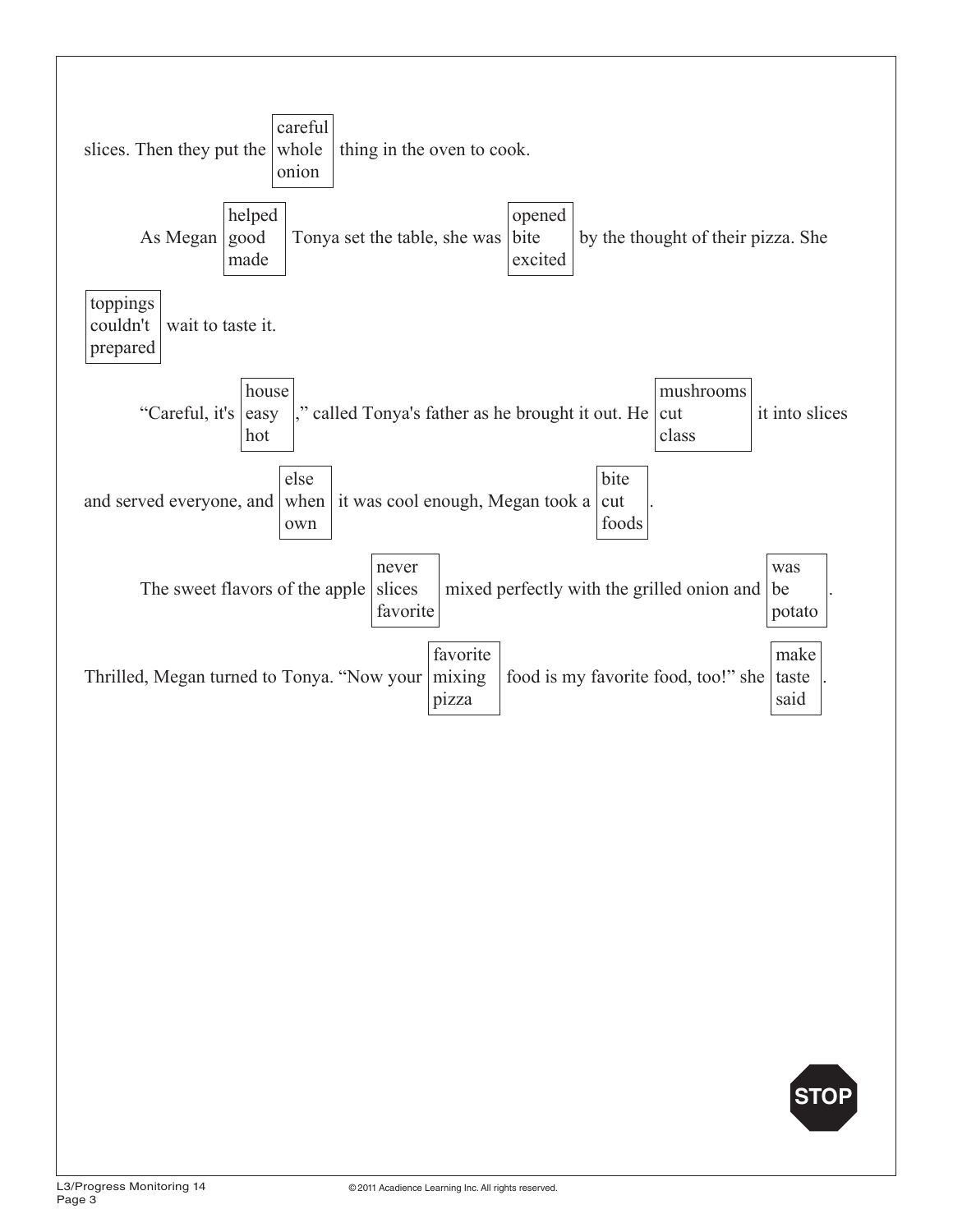#### Progress Monitoring

# **15**

T.

Name: \_\_\_\_\_\_\_\_\_\_\_\_\_\_\_\_\_\_\_\_\_\_\_\_\_\_\_\_\_\_\_\_\_\_\_\_\_\_\_\_\_\_\_\_\_\_\_\_\_\_\_\_\_\_\_\_\_\_\_\_\_\_\_\_\_\_\_\_\_\_\_\_\_\_\_\_\_\_\_\_\_\_\_\_\_\_\_\_\_\_\_\_\_\_\_\_\_\_\_\_\_\_\_

## Practice 1

|                                                                   | home |  |
|-------------------------------------------------------------------|------|--|
| After playing in the dirt, Sam went   summer   to wash her hands. |      |  |
|                                                                   | was  |  |
|                                                                   |      |  |

<u> 1989 - Johann Stoff, deutscher Stoffen und der Stoffen und der Stoffen und der Stoffen und der Stoffen und der</u>

#### Practice 2

| On her way home, she $ $ sleep | chair<br>saw | an ice cream truck. |
|--------------------------------|--------------|---------------------|
|--------------------------------|--------------|---------------------|



| C:  |  |
|-----|--|
| Ŀ.  |  |
| AS: |  |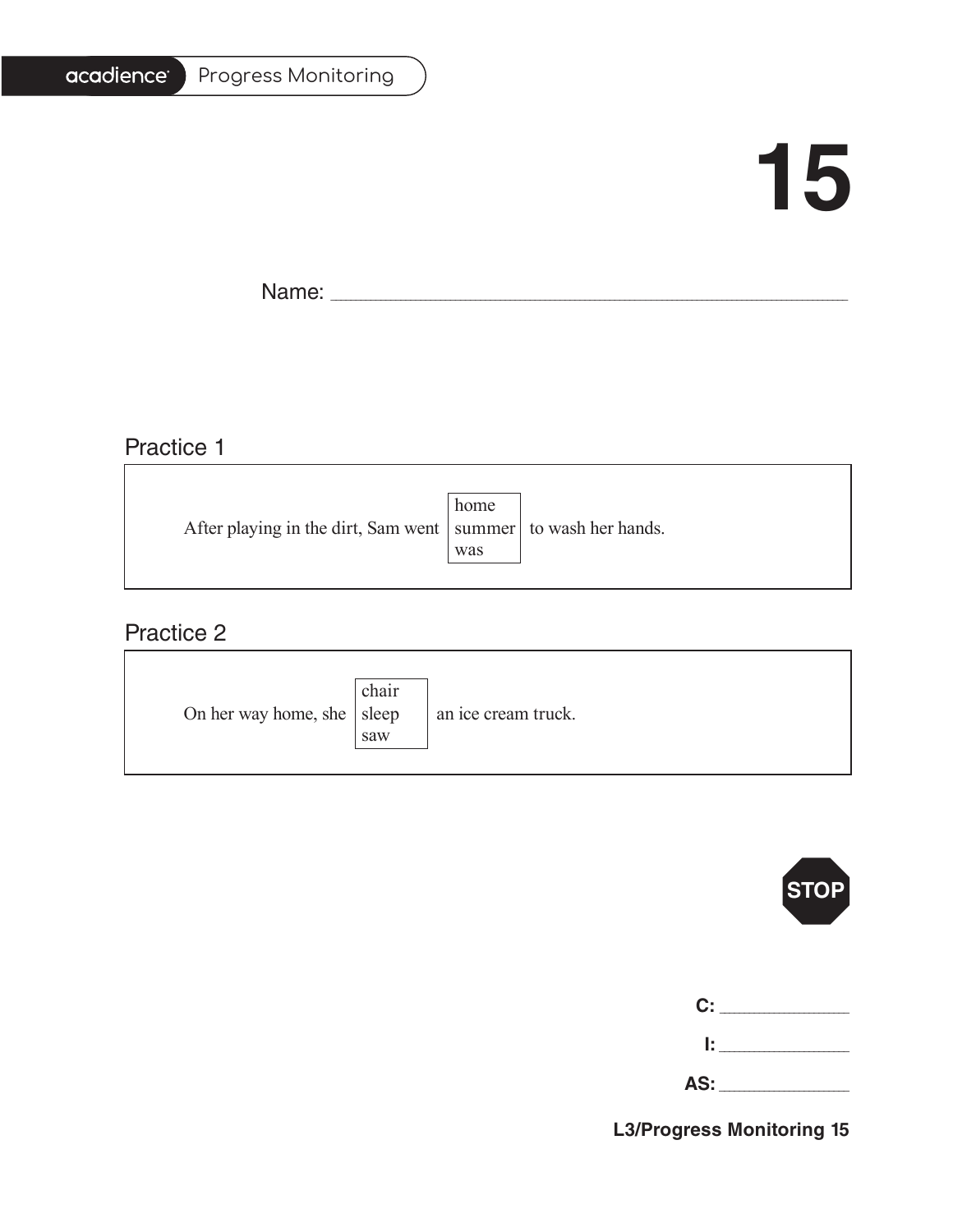#### Being a Plumber

When people wake up and prepare for the day ahead, they expect to have hot and cold water.

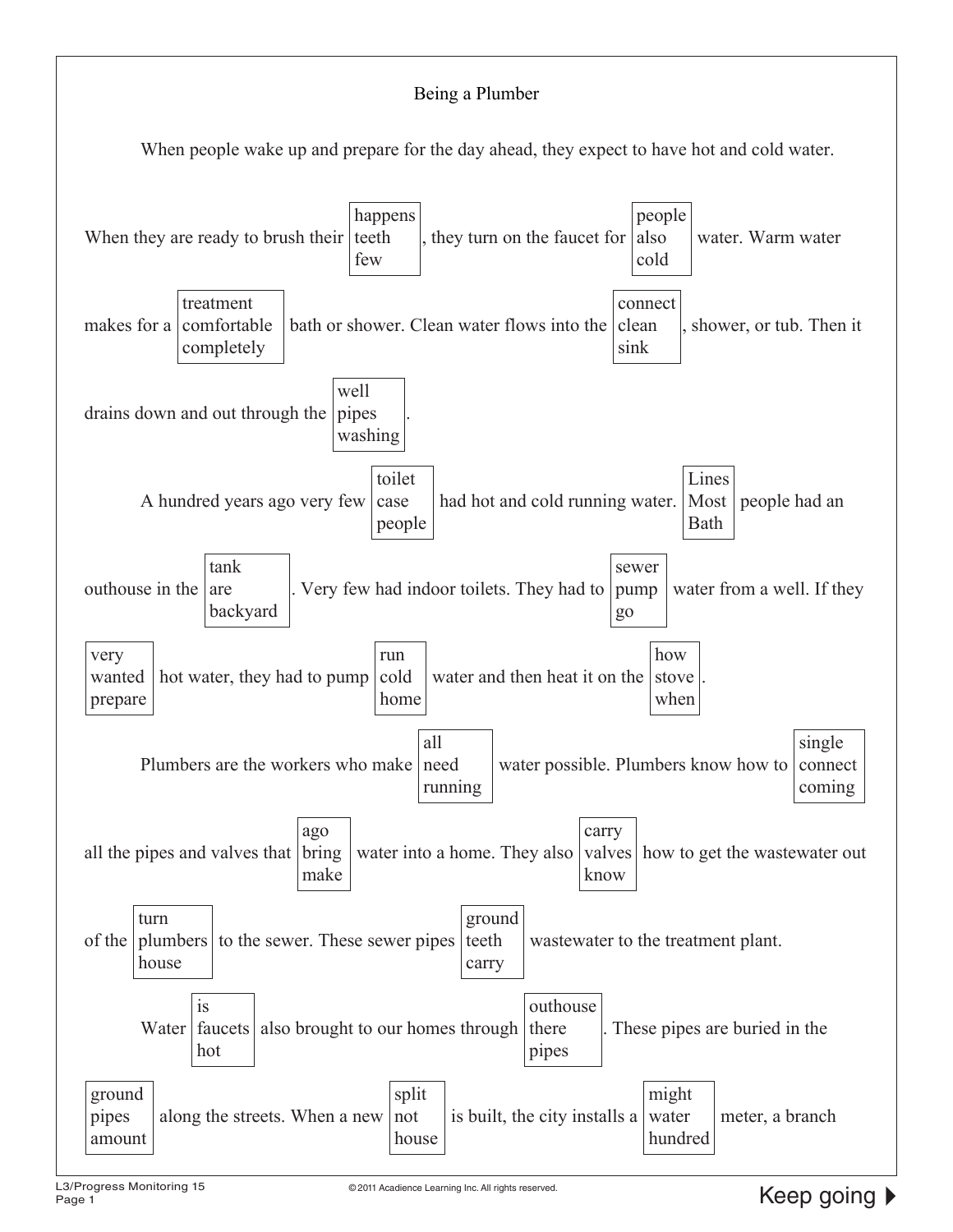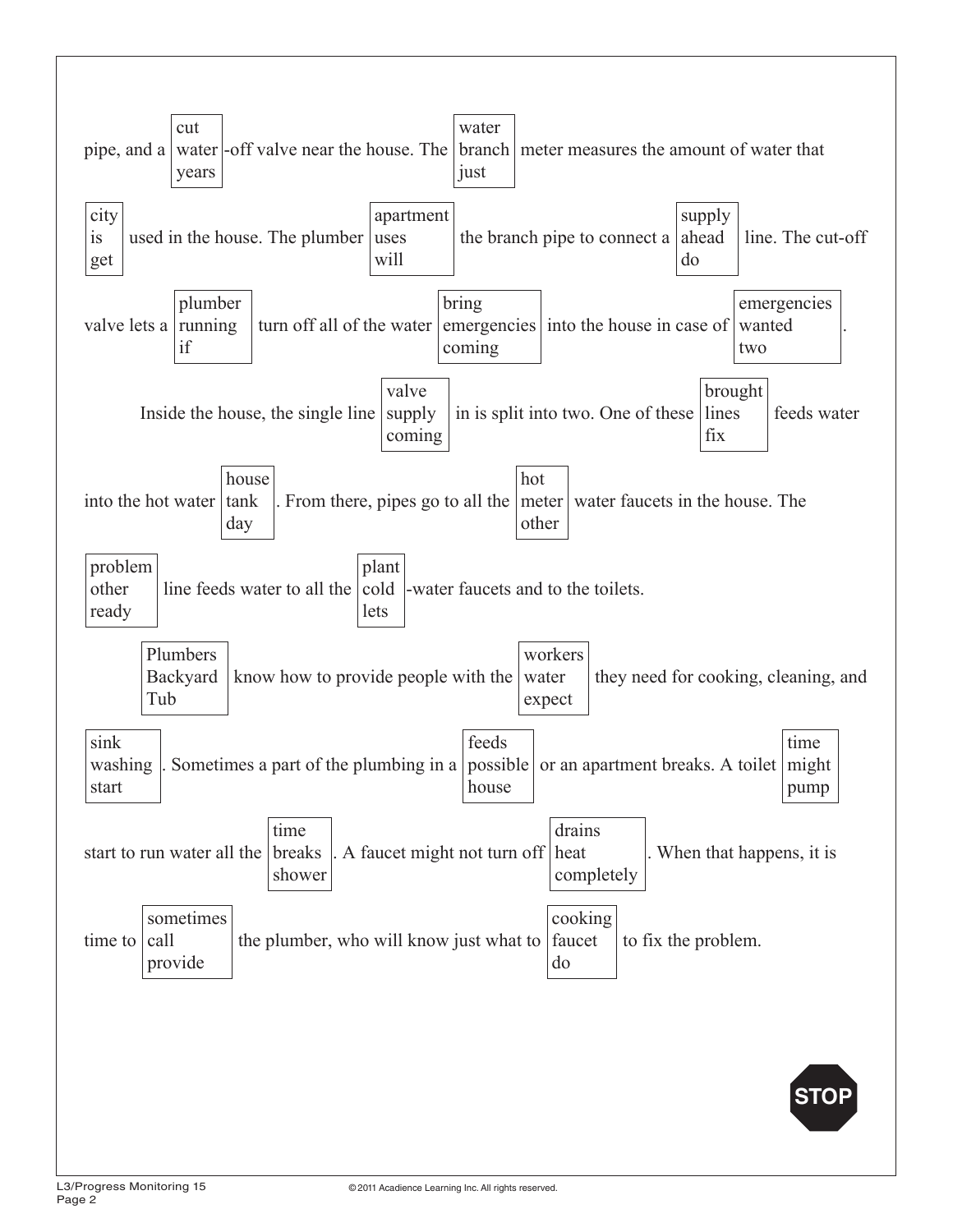#### Progress Monitoring

# **16**

T.

Name: \_\_\_\_\_\_\_\_\_\_\_\_\_\_\_\_\_\_\_\_\_\_\_\_\_\_\_\_\_\_\_\_\_\_\_\_\_\_\_\_\_\_\_\_\_\_\_\_\_\_\_\_\_\_\_\_\_\_\_\_\_\_\_\_\_\_\_\_\_\_\_\_\_\_\_\_\_\_\_\_\_\_\_\_\_\_\_\_\_\_\_\_\_\_\_\_\_\_\_\_\_\_\_

## Practice 1

|                                                                   | home |  |
|-------------------------------------------------------------------|------|--|
| After playing in the dirt, Sam went   summer   to wash her hands. |      |  |
|                                                                   | was  |  |
|                                                                   |      |  |

<u> 1989 - Johann Barbara, martxa alemaniar amerikan basar da a</u>

#### Practice 2

| On her way home, she $ $ sleep | chair<br>saw | an ice cream truck. |
|--------------------------------|--------------|---------------------|
|--------------------------------|--------------|---------------------|



| C:  |  |
|-----|--|
| Ŀ   |  |
| AS: |  |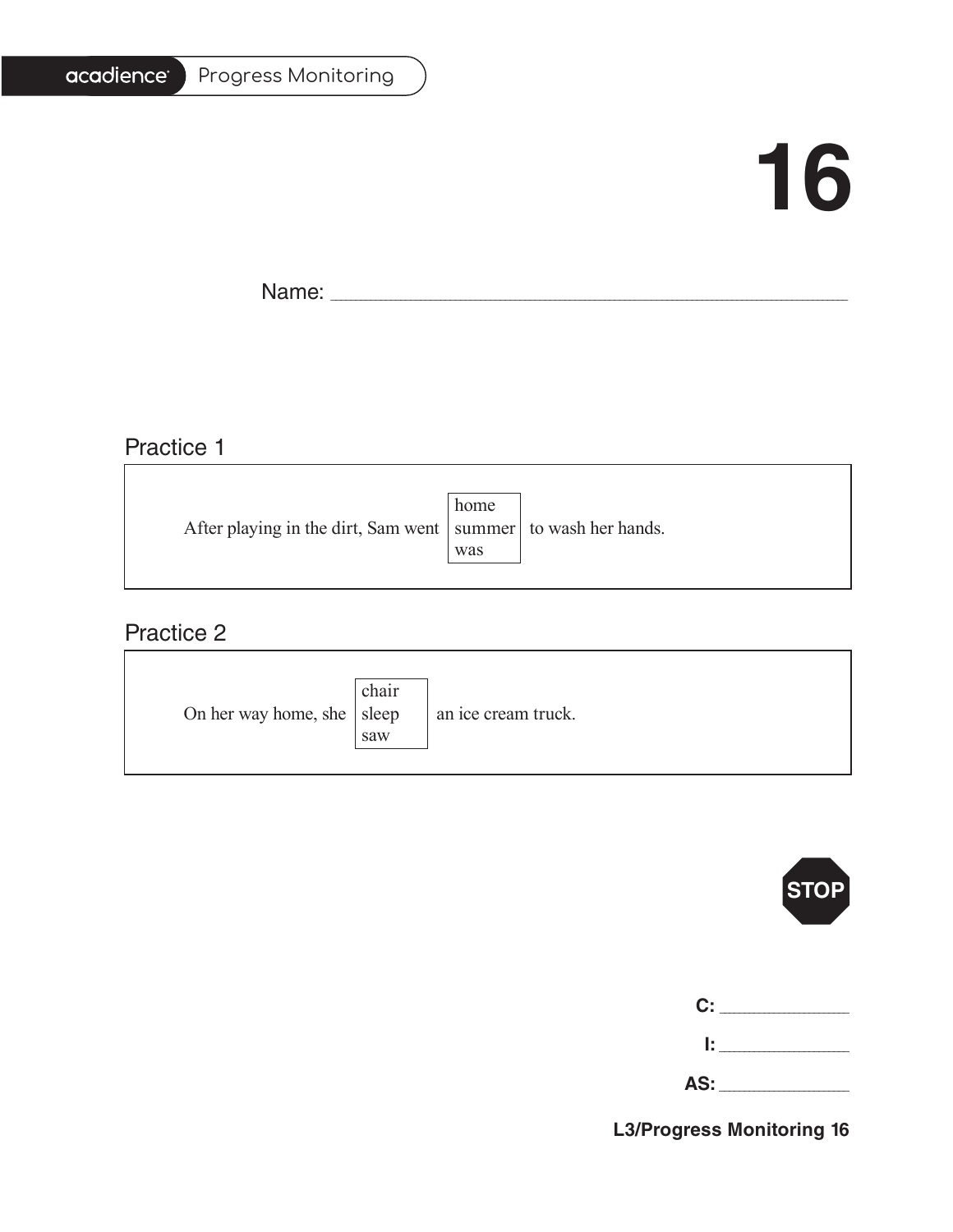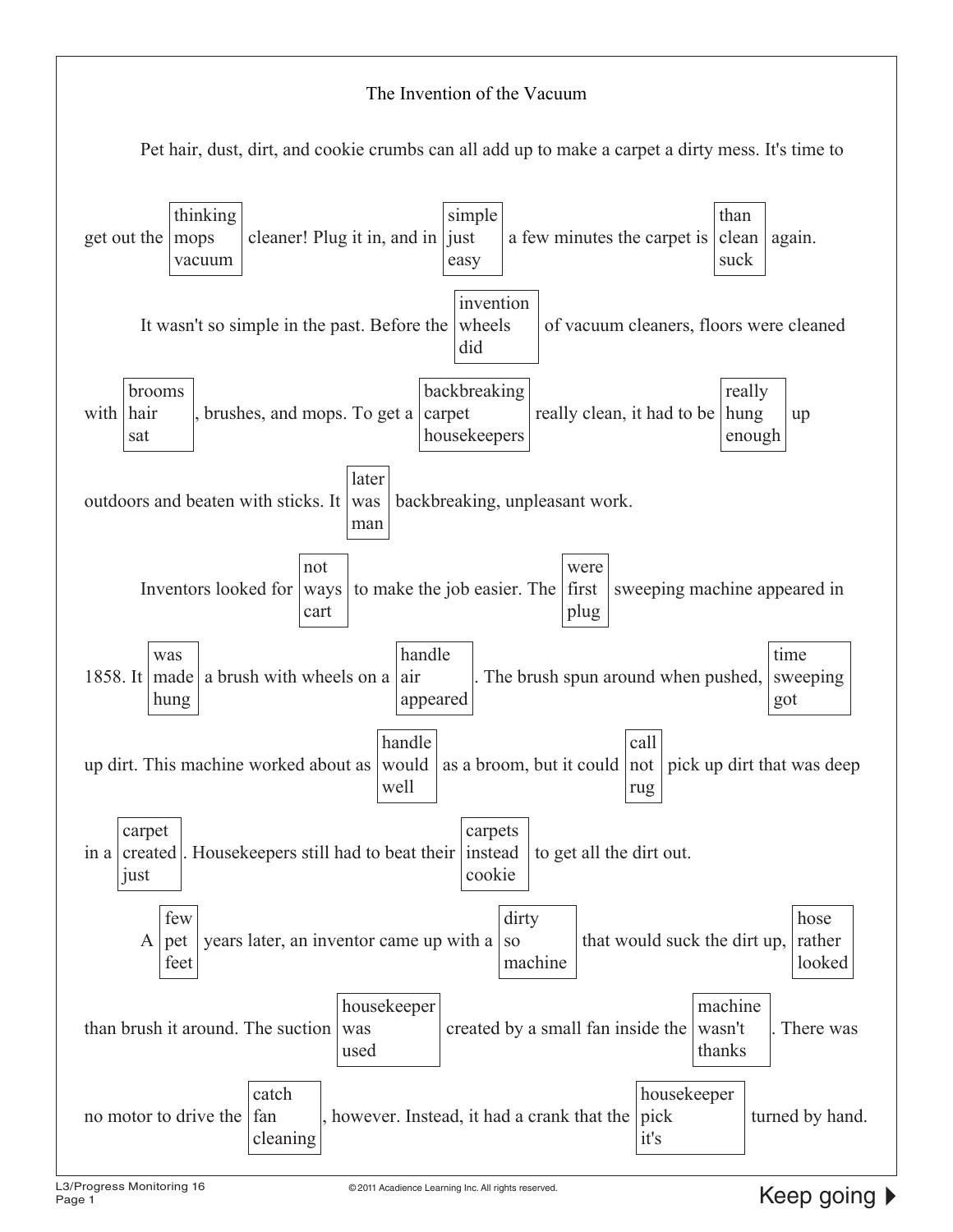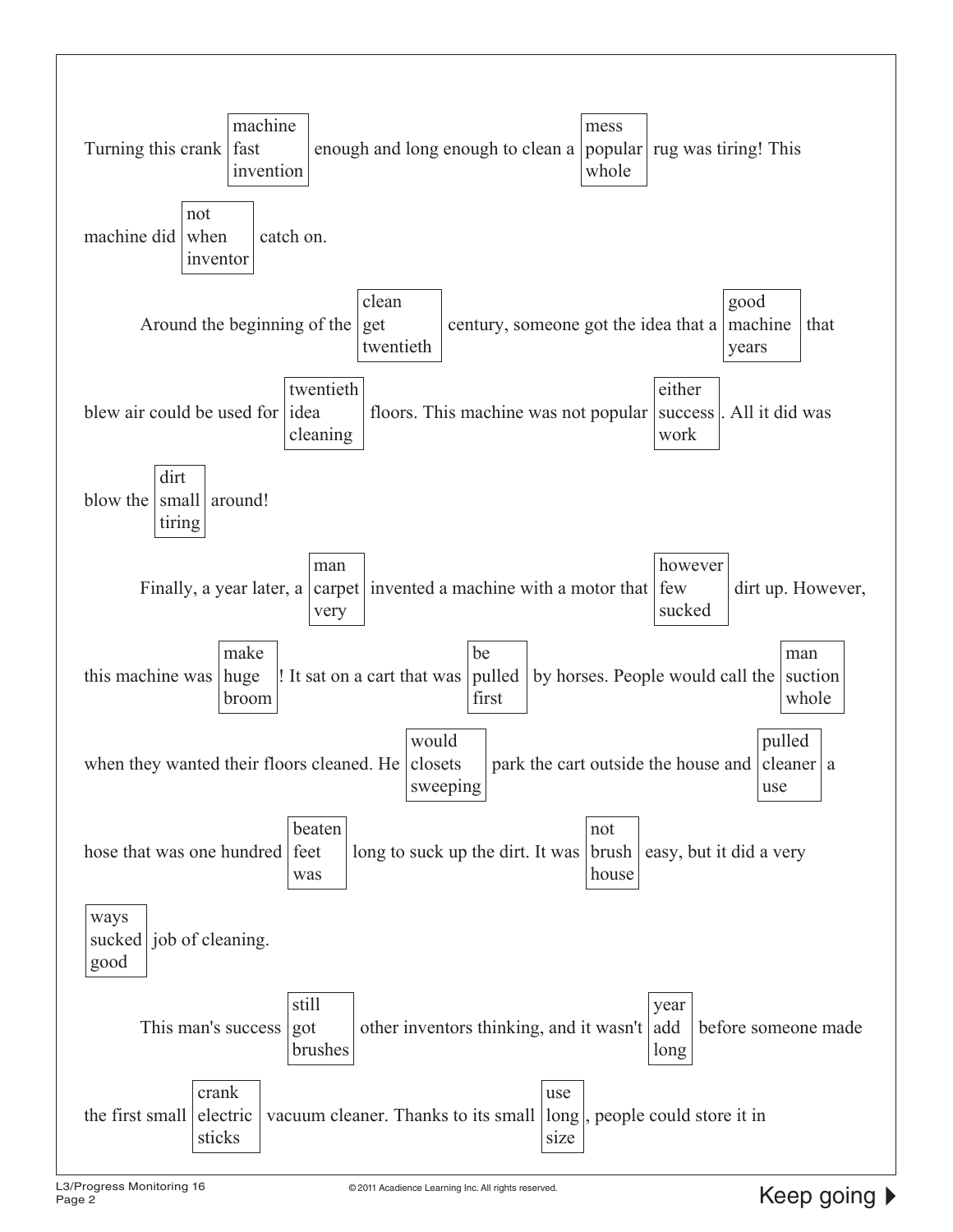

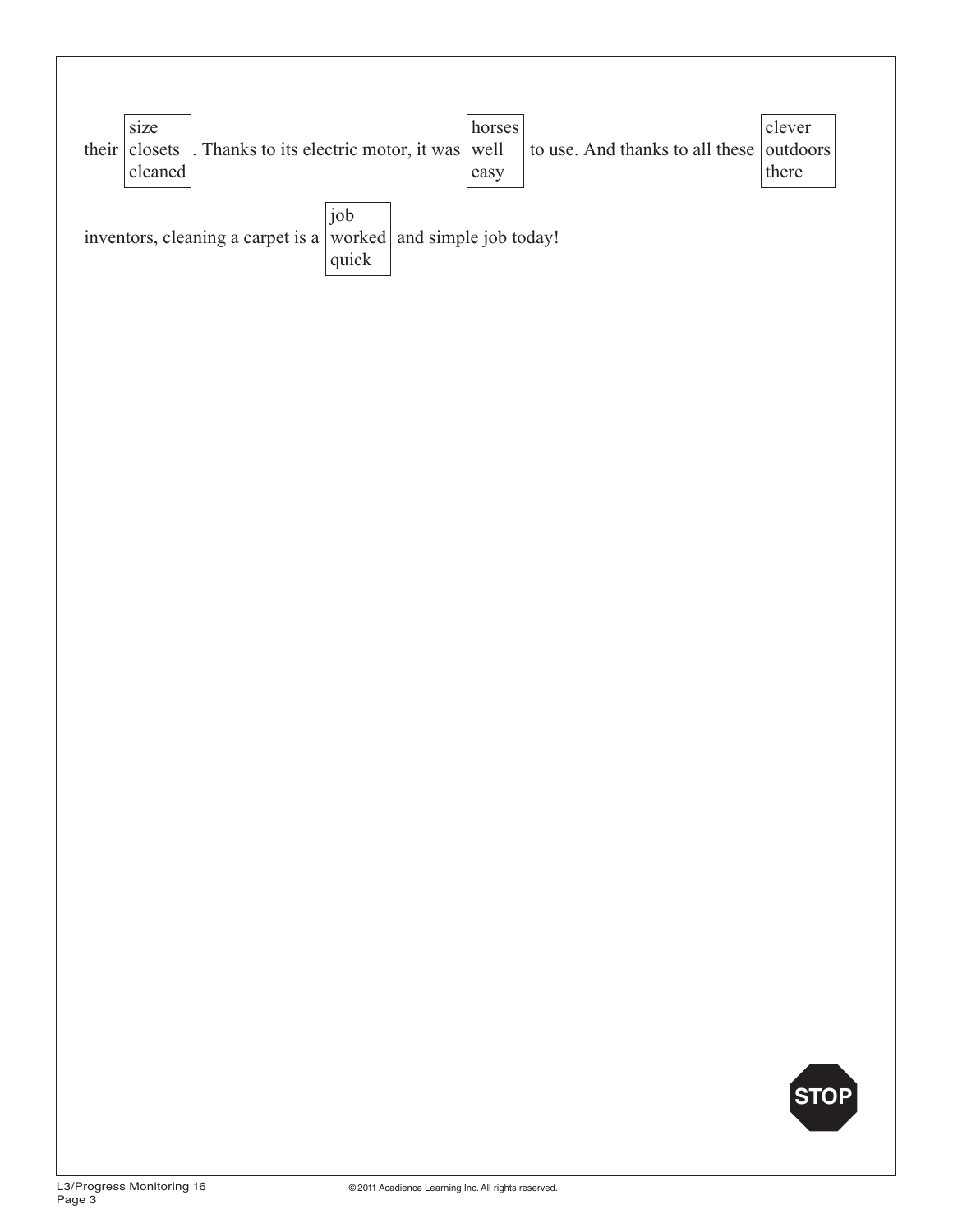#### Progress Monitoring

# **17**

T.

Name: \_\_\_\_\_\_\_\_\_\_\_\_\_\_\_\_\_\_\_\_\_\_\_\_\_\_\_\_\_\_\_\_\_\_\_\_\_\_\_\_\_\_\_\_\_\_\_\_\_\_\_\_\_\_\_\_\_\_\_\_\_\_\_\_\_\_\_\_\_\_\_\_\_\_\_\_\_\_\_\_\_\_\_\_\_\_\_\_\_\_\_\_\_\_\_\_\_\_\_\_\_\_\_

### Practice 1

| After playing in the dirt, Sam went   summer   to wash her hands. |
|-------------------------------------------------------------------|
|                                                                   |
|                                                                   |

<u> 1989 - Johann Stoff, deutscher Stoffen und der Stoffen und der Stoffen und der Stoffen und der Stoffen und der</u>

#### Practice 2

| On her way home, she $ $ sleep | chair<br>saw | an ice cream truck. |
|--------------------------------|--------------|---------------------|
|--------------------------------|--------------|---------------------|



| C:  |  |
|-----|--|
| Ŀ   |  |
| AS: |  |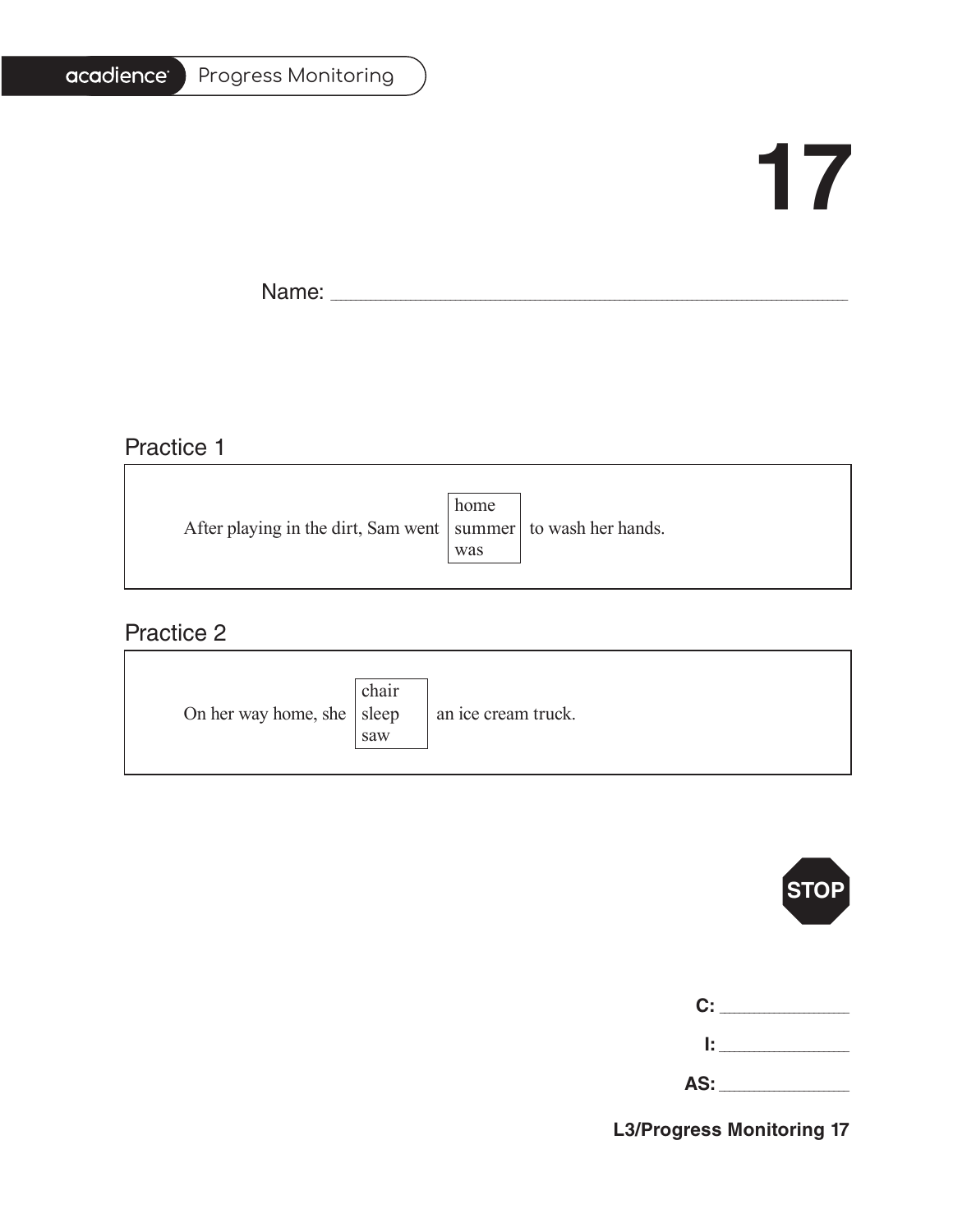#### The People's Artist

You might not know his name, but you may have seen his pictures. His art brings to mind the

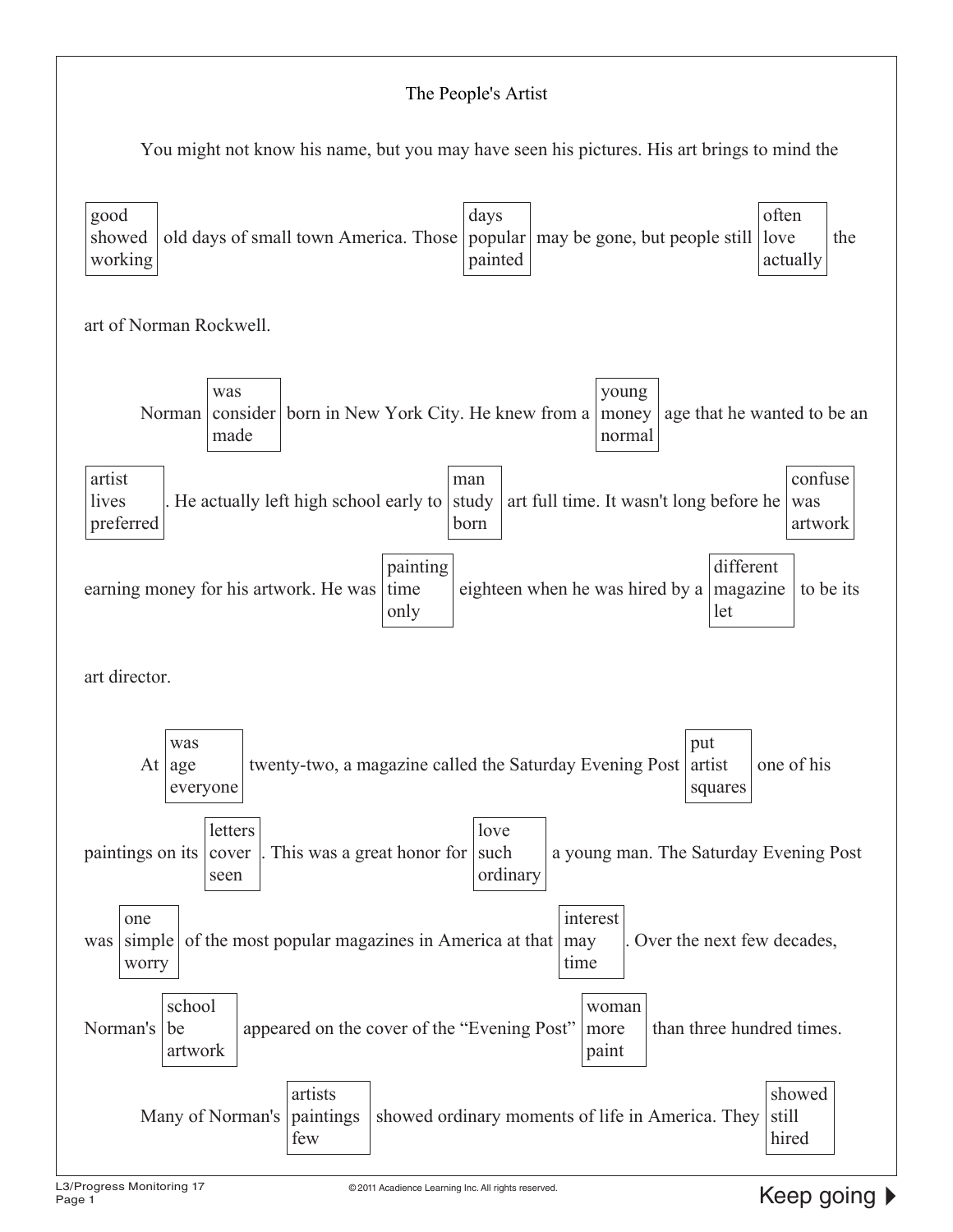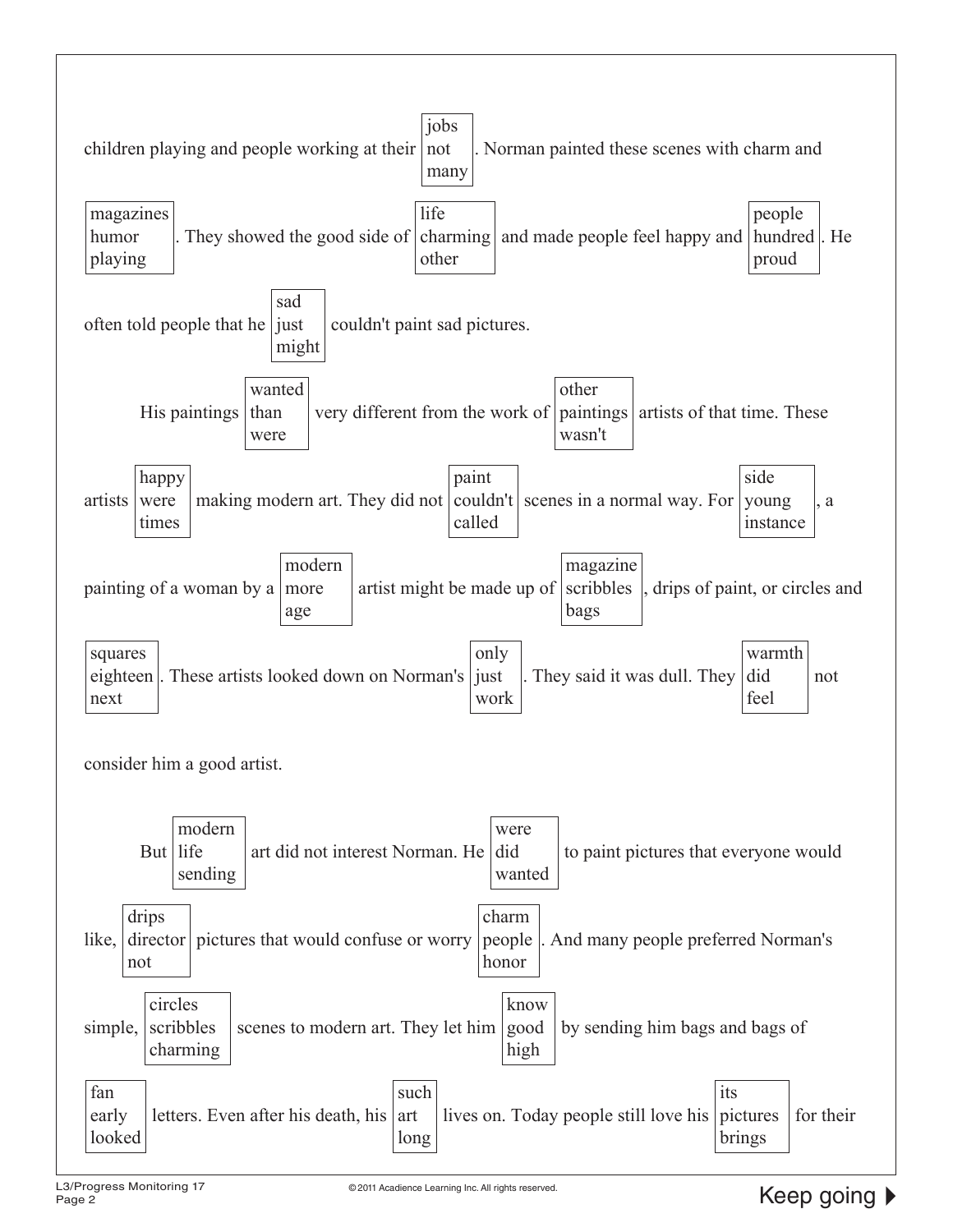| warmth and humor, and for left<br>them smile.<br>most |      |
|-------------------------------------------------------|------|
|                                                       |      |
|                                                       |      |
|                                                       |      |
|                                                       |      |
|                                                       |      |
|                                                       | STOP |

h.

 $\overline{1}$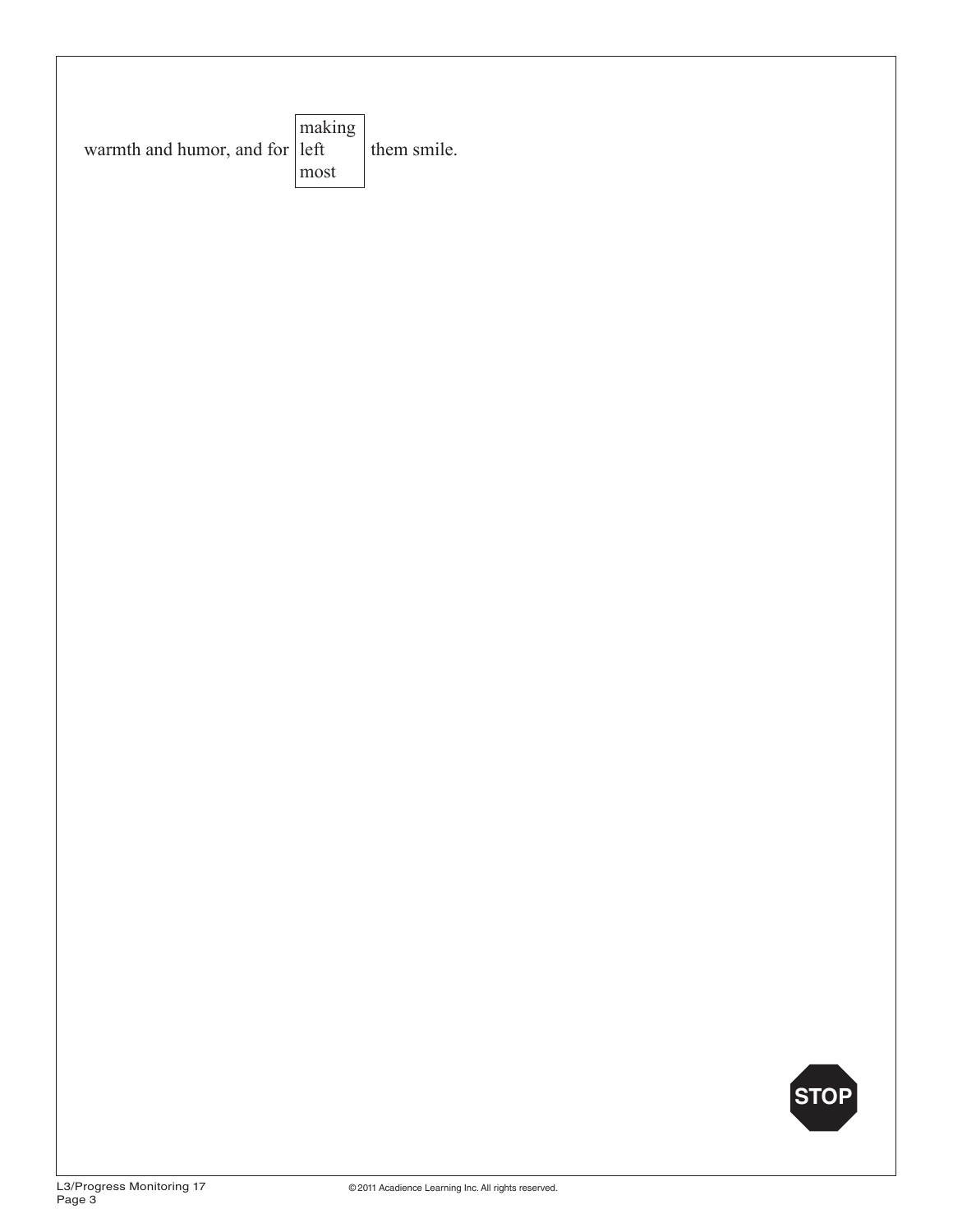#### Progress Monitoring

## **18**

T.

Name: \_\_\_\_\_\_\_\_\_\_\_\_\_\_\_\_\_\_\_\_\_\_\_\_\_\_\_\_\_\_\_\_\_\_\_\_\_\_\_\_\_\_\_\_\_\_\_\_\_\_\_\_\_\_\_\_\_\_\_\_\_\_\_\_\_\_\_\_\_\_\_\_\_\_\_\_\_\_\_\_\_\_\_\_\_\_\_\_\_\_\_\_\_\_\_\_\_\_\_\_\_\_\_

## Practice 1

|                                                                   | home |  |
|-------------------------------------------------------------------|------|--|
| After playing in the dirt, Sam went   summer   to wash her hands. |      |  |
|                                                                   | was  |  |
|                                                                   |      |  |

<u> 1989 - Johann Barbara, martxa alemaniar amerikan basar da a</u>

#### Practice 2

| On her way home, she $ $ sleep | chair<br>saw | an ice cream truck. |
|--------------------------------|--------------|---------------------|
|--------------------------------|--------------|---------------------|



| <b>C:</b> 2000 |
|----------------|
| lt in          |

**AS:** \_\_\_\_\_\_\_\_\_\_\_\_\_\_\_\_\_\_\_\_\_\_\_\_\_\_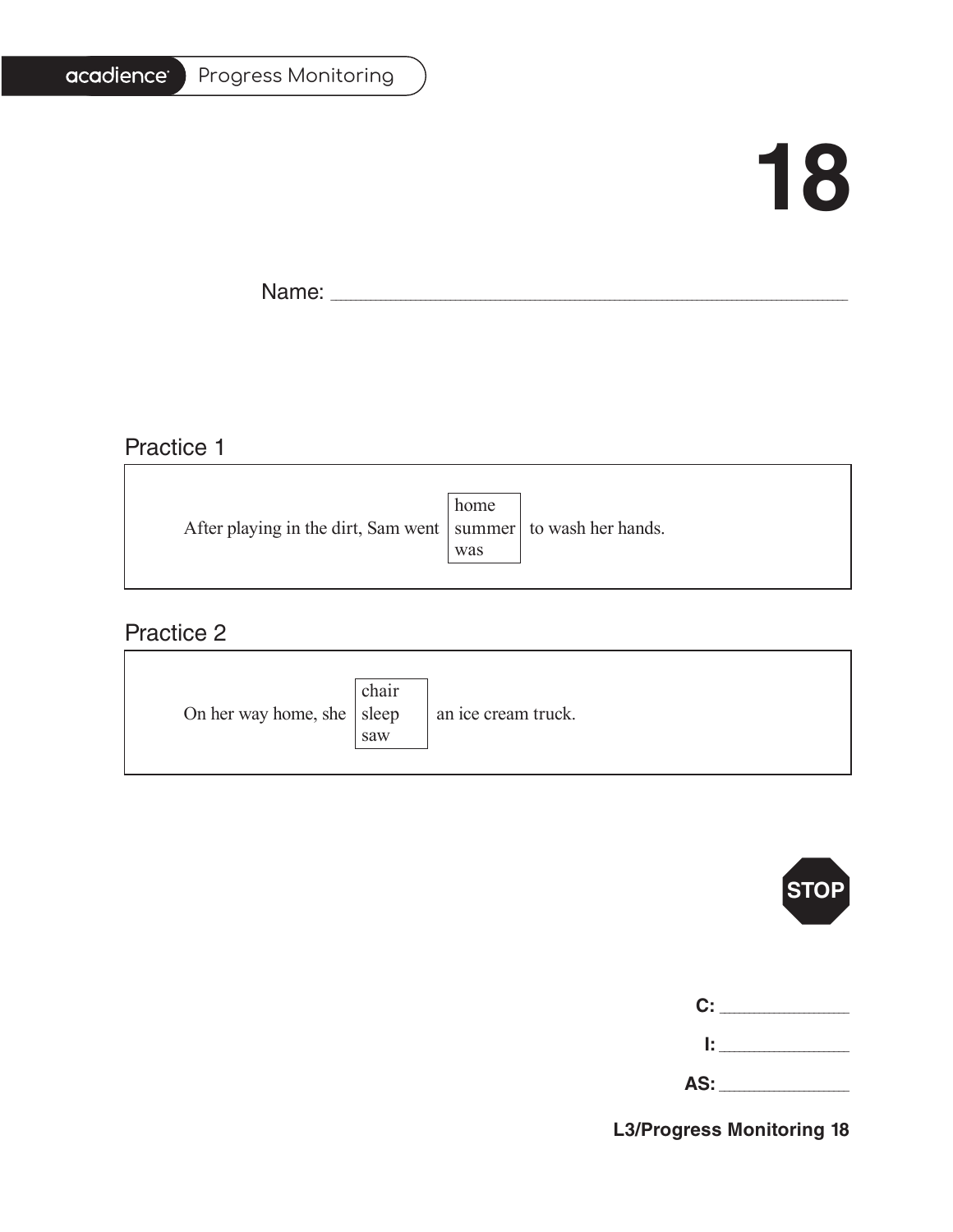#### The News Team

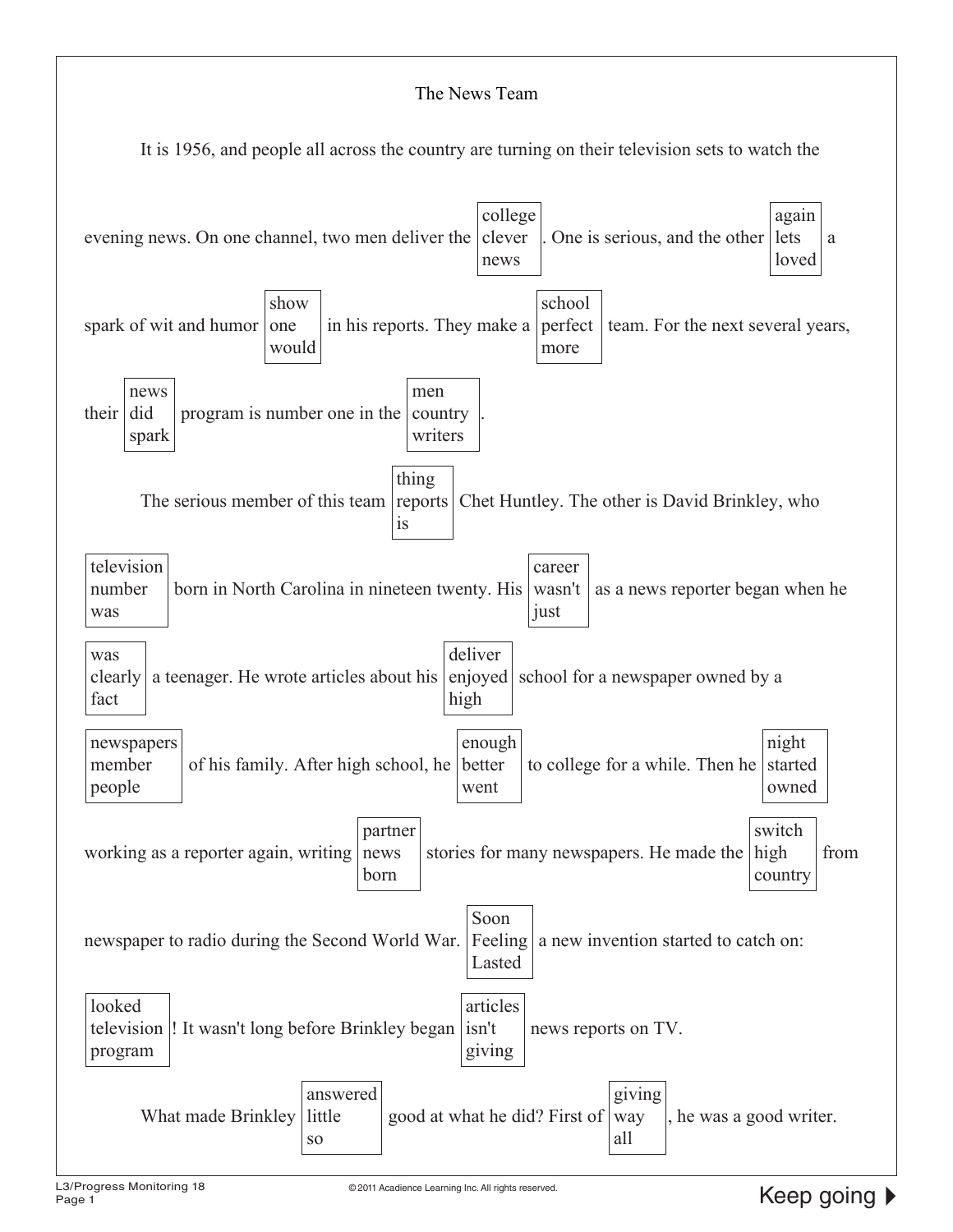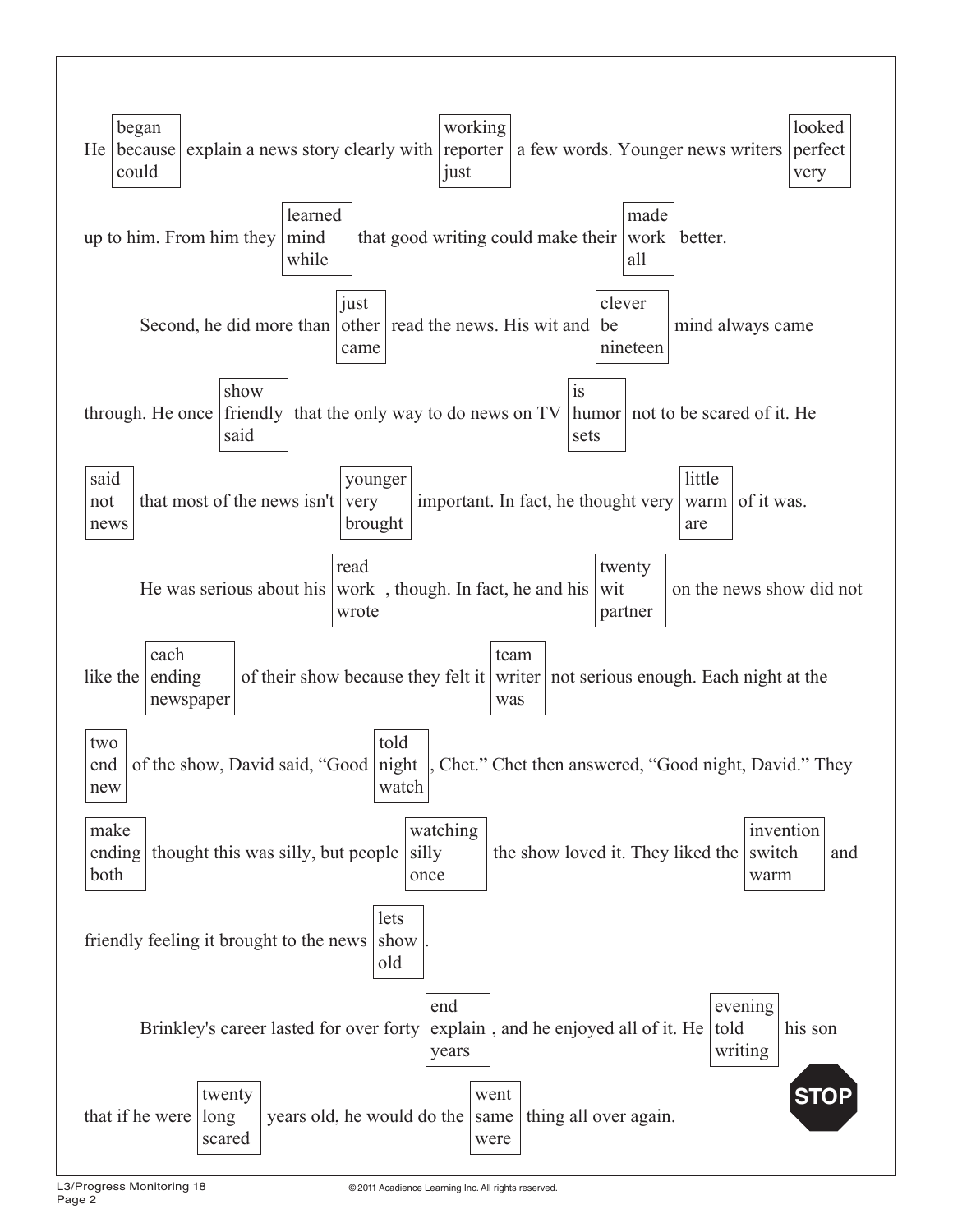#### Progress Monitoring

## **19**

٦

Name: \_\_\_\_\_\_\_\_\_\_\_\_\_\_\_\_\_\_\_\_\_\_\_\_\_\_\_\_\_\_\_\_\_\_\_\_\_\_\_\_\_\_\_\_\_\_\_\_\_\_\_\_\_\_\_\_\_\_\_\_\_\_\_\_\_\_\_\_\_\_\_\_\_\_\_\_\_\_\_\_\_\_\_\_\_\_\_\_\_\_\_\_\_\_\_\_\_\_\_\_\_\_\_

## Practice 1

|                                                                   | home |  |
|-------------------------------------------------------------------|------|--|
| After playing in the dirt, Sam went   summer   to wash her hands. |      |  |
|                                                                   | was  |  |
|                                                                   |      |  |

<u> 1989 - Johann Stoff, deutscher Stoffen und der Stoffen und der Stoffen und der Stoffen und der Stoffen und der</u>

#### Practice 2

| On her way home, she $ $ sleep | chair<br>saw | an ice cream truck. |
|--------------------------------|--------------|---------------------|
|--------------------------------|--------------|---------------------|



| <b>C:</b> 7 |  |
|-------------|--|
| Ŀ.          |  |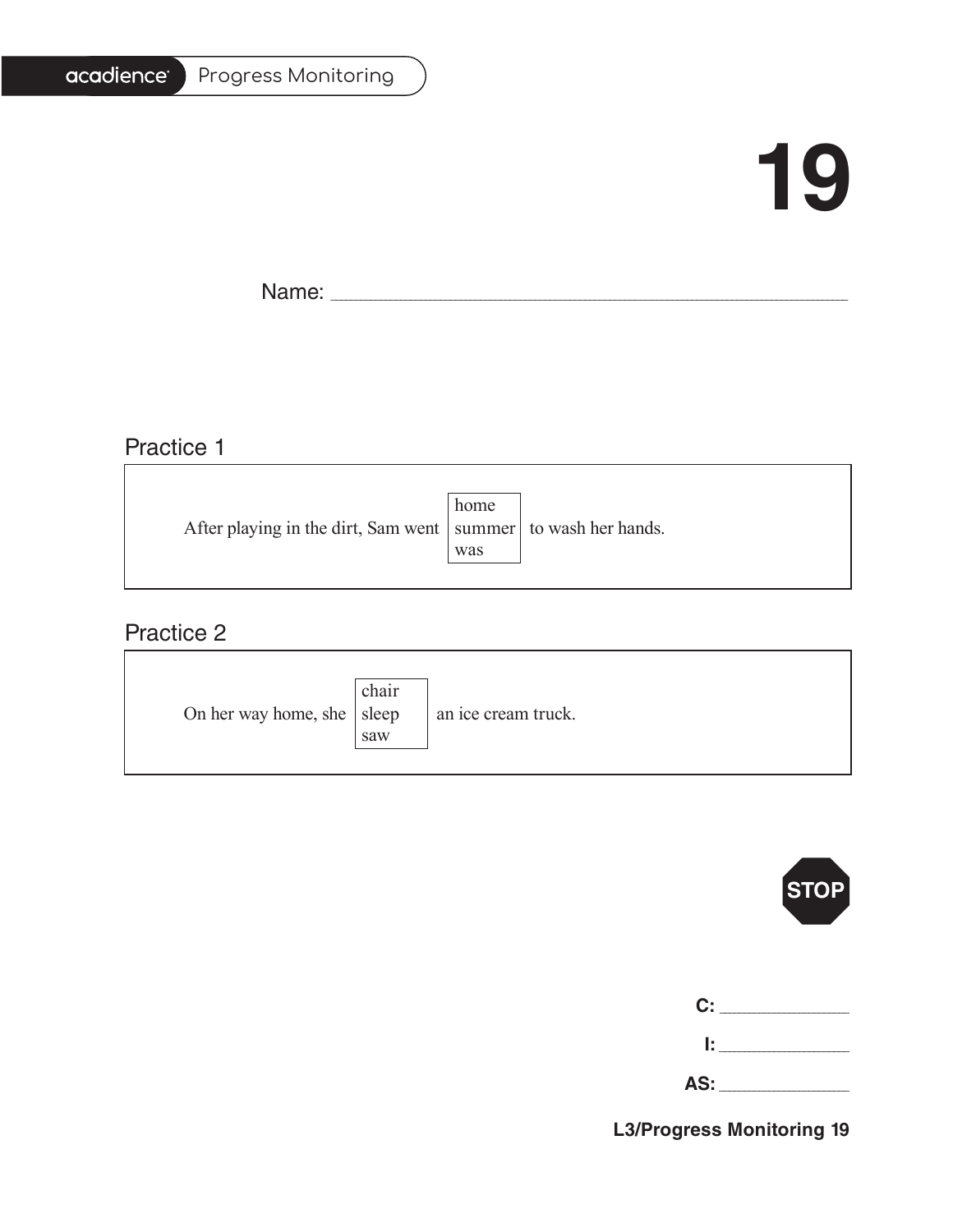#### Money

Most people have seen money, but few have seen it being created. Keep reading to find out

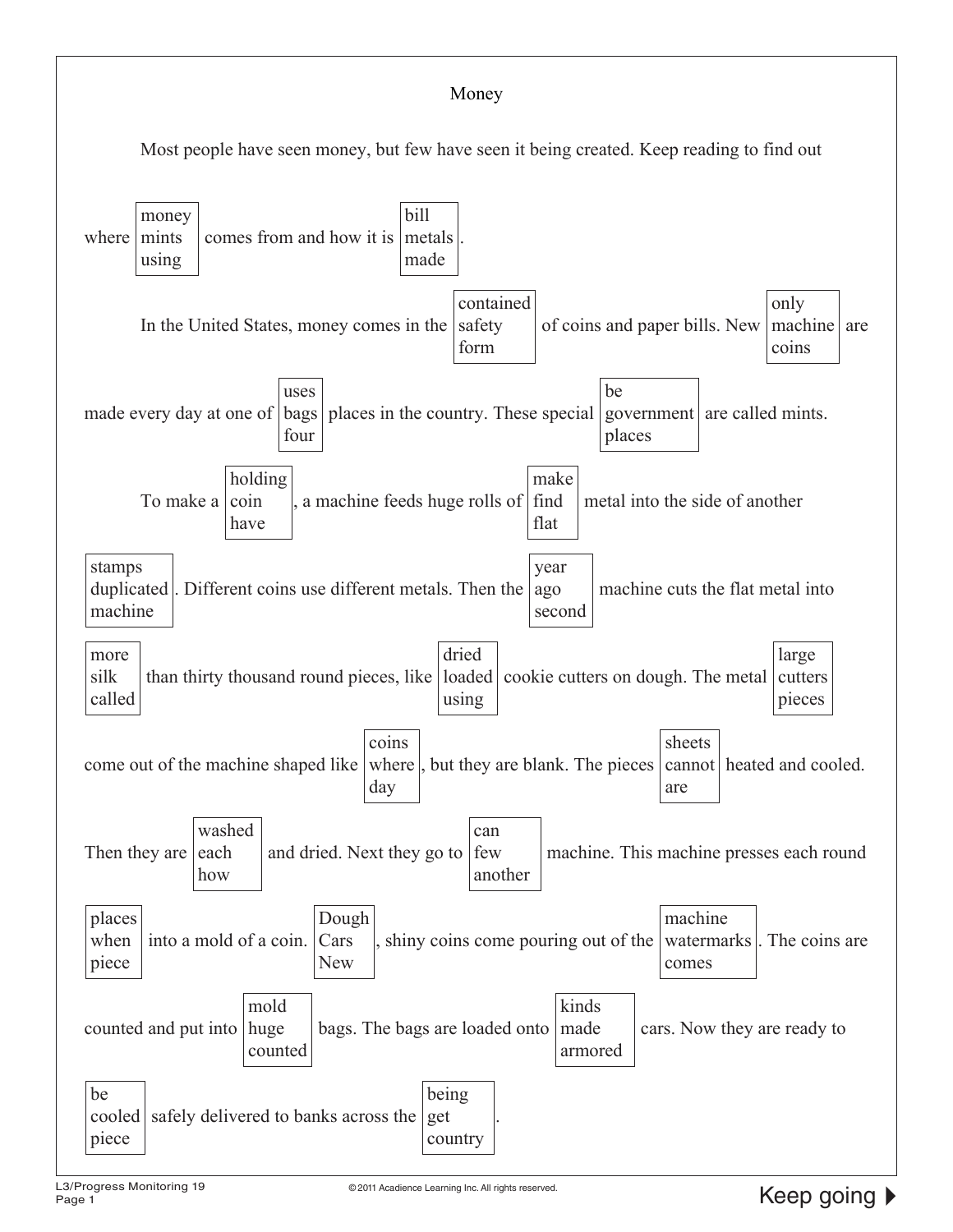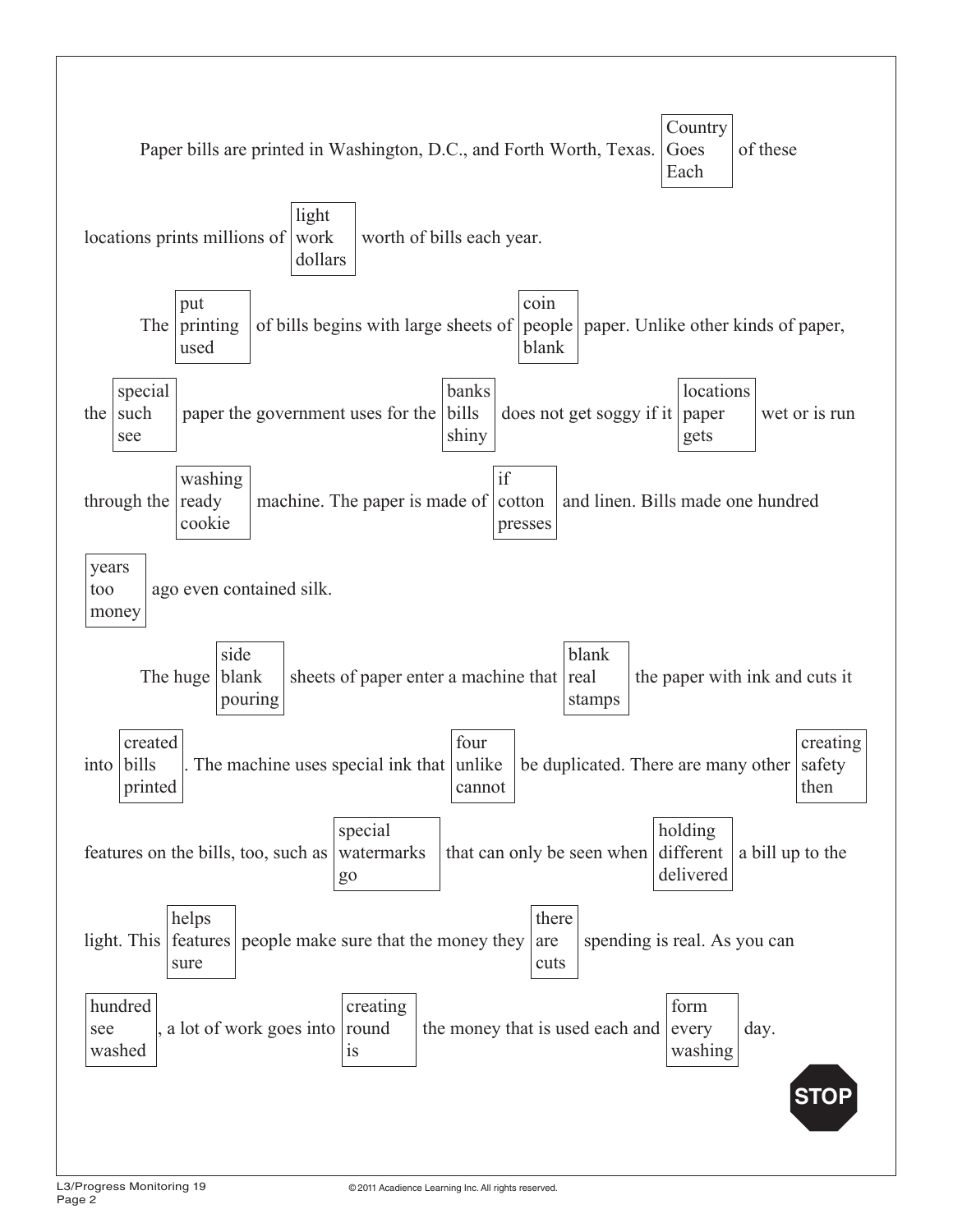# acadience®

#### Progress Monitoring

# **20**

Ē.

Name: \_\_\_\_\_\_\_\_\_\_\_\_\_\_\_\_\_\_\_\_\_\_\_\_\_\_\_\_\_\_\_\_\_\_\_\_\_\_\_\_\_\_\_\_\_\_\_\_\_\_\_\_\_\_\_\_\_\_\_\_\_\_\_\_\_\_\_\_\_\_\_\_\_\_\_\_\_\_\_\_\_\_\_\_\_\_\_\_\_\_\_\_\_\_\_\_\_\_\_\_\_\_\_

## Practice 1

|                                                                   | home |  |
|-------------------------------------------------------------------|------|--|
| After playing in the dirt, Sam went   summer   to wash her hands. |      |  |
|                                                                   | was  |  |
|                                                                   |      |  |

<u> 1989 - Johann Barbara, martxa alemaniar amerikan basar da a</u>

### Practice 2

| On her way home, she $ $ sleep | chair<br>saw | an ice cream truck. |
|--------------------------------|--------------|---------------------|
|--------------------------------|--------------|---------------------|



|                | C: _________ |
|----------------|--------------|
| $\mathbb{R}^n$ |              |

**AS:** \_\_\_\_\_\_\_\_\_\_\_\_\_\_\_\_\_\_\_\_\_\_\_\_\_\_

**L3/Progress Monitoring 20**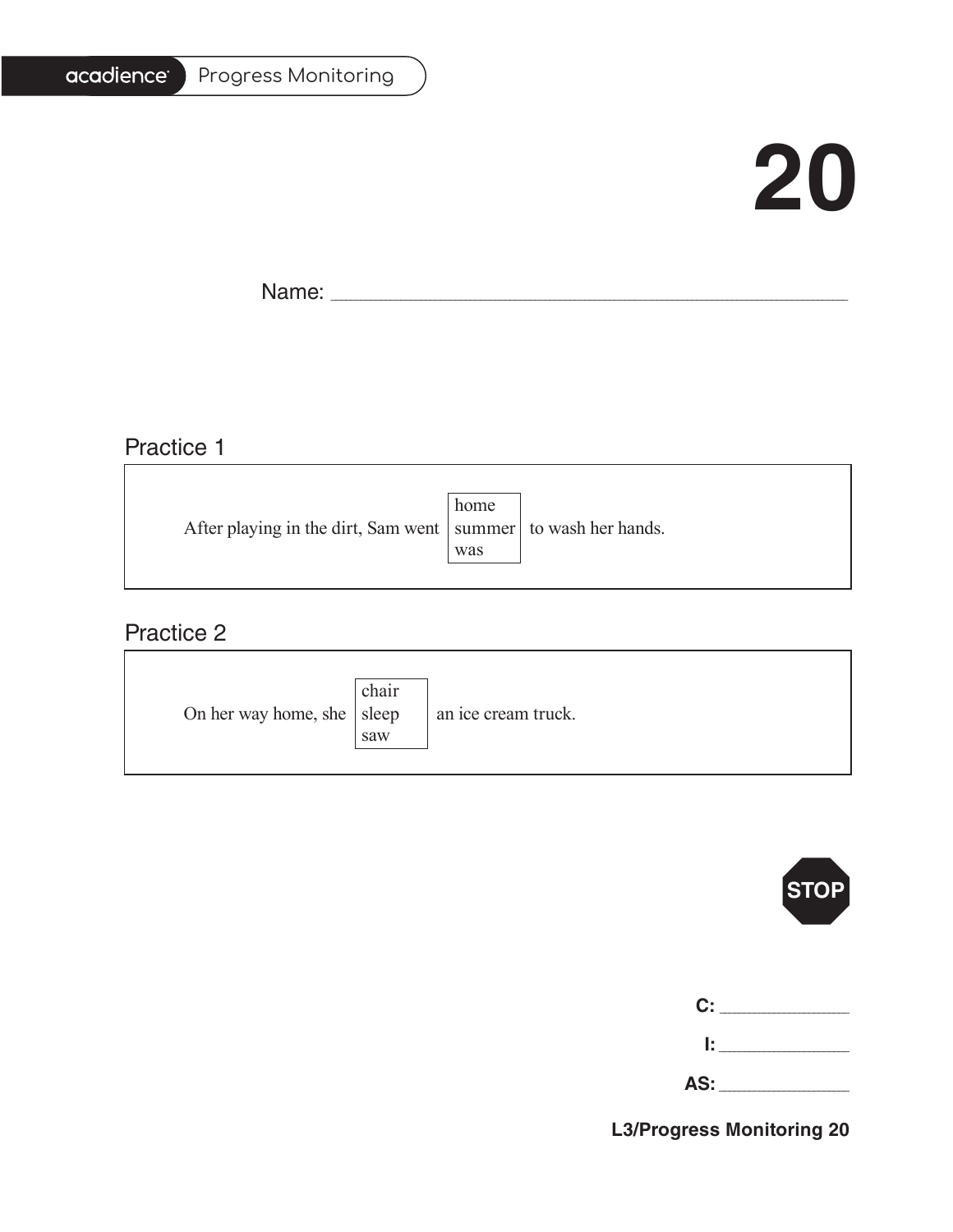#### The Harper House One hundred years ago, the Harper House was the grandest in town. The Harper family gave parties in were place its ballroom, and the gardens were the played perfect envy of everyone. But then the family was now lost their money, and they moved away. For years wanted fixed the house stood empty. The roof part when fell in, the walls sagged, and weeds took family helped over the gardens. But today the Harper House | designer | beautiful once more, thanks to the | finished decorate is believes efforts of the town's Park Department. The head of the Park Department floors older explained "We wanted to save the house because useful sits it is part of our town's history because moved . Now it is beautiful and useful, would too planned ." Workers and builders fixed the walls, meetings roof help and floors. When repairs were finished, it ago was did time to decorate inside. The decorators piece wanted beautiful everything to look just like it  $\vert$  too choose did one hundred years ago. They studied old curtains be photographs and drawings of the house. This workers them helped large choose the right curtains, artwork, and will old furniture . Then it was time to restore the lawn everything there and gardens. For this job, the backyard hired Maydirector town's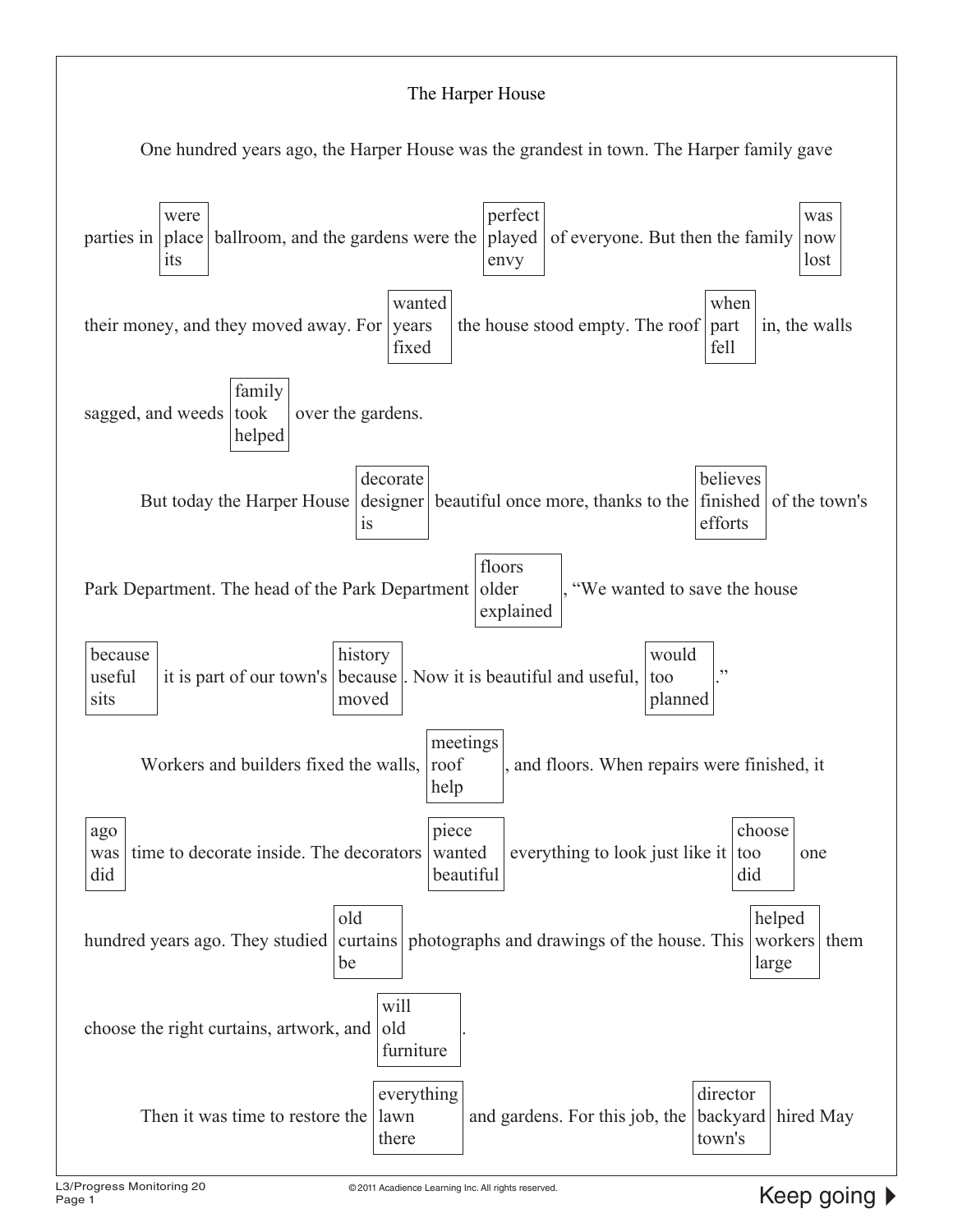